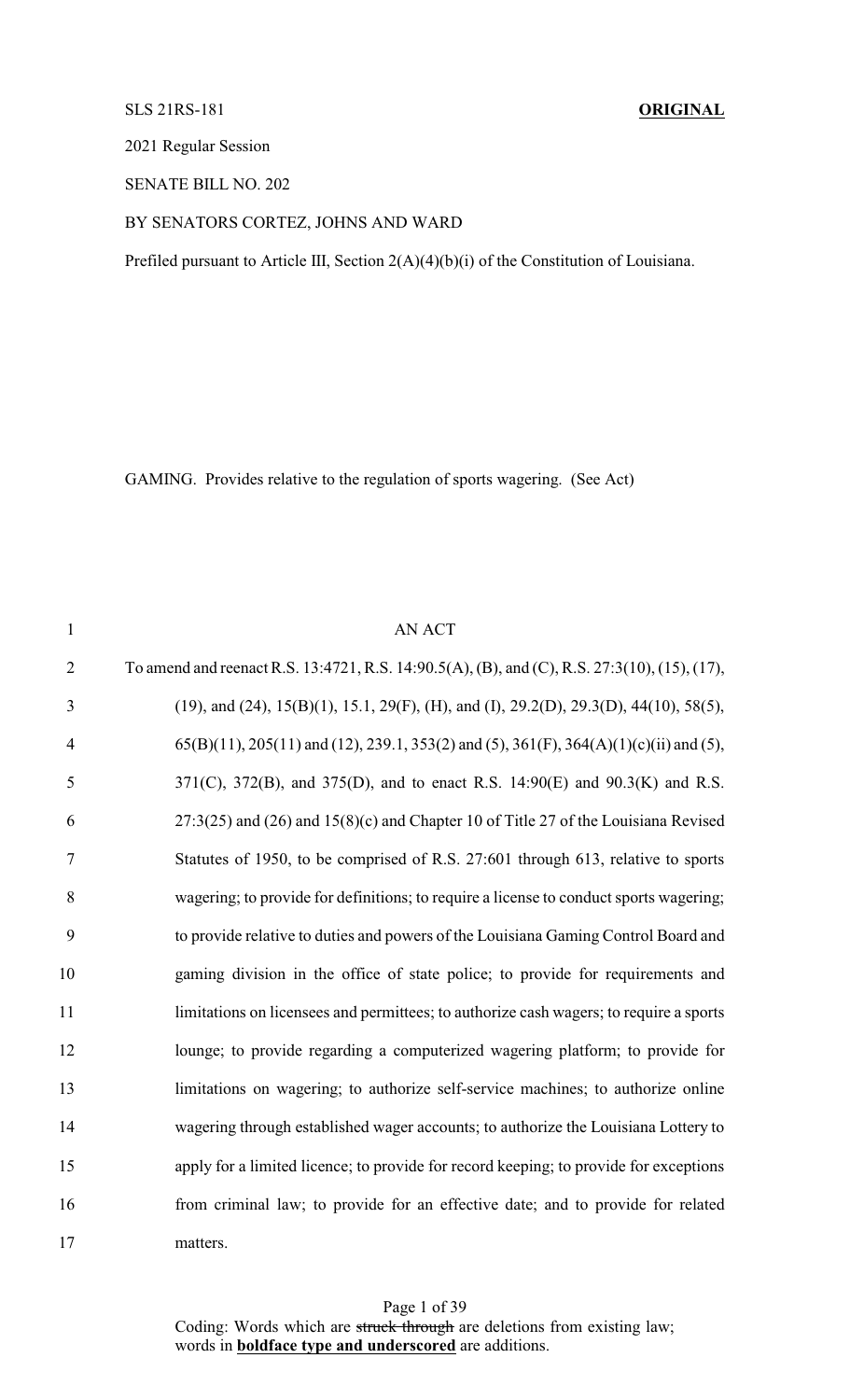# **SLS 21RS-181**

| $\mathbf{1}$   | Be it enacted by the Legislature of Louisiana:                                                                  |
|----------------|-----------------------------------------------------------------------------------------------------------------|
| $\mathfrak{2}$ | Section 1. R.S. 27:3(10), (15), (17), (19), and (24), 15(B)(1), 15.1, 29(F), (H), and                           |
| 3              | (I), 29.2(D), 29.3(D), 44(10), 58(5), 65(B)(11), 205(11) and (12), 239.1, 353(2) and (5),                       |
| $\overline{4}$ | $361(F)$ , $364(A)(1)(c)(ii)$ and (5), $371(C)$ , $372(B)$ , and $375(D)$ are hereby amended and                |
| 5              | reenacted and R.S. 27:3(25) and (26) and $15(8)(c)$ and Chapter 10 of Title 27 of the                           |
| 6              | Louisiana Revised Statutes of 1950, comprised of R.S. 27:601 through 613, is hereby                             |
| 7              | enacted to read as follows:                                                                                     |
| 8              | §3. Definitions                                                                                                 |
| 9              | For the purposes of this Title, the following terms have the following                                          |
| 10             | meanings, unless the context clearly indicates otherwise:                                                       |
| 11             | *<br>$\ast$<br>$\ast$                                                                                           |
| 12             | (10) "Gaming supplier" means any person who supplies, sells or leases, or                                       |
| 13             | contracts to sell or lease, gaming devices, equipment, or supplies to a holder of a                             |
| 14             | license as defined in R.S. 27:44 <del>(14), R.S. 27:</del> 353 <del>(5)</del> , or 602, or to the casino gaming |
| 15             | operator. "Gaming supplier" shall also include any person who supplies                                          |
| 16             | geolocation, geofencing, or patron identification services to the holder of a                                   |
| 17             | license as defined in R.S. 27:44, 353, or 602, or to the gaming control operator.                               |
| 18             | $\ast$<br>$\ast$<br>*                                                                                           |
| 19             | (15) "Key gaming employee" or "managerial employee" means an employee,                                          |
| 20             | agent, or representative of the casino gaming operator, or of a holder of a license as                          |
| 21             | defined in R.S. 27:44(14), R.S. $27:353(5)$ , or 602, or a permittee whether or not a                           |
| 22             | gaming employee who, in the opinion of the board or division, holds or exercises                                |
| 23             | critical or significant management or operating authority over the casino gaming                                |
| 24             | operator, or of a holder of a license as defined in R.S. 27:44 <del>(14)</del> , R.S. 27:353(5), or             |
| 25             | $602$ , or a permittee.                                                                                         |
| 26             | $\ast$<br>$\ast$<br>∗                                                                                           |
| 27             | (17) "Non-key gaming employee" means a person employed in the operation                                         |
| 28             | of a gaming activity and includes employees empowered to make discretionary                                     |
| 29             | decisions that regulate gaming activities, and any individual whose employment                                  |

Page 2 of 39 Coding: Words which are struck through are deletions from existing law; words in **boldface type and underscored** are additions.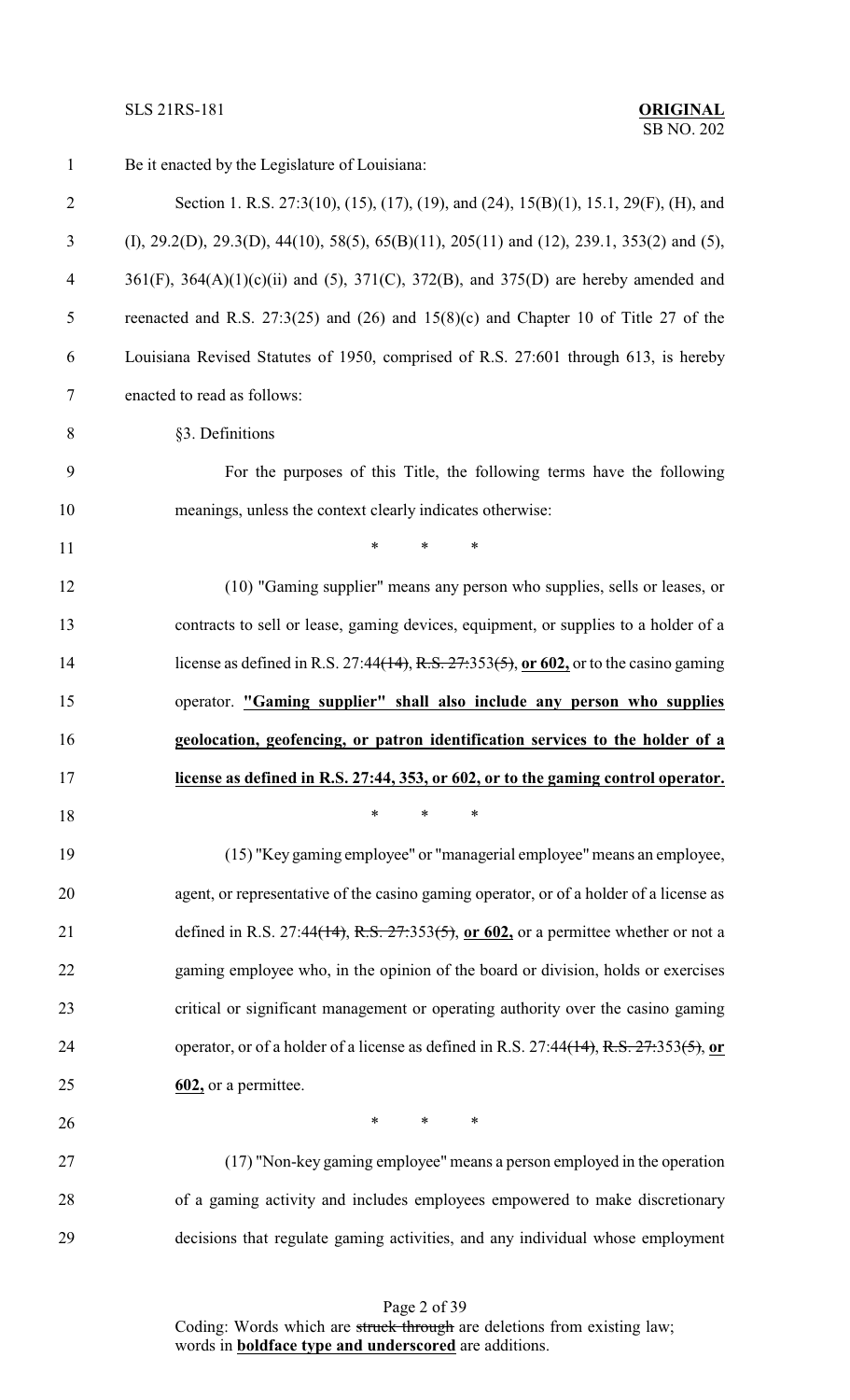| $\mathbf{1}$   | duties require or authorize access to designated gaming areas of a licensee as defined       |
|----------------|----------------------------------------------------------------------------------------------|
| $\overline{2}$ | in R.S. 27:44(13), R.S. $27:353(6)$ , or $602$ , or the official gaming establishment, other |
| 3              | than non-gaming equipment maintenance personnel, cleaning personnel, waiters,                |
| 4              | waitresses, and secretaries.                                                                 |
| 5              | $*$ and $*$<br>$\ast$<br>$\ast$                                                              |
| 6              | (19) "Non-gaming supplier" means any person who sells, leases, or otherwise                  |
| 7              | distributes, directly or indirectly, goods or services other than gaming equipment and       |
| 8              | supplies to the holder of a license, as defined in R.S. 27:44(14), R.S. $27:353(5)$ , or     |
| 9              | 602, or the casino gaming operator.                                                          |
| 10             | $\ast$<br>$\ast$<br>$\ast$                                                                   |
| 11             | (24) "Sports wagering platform provider" means a suitable business or                        |
| 12             | legal entity that holds a permit from the board to engage in the operation of a              |
| 13             | sports book on behalf of a licensee.                                                         |
| 14             | (25) "Sports wagering platform provider permit" means the permit of                          |
| 15             | a sports wagering platform provider.                                                         |
| 16             | (26) "Suitable", "suitability", or "suitability requirements" means the criteria             |
| 17             | provided for in R.S. 27:28.                                                                  |
| 18             | $\ast$<br>$\ast$<br>∗                                                                        |
| 19             | §15. Board's authority; responsibilities                                                     |
| 20             | $\ast$<br>$\ast$<br>$\ast$                                                                   |
| 21             | B. The board shall:                                                                          |
| 22             | (1) Have all regulatory authority, control, and jurisdiction, including                      |
| 23             | investigation, licensing, and enforcement, and all power incidental or necessary to          |
| 24             | such regulatory authority, control, and jurisdiction over all aspects of gaming              |
| 25             | activities and operations as authorized pursuant to the provisions of the Louisiana          |
| 26             | Riverboat Economic Development and Gaming Control Act, the Louisiana                         |
| 27             | Economic Development and Gaming Corporation Act, the Video Draw Poker                        |
| 28             | Devices Control Law, and the Louisiana Fantasy Sports Contests Act, and the                  |
| 29             | Louisiana Sports Wagering Act, except as otherwise specified in this Title. Further,         |

Page 3 of 39 Coding: Words which are struck through are deletions from existing law; words in **boldface type and underscored** are additions.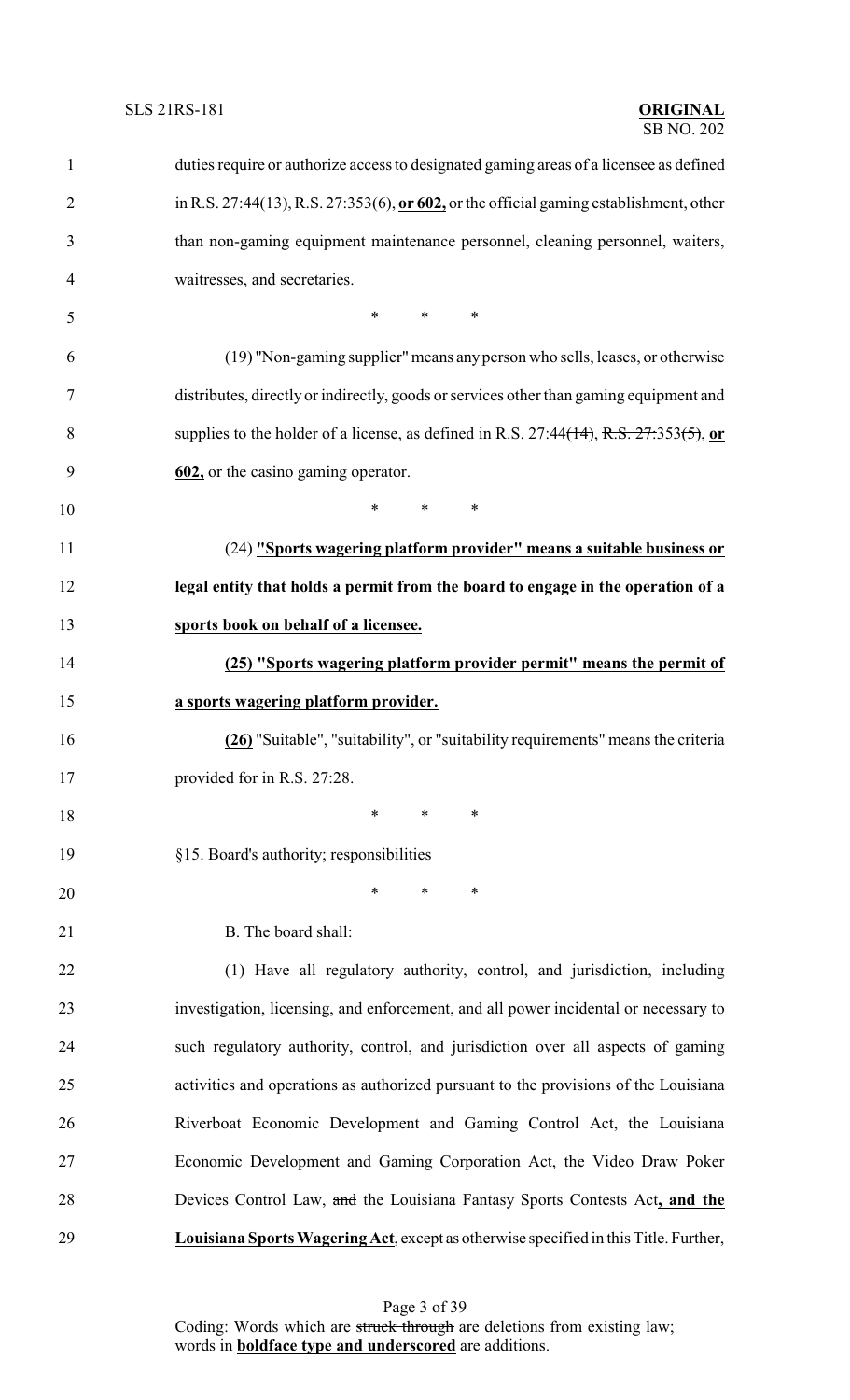| $\mathbf{1}$   | the board shall have all regulatory, enforcement, and supervisory authority which       |
|----------------|-----------------------------------------------------------------------------------------|
| $\overline{2}$ | exists in the state as to gaming on Indian lands as provided in the provisions of Act   |
| 3              | No. 888 of the 1990 Regular Session of the Legislature and Act No. 817 of the 1993      |
| $\overline{4}$ | Regular Session of the Legislature.                                                     |
| 5              | *<br>$\ast$<br>∗                                                                        |
| 6              | (8)                                                                                     |
| 7              | $\ast$<br>*<br>∗                                                                        |
| 8              | (c) Adopt, pursuant to the Administrative Procedure Act and as                          |
| 9              | specifically provided for in R.S. 27:603, all rules necessary to implement,             |
| 10             | administer, and regulate sports wagering as authorized by Chapter 10 of this            |
| 11             | Title.                                                                                  |
| 12             | $\ast$<br>$\ast$<br>$\ast$                                                              |
| 13             | §15.1. Sports wagering                                                                  |
| 14             | A. In the event of the legalization of sports wagering in any parish as a result        |
| 15             | of the proposition election held on November 3, 2020, the The Louisiana Gaming          |
| 16             | Control Board shall have all regulatory authority, control, and jurisdiction, including |
| 17             | investigation, licensing, and enforcement, and all power incidental or necessary to     |
| 18             | such regulatory authority, control, and jurisdiction over all aspects of sports         |
| 19             | wagering activities and operations, except as otherwise specified in this Title.        |
| 20             | B. For purposes of this Section, "sports wagering" shall be defined as the              |
| 21             | business of accepting wagers on any sports event or sports contest by any system or     |
| 22             | method of wagering.                                                                     |
| 23             | $*$ and $*$<br>$\ast$<br>∗                                                              |
| 24             | §29. Permit required; terms; disposition of fees                                        |
| 25             | $\ast$<br>$\ast$<br>$\ast$                                                              |
| 26             | F. The term of a permit issued pursuant to the provisions of R.S. 27:29.1,              |
| 27             | 29.2, 29.3, and 86, and 623 shall be for five years.                                    |
| 28             | $\ast$<br>$\ast$<br>∗                                                                   |
| 29             | H. The division shall collect all fees assessed pursuant to the provisions of           |

Page 4 of 39 Coding: Words which are struck through are deletions from existing law; words in **boldface type and underscored** are additions.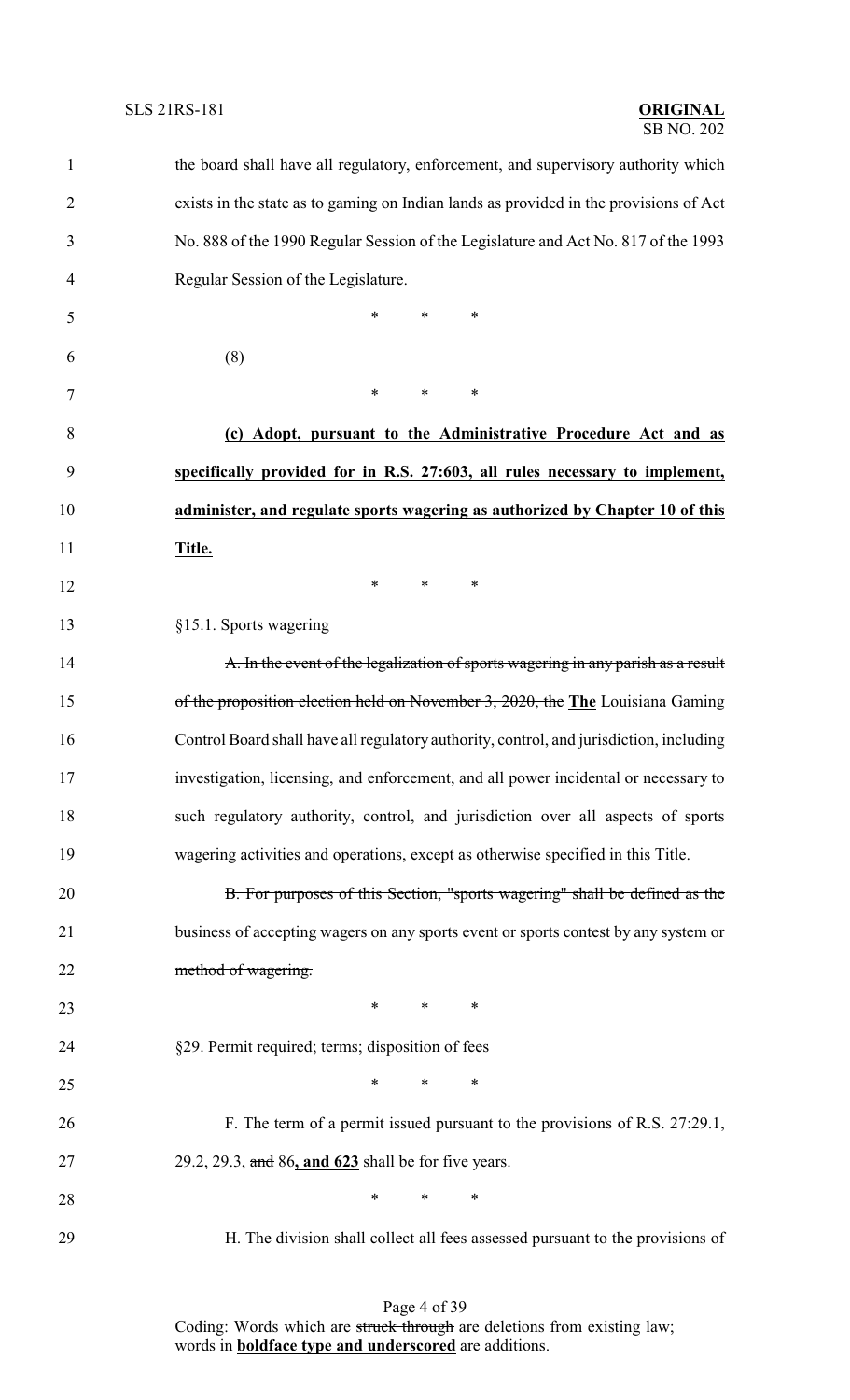| $\mathbf{1}$   | R.S. 27:29.1, 29.2, 29.3, and 29.4, and 623. The division shall deposit the fees in     |
|----------------|-----------------------------------------------------------------------------------------|
| $\overline{2}$ | accordance with the provisions of R.S. 27:92.                                           |
| 3              | I. The failure to remain current in the payment of any fee assessed pursuant            |
| 4              | to the provisions of R.S. 27:29.1, 29.2, 29.3, or 29.4, or 623 shall result in the      |
| 5              | suspension of the permit.                                                               |
| 6              | $\ast$<br>$\ast$<br>∗                                                                   |
| 7              | §29.2. Gaming supplier permits                                                          |
| 8              | $\ast$<br>$\ast$<br>∗                                                                   |
| 9              | D. A supplier shall furnish to the board a list of any gaming equipment and             |
| 10             | supplies offered by the supplier for sale or lease in connection with games authorized  |
| 11             | under this Title. A supplier shall keep books and records for the furnishing of gaming  |
| 12             | equipment and supplies to gaming operations separate and distinct from any other        |
| 13             | business that the supplier might operate. A supplier shall file a quarterly return with |
| 14             | the board listing all sales and leases. A supplier shall permanently affix its name to  |
| 15             | all its gaming devices, equipment, and supplies for gaming operations unless            |
| 16             | otherwise authorized by the board. Any supplier's gaming devices, equipment, or         |
| 17             | supplies which are used by any person in unauthorized gaming operations shall be        |
| 18             | forfeited to the board. The holder of a license as defined in R.S. $27:44(14)$ , R.S.   |
| 19             | $27.353(5)$ , and 602, and the casino gaming operator may own its own gaming            |
| 20             | devices, equipment, and supplies. Each supplier, of the holder of a license as defined  |
| 21             | in R.S. 27:44(14), R.S. $27:353(5)$ , and 602, and the casino operator shall file an    |
| 22             | annual report with the board listing its inventories of gaming devices, equipment, and  |
| 23             | supplies.                                                                               |
| 24             | $\ast$<br>$\ast$<br>$\ast$                                                              |
| 25             | §29.3. Non-gaming supplier permit                                                       |
| 26             | $\ast$<br>$\ast$<br>$\ast$                                                              |
| 27             | D. The holder of a license as defined in R.S. $27:44$ , or $353$ , or $602$ , or the    |
| 28             | casino gaming operator shall ensure that all persons required to be licensed or         |
| 29             | permitted, or persons performing regulated tasks who are supplied by contractual        |
|                |                                                                                         |

Page 5 of 39 Coding: Words which are struck through are deletions from existing law; words in **boldface type and underscored** are additions.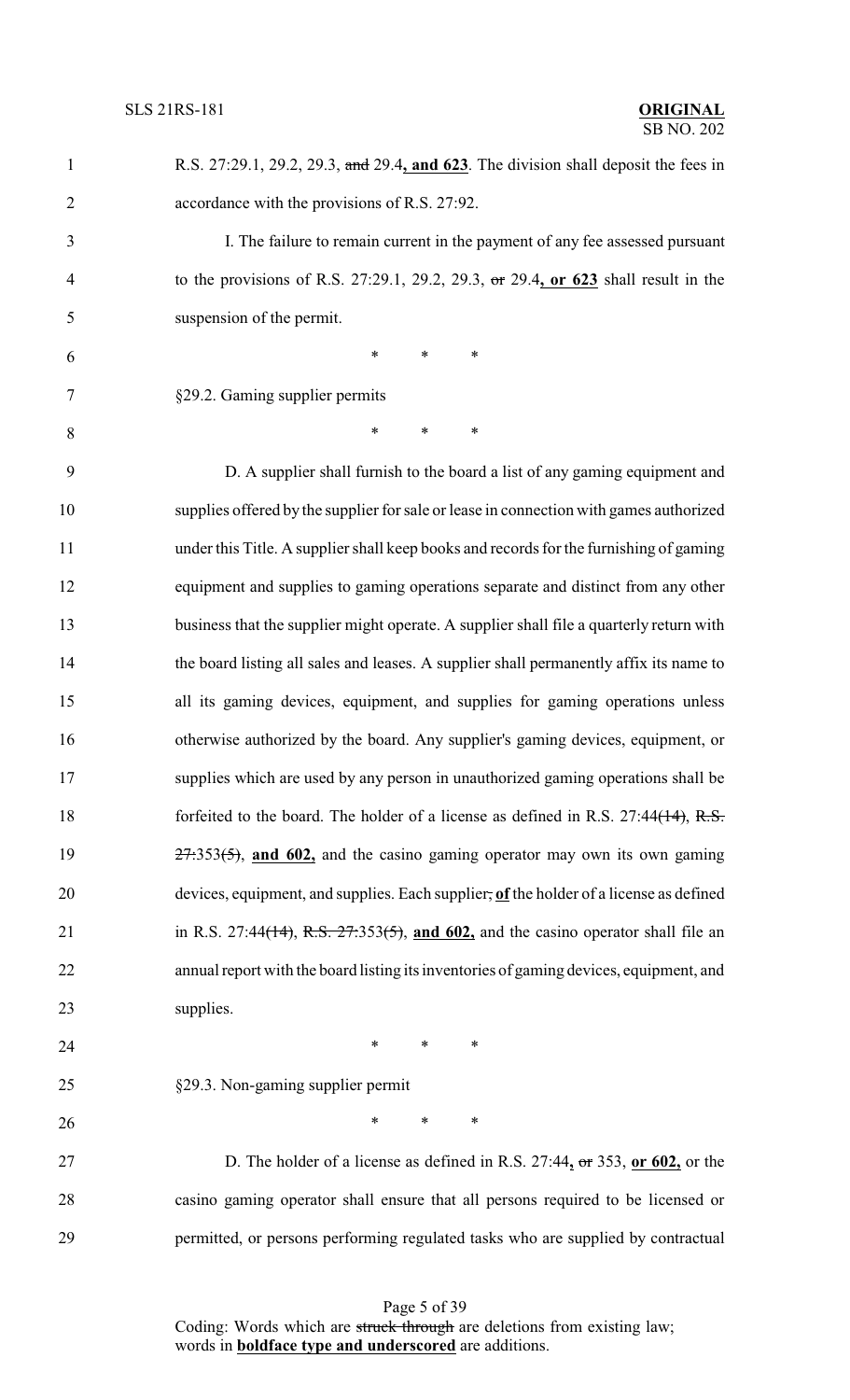| $\mathbf{1}$   | agreement or otherwise, are properly licensed or permitted pursuant to this Title.         |
|----------------|--------------------------------------------------------------------------------------------|
| $\overline{2}$ | $\ast$<br>$\ast$<br>*                                                                      |
| 3              | §44. Definitions                                                                           |
| 4              | When used in this Chapter, the following terms shall mean:                                 |
| 5              | $\ast$<br>$\ast$<br>∗                                                                      |
| 6              | $(10)(a)$ "Game" means any banking or percentage game which is played with                 |
| $\tau$         | cards, dice, or any electronic, electrical, or mechanical device or machine for money,     |
| 8              | property, or any thing of value. "Game" does not include a lottery, bingo, pull tabs,      |
| 9              | raffles, electronic video bingo, cable television bingo, dog race wagering, or any         |
| 10             | wagering on any type of sports event, including but not limited to football,               |
| 11             | basketball, baseball, hockey, boxing, tennis, wrestling, jai alai, or other sports contest |
| 12             | or event. Game "Game" shall also include racehorse wagering.                               |
| 13             | Notwithstanding any provision of Subparagraph (a) of this<br>(b)                           |
| 14             | Paragraph to the contrary, "game" shall include wagering on certain sports                 |
| 15             | events through its sports book for a licensee who is also licensed by the board            |
| 16             | in accordance with Chapter 10 of this Title.                                               |
| 17             | ∗<br>$\ast$<br>∗                                                                           |
| 18             | §58. Division responsibilities                                                             |
| 19             | The division shall:                                                                        |
| 20             | $\ast$<br>*<br>∗                                                                           |
| 21             | $(5)(a)$ Require all licensees to utilize a cashless wagering system, except for           |
| 22             | racehorse wagering and the play of slot machines, whereby all players' money is            |
| 23             | converted to tokens, electronic cards, or chips used only for wagering in the gaming       |
| 24             | establishment.                                                                             |
| 25             | (b) Notwithstanding any provision of Subparagraph (a) of this                              |
| 26             | Paragraph to the contrary, a licensee may accept cash wagers in its sports book            |
| 27             | if it is also licensed by the board in accordance with Chapter 10 of this Title.           |
| 28             | $\ast$<br>$\ast$<br>∗                                                                      |
| 29             | §65. Licenses to conduct gaming activities upon riverboats; limitations                    |

Page 6 of 39 Coding: Words which are struck through are deletions from existing law; words in **boldface type and underscored** are additions.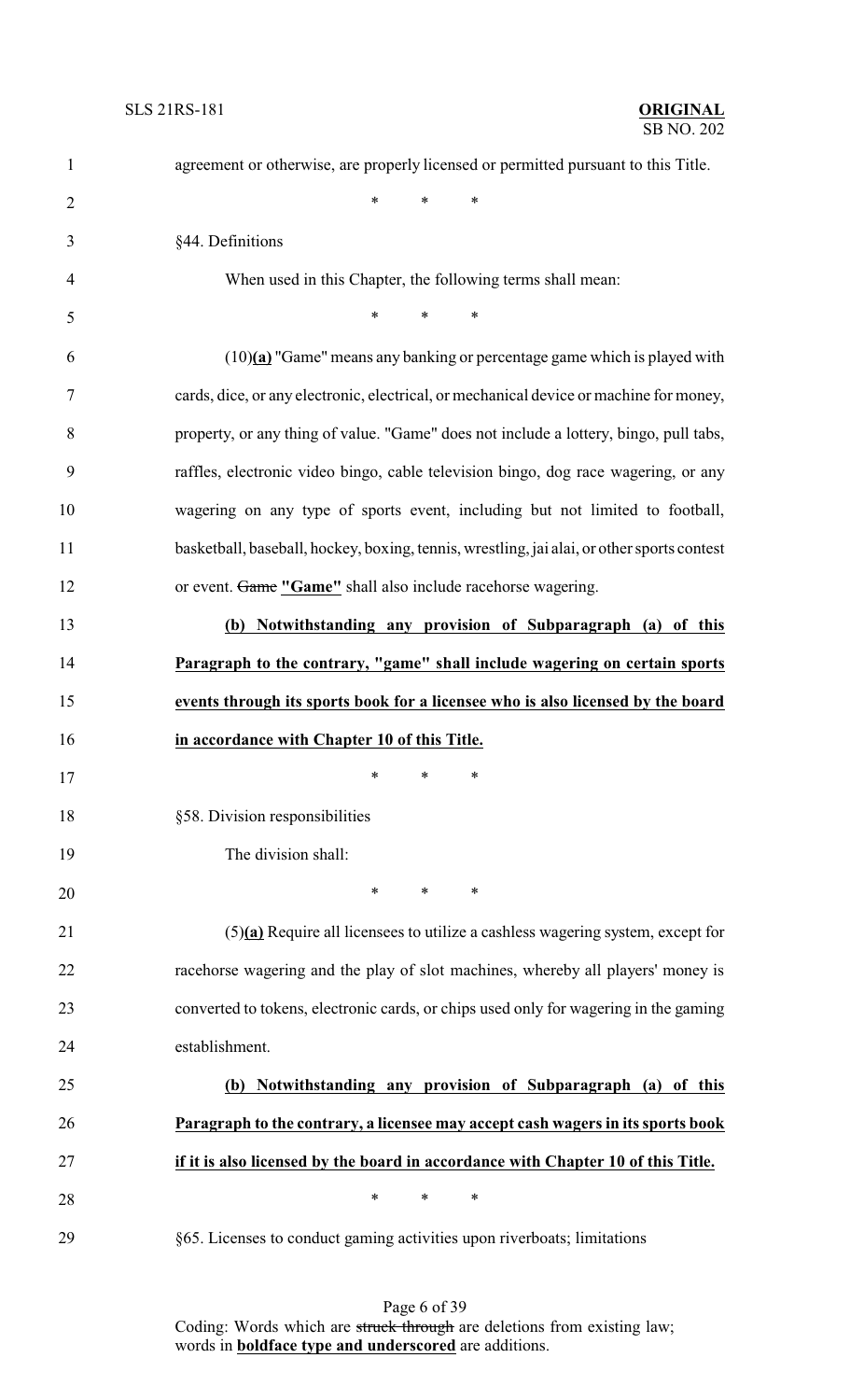| $\mathbf{1}$   | *<br>$\ast$<br>∗                                                                        |
|----------------|-----------------------------------------------------------------------------------------|
| $\overline{2}$ | B. Gaming shall be conducted aboard riverboats, subject to the following                |
| 3              | requirements:                                                                           |
| 4              | *<br>$\ast$<br>∗                                                                        |
| 5              | $(11)$ (a) Except for racehorse wagering and the play of slot machines, gaming          |
| 6              | wagers may be made only with tokens, chips, vouchers, coupons, or electronic cards      |
| 7              | issued by the licensee. Such tokens, chips, vouchers, coupons, or electronic cards      |
| 8              | may be used while aboard the riverboat only for the purpose of making wagers on         |
| 9              | gaming games. Electronic cards may be used which are affixed with a magnetic            |
| 10             | storage media, a "smart card" or those containing an integrated circuit chip, but       |
| 11             | excluding credit cards issued by any other entity or institution or cards which         |
| 12             | automatically withdraw funds from a credit, savings, or checking account held at a      |
| 13             | depository institution as defined by Section 3 of the Federal Deposit Insurance Act,    |
| 14             | which includes any credit union.                                                        |
| 15             | (b) Notwithstanding any provision of Subparagraph (a) of this                           |
| 16             | Paragraph to the contrary, sports wagers may be made in cash if the riverboat           |
| 17             | is also licensed by the board for a sports book in accordance with Chapter 10           |
| 18             | of this Title.                                                                          |
| 19             | ∗<br>∗<br>∗                                                                             |
| 20             | §205. Definitions                                                                       |
| 21             | When used in this Chapter, the following terms have these meanings:                     |
| 22             | $\ast$<br>$\ast$<br>$\ast$                                                              |
| 23             | $(11)$ (a) "Game" means any banking or percentage game located exclusively              |
| 24             | within an official gaming establishment which is played with cards, dice, or any        |
| 25             | electronic, electrical, or mechanical device or machine for money, property, or any     |
| 26             | thing of value. Game "Game" does not include lottery, bingo, charitable games,          |
| 27             | raffles, electronic video bingo, pull tabs, cable television bingo, wagering on dog or  |
| 28             | horse races, sports betting, or wagering on any type of sports event, inclusive but not |
| 29             | limited to football, basketball, baseball, hockey, boxing, tennis, wrestling, jai alai, |

Page 7 of 39 Coding: Words which are struck through are deletions from existing law; words in **boldface type and underscored** are additions.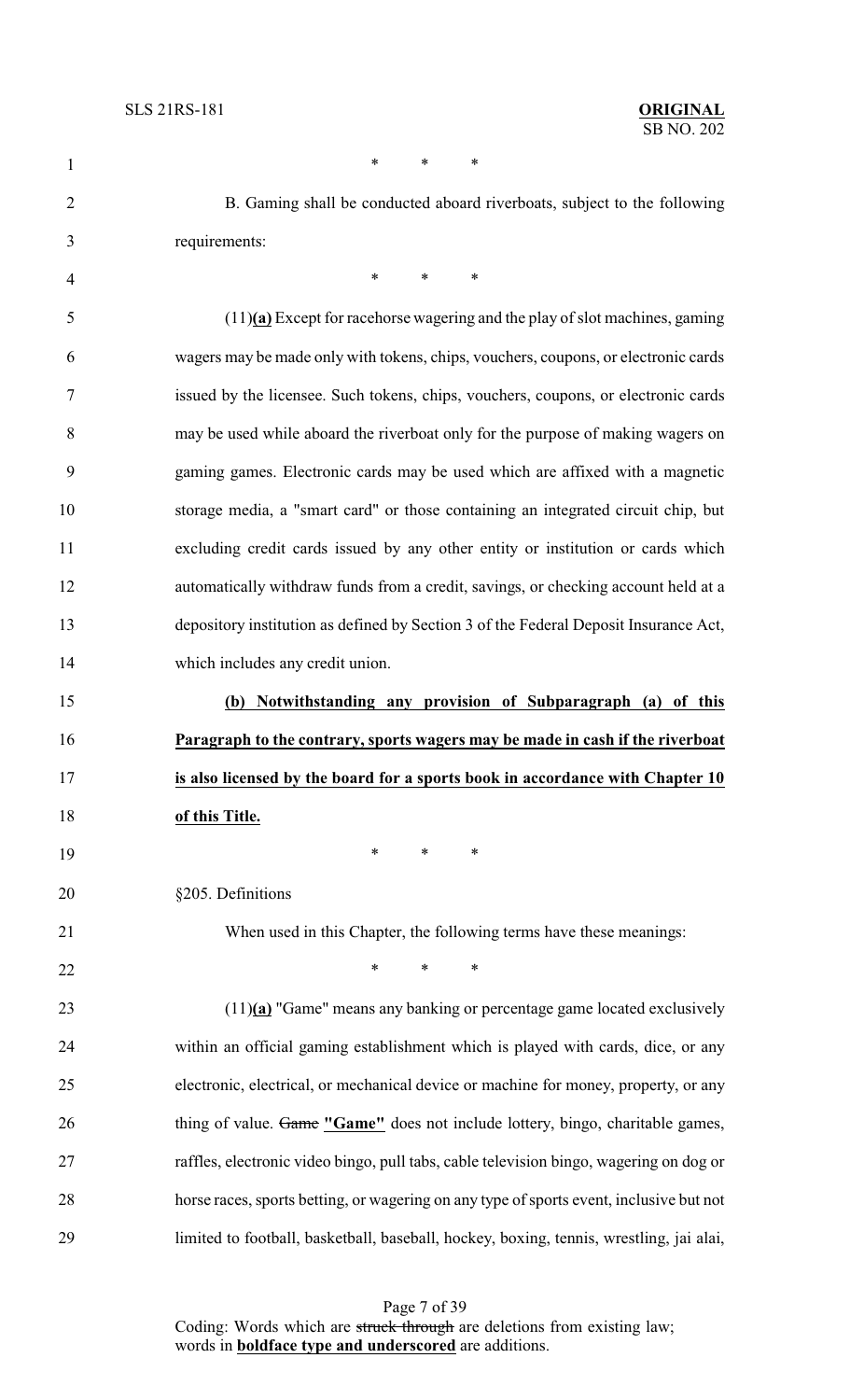or other sports contest or event.

# **(b) Notwithstanding any provision of Subparagraph (a) of this Paragraph to the contrary, "game" shall include sports betting through its sports book if the casino gaming operator is licensed by the board in accordance with Chapter 10 of this Title.**

 (12)**(a)** "Gaming device" means any equipment or mechanical, electromechanical, or electronic contrivance, component, or machine used directly or indirectly in connection with gaming or any game which affects the result of a wager by determining win or loss. The term includes a system for processing information which can alter the normal criteria of random selection, which affects the operation of any game, or which determines the outcome of a game. The term does not include a system or device which affects a game solely by stopping its operation so that the outcome remains undetermined.

 **(b) Notwithstanding any provision of Subparagraph (a) of this Paragraph to the contrary, "gaming device" shall also include a sports wagering mechanism as that term is defined in R.S. 27:602 if the casino gaming operator is also licensed by the board for a sports book in accordance with Chapter 10 of this Title.**

\* \* \*

§239.1. Wagering at the official gaming establishment

 Wagering**A. Except as provided in Subsection B ofthis Section, wagering** at the official gaming establishment may be made with tokens, chips, vouchers, coupons, or electronic cards issued by the casino gaming operator or an approved casino manager acting on behalf of the casino gaming operator. Electronic cards may be used which are affixed with a magnetic storage media, a "smart card" or those containing an integrated circuit chip, but excluding credit cards issued by any other entity or institution or cards which automatically withdraw funds from a credit, savings, or checking account held at a depository institution as defined by Section 3 of the Federal Deposit Insurance Act, which includes any credit union.

> Page 8 of 39 Coding: Words which are struck through are deletions from existing law; words in **boldface type and underscored** are additions.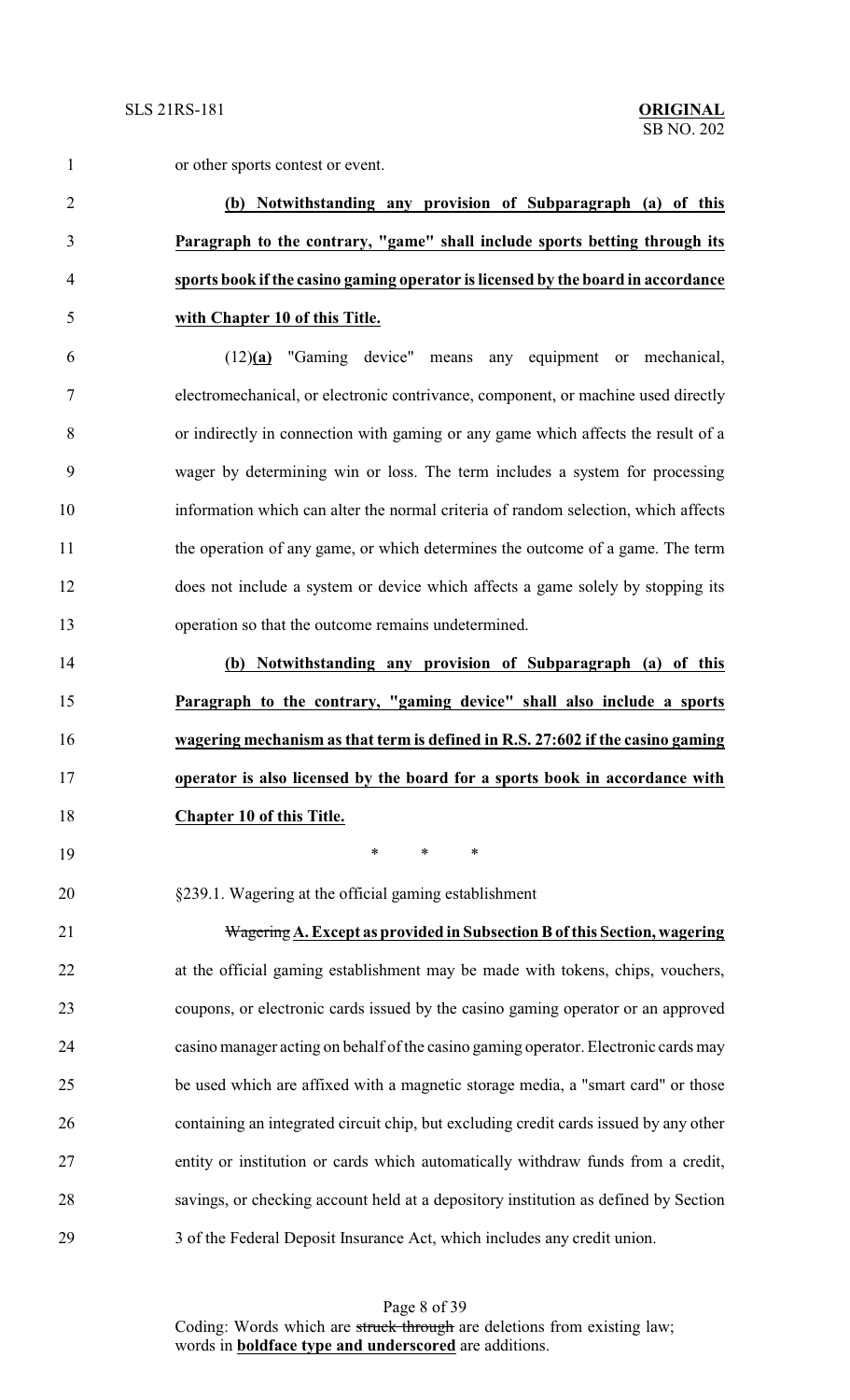| $\mathbf{1}$   | B. Notwithstanding any provision of Subsection A of this Section to the                    |
|----------------|--------------------------------------------------------------------------------------------|
| $\overline{2}$ | contrary, sports wagers at the official gaming establishment may be made in                |
| 3              | cash or through a patron's verified sports wagering account if the casino                  |
| $\overline{4}$ | gaming operator is issued a license to operate a sports book by the board in               |
| 5              | accordance with Chapter 10 of this Title.                                                  |
| 6              | $\ast$<br>$\ast$<br>*                                                                      |
| 7              | §353. Definitions                                                                          |
| 8              | When used in this Chapter, the following terms shall have these meanings:                  |
| 9              | $*$ $*$<br>$\ast$<br>$\ast$                                                                |
| 10             | (2) "Designated slot machine gaming area" means the contiguous area of an                  |
| 11             | eligible live racing facility at which slot machine gaming may be conducted in             |
| 12             | accordance with the provisions of this Chapter, determined by measuring the area,          |
| 13             | in square feet, inside the interior walls of the licensed eligible facility, excluding any |
| 14             | space therein in which gaming activities may not be conducted, such as bathrooms,          |
| 15             | stairwells, cage and beverage areas, and emergency evacuation routes of any width          |
| 16             | that meet or exceed the minimum size required by law.                                      |
| 17             | ∗<br>$\ast$<br>∗                                                                           |
| 18             | (5) "Emergency evacuation route" means those areas within the designated                   |
| 19             | slot machine gaming area of a licensed eligible facility which are clearly defined and     |
| 20             | identified by the licensee as necessary and approved by the state fire marshal or other    |
| 21             | federal or state regulatory agency for the evacuation of patrons and employees from        |
| 22             | the facility, and from which and in which no gaming activity may occur.                    |
| 23             | $\ast$<br>∗<br>∗                                                                           |
| 24             | §361. Conduct of slot machine gaming; temporary conduct                                    |
| 25             | $\ast$<br>$\ast$<br>∗                                                                      |
| 26             | F.(1) Wagering at an eligible live racing facility may be made with tokens,                |
| 27             | chips, vouchers, coupons, or electronic cards issued by the licensed eligible facility     |
| 28             | or an approved facility manager acting on behalf of the facility. Electronic cards may     |
| 29             | be used which are affixed with a magnetic storage media, a "smart card" or those           |

Page 9 of 39 Coding: Words which are struck through are deletions from existing law; words in **boldface type and underscored** are additions.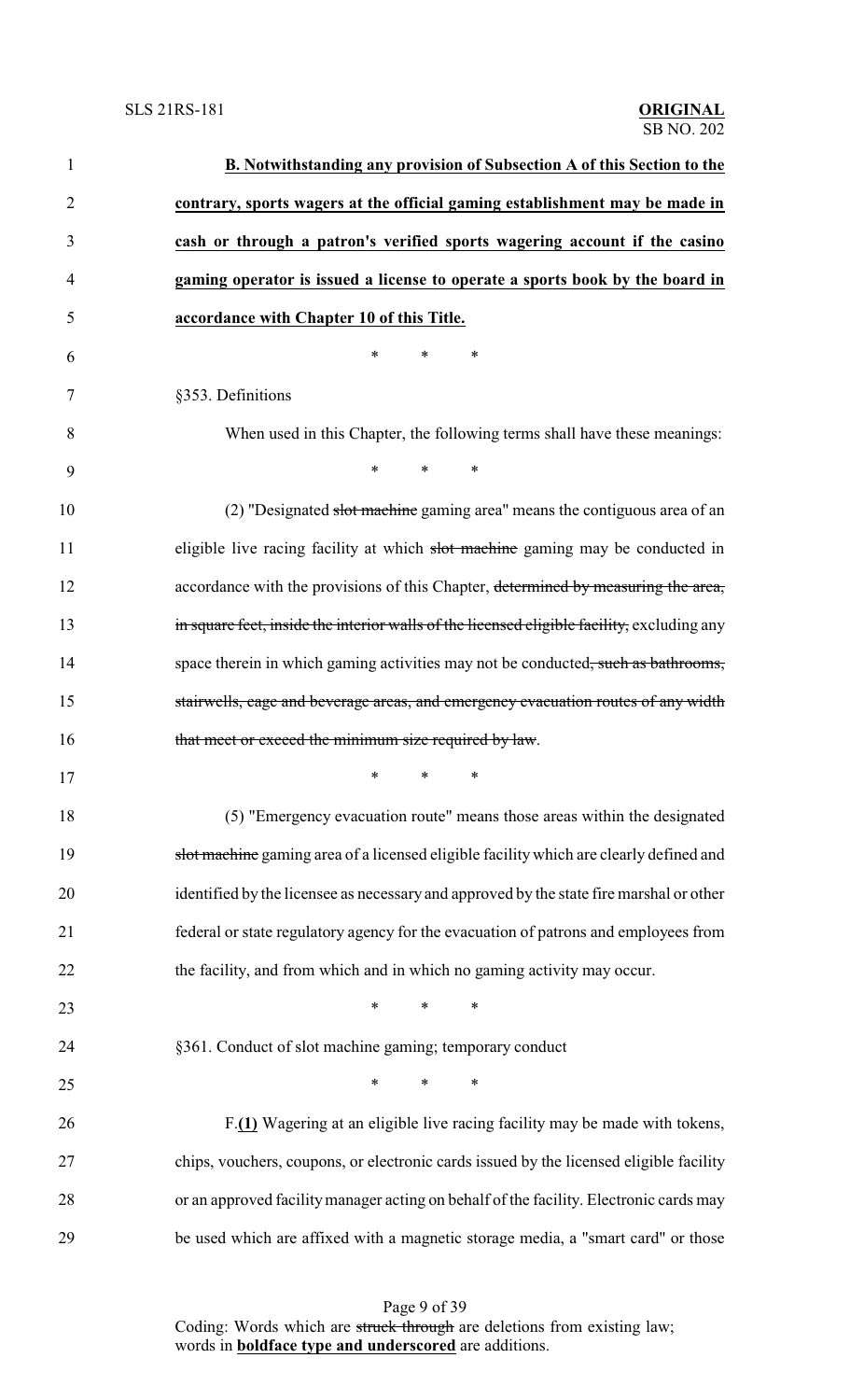| $\mathbf{1}$   | containing an integrated circuit chip, but excluding credit cards issued by any other |
|----------------|---------------------------------------------------------------------------------------|
| $\overline{c}$ | entity or institution or cards which automatically withdraw funds from a credit,      |
| 3              | savings, or checking account held at a depository institution as defined by Section   |
| 4              | 3 of the Federal Deposit Insurance Act, which includes any credit union.              |
| 5              | (2) Notwithstanding any provision of Paragraph (1) of this Subsection to              |
| 6              | the contrary, sports wagers at the eligible facility may be made in cash or           |
| 7              | through a patron's verified sports wagering account if the holder of a license as     |
| 8              | defined in R.S. 27:353 is also issued a license to operate a sports book by the       |
| 9              | board in accordance with Chapter 10 of this Title.                                    |
| 10             | $\ast$<br>$\ast$<br>$\ast$                                                            |
| 11             | §364. Gaming Control Board; powers and duties                                         |
| 12             | A. The board shall:                                                                   |
| 13             | (1)                                                                                   |
| 14             | $\ast$<br>$\ast$<br>$\ast$                                                            |
| 15             | (c) Such rules may include:                                                           |
| 16             | $\ast$<br>$\ast$<br>∗                                                                 |
| 17             | (ii) Requiring certain minimum physical security standards be observed in             |
| 18             | designated slot machine gaming areas.                                                 |
| 19             | $\ast$<br>∗<br>$\ast$                                                                 |
| 20             | (5) Approve the location, plans, and construction of the designated slot              |
| 21             | machine gaming area in an eligible facility.                                          |
| 22             | $\ast$<br>$\ast$<br>∗                                                                 |
| 23             | §371. Prohibition on operation of video draw poker devices; prohibition on any        |
| 24             | other type of game                                                                    |
| 25             | $\ast$<br>$\ast$<br>∗                                                                 |
| 26             | C.(1) Nothing in this Chapter shall be construed to permit the operation or           |
| 27             | play of any type of game the play of which requires the participation of an employee  |
| 28             | of the licensee.                                                                      |
| 29             | (2) Notwithstanding any provision of Paragraph (1) of this Subsection to              |

Page 10 of 39 Coding: Words which are struck through are deletions from existing law; words in **boldface type and underscored** are additions.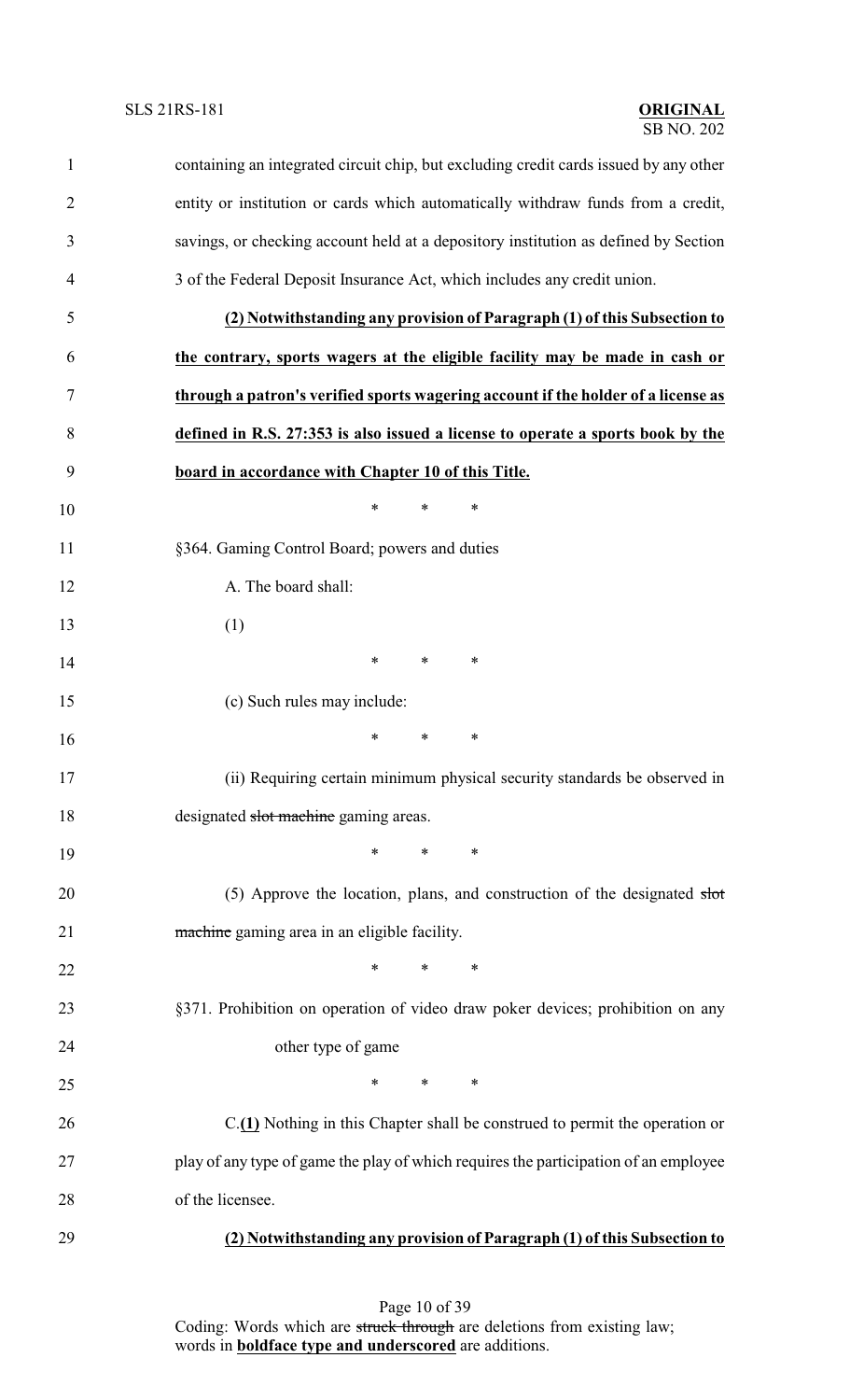# **SLS 21RS-181**

| $\mathbf{1}$   | the contrary, participation of an employee of the licensee may be permitted if       |
|----------------|--------------------------------------------------------------------------------------|
| $\overline{2}$ | the licensee is also issued a license to operate a sports book by the board in       |
| 3              | accordance with Chapter 10 of this Title and the employee's participation is in      |
| 4              | compliance and regarding activities related to operations regulated by that          |
| 5              | Chapter.                                                                             |
| 6              | §372. Slot machine gaming Gaming area limitations                                    |
| 7              | $\ast$<br>$\ast$<br>$\ast$                                                           |
| 8              | B.(1) No gaming devices other than slot machines and authorized pari-mutuel          |
| 9              | wagering devices and equipment shall be in the designated slot machine gaming        |
| 10             | area.                                                                                |
| 11             | (2) Notwithstanding any provision of Paragraph (1) of this Subsection to             |
| 12             | the contrary, sports wagering mechanisms as that term is defined in R.S. 27:602      |
| 13             | may also be authorized in the designated gaming area if the holder of a license      |
| 14             | as defined in R.S. 27:353 is also issued a license to operate a sports book by the   |
| 15             | board in accordance with Chapter 10 of this Title.                                   |
| 16             | *<br>$\ast$<br>*                                                                     |
| 17             | §375. Crimes and penalties; false statements; unauthorized slot machines; skimming   |
| 18             | of slot machine proceeds; payroll check cashing; gambling devices                    |
| 19             | ∗<br>*<br>∗                                                                          |
| 20             | D. Any owner of an eligible facility who has been granted a license to operate       |
| 21             | slot machine gaming who cashes or accepts for cashing or permits any employee or     |
| 22             | other person to cash or accept for cashing an identifiable employee payroll check in |
| 23             | the designated slot machine gaming area shall, upon conviction, be imprisoned for    |
| 24             | not more than six months or fined not more than five thousand dollars, or both.      |
| 25             | $\ast$<br>$\ast$<br>∗                                                                |
| 26             | <b>CHAPTER 10. SPORTS WAGERING</b>                                                   |
| 27             | PART I. GENERAL PROVISIONS                                                           |
| 28             | §601. Title and citation; privilege                                                  |
| 29             | A. This Chapter shall be cited and referred to as the "Louisiana Sports              |

Page 11 of 39 Coding: Words which are struck through are deletions from existing law; words in **boldface type and underscored** are additions.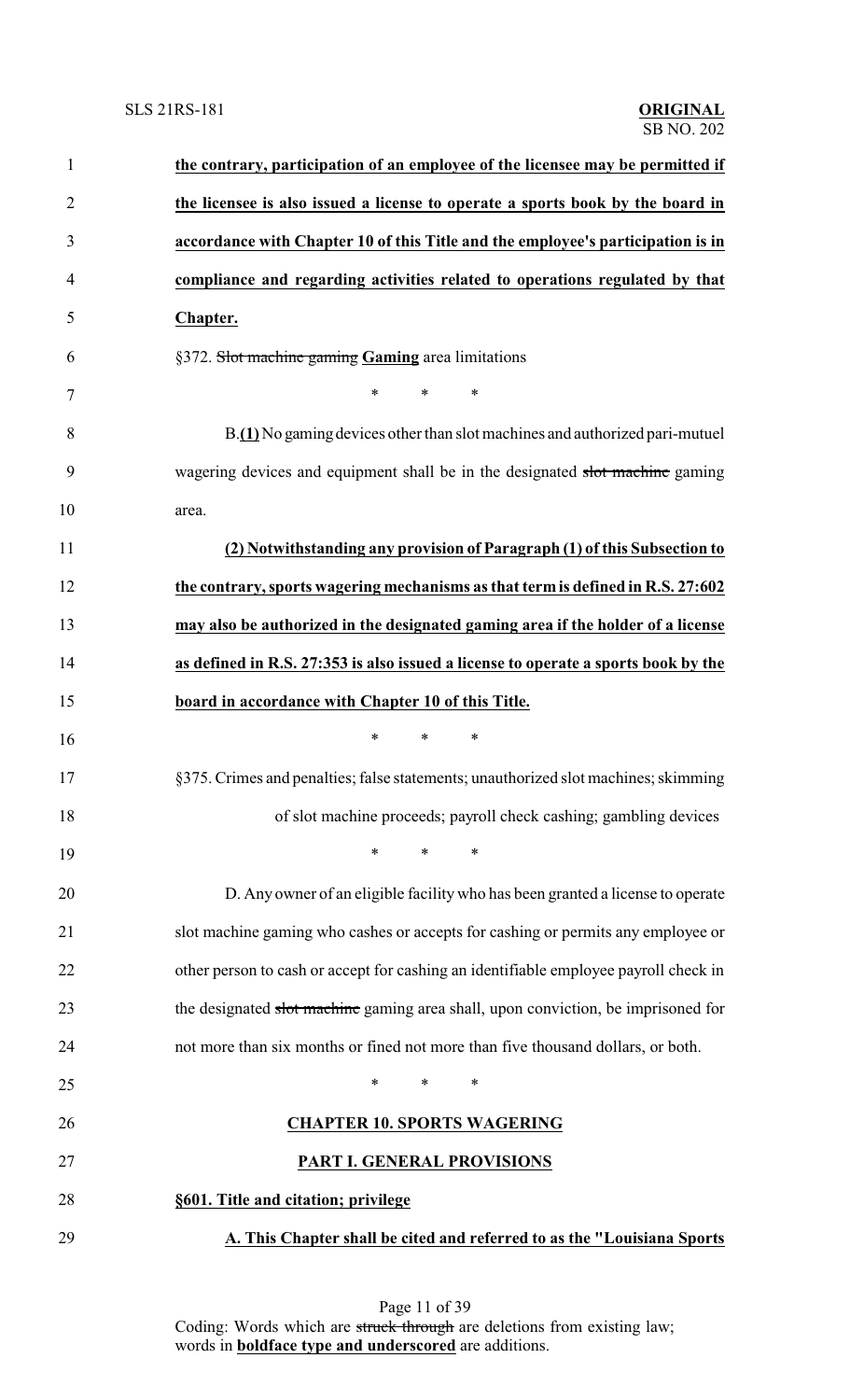| $\mathbf{1}$   | Wagering Act".                                                                     |
|----------------|------------------------------------------------------------------------------------|
| $\overline{2}$ | B. Any license, permit, approval, or thing obtained or issued pursuant             |
| 3              | to the provisions of this Chapter is expressly declared by the legislature to be a |
| $\overline{4}$ | pure and absolute revokable privilege and not a right, property or otherwise,      |
| 5              | under the constitution of the United States or of the state of Louisiana. Further, |
| 6              | the legislature declares that no holder of any license or permit acquires any      |
| $\tau$         | vested interest or right therein or thereunder.                                    |
| 8              | §602. Definitions                                                                  |
| 9              | For purposes of this Chapter, the following terms shall have the                   |
| 10             | following meanings ascribed to them unless the context clearly indicates           |
| 11             | otherwise:                                                                         |
| 12             | (1) "Anti-money laundering standards" or "AML" means the                           |
| 13             | requirements and guidelines provided in the federal Bank Secrecy Act of 1970,      |
| 14             | as amended, and the Anti-Money Laundering Act of 2020, as amended, for the         |
| 15             | prevention and detection of money laundering and the financing of terrorism.       |
| 16             | (2) "Applicant" means a person, business, or legal entity who has                  |
| 17             | submitted an application to the board seeking a license or permit, or the          |
| 18             | renewal of a license or permit.                                                    |
| 19             | (3) "Application" means the forms and schedules prescribed by the                  |
| 20             | board upon which an applicant seeks a license or permit, or the renewal of a       |
| 21             | license or permit. An application shall also include any other information or fee  |
| 22             | required by the board to be submitted with an application such as disclosure       |
| 23             | statements, financial statements, and any type of fees.                            |
| 24             | (4) "Board" means the Louisiana Gaming Control Board, as established               |
| 25             | by R.S. 27:11.                                                                     |
| 26             | (5) "Business or legal entity" shall have the same meaning as that term            |
| 27             | is defined in R.S. 27:3.                                                           |
| 28             | (6) "Distributor" means a suitable business or legal entity that is                |
| 29             | domiciled in this state and markets or buys, sells, leases, services, or repairs   |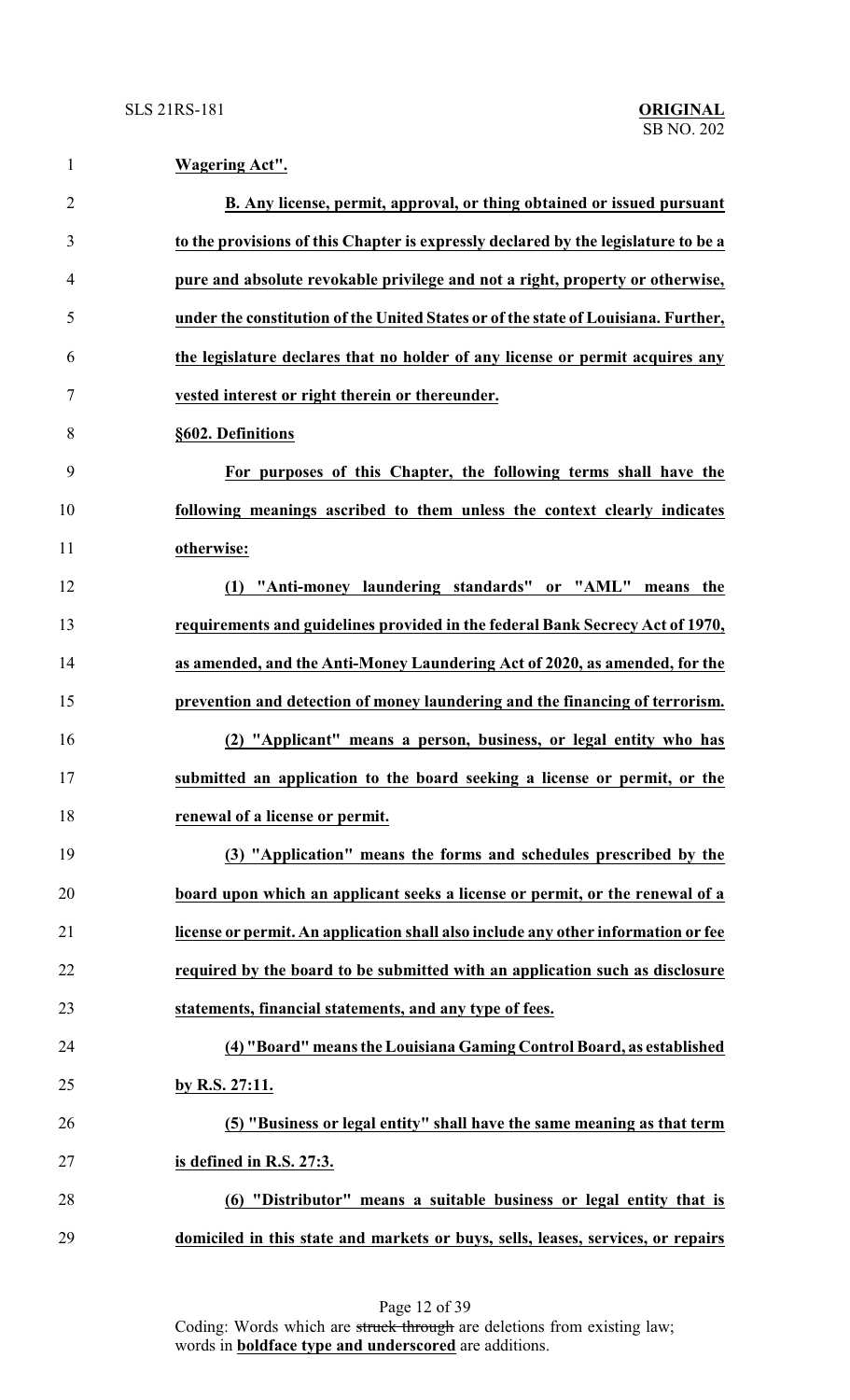| $\mathbf{1}$   | sports wagering mechanisms in this state.                                         |
|----------------|-----------------------------------------------------------------------------------|
| $\overline{2}$ | (7) "Division" shall have the same meaning as that term is defined in             |
| 3              | R.S. 27:3.                                                                        |
| $\overline{4}$ | (8) "Electronic sports wagering" means sports wagering via a sports               |
| 5              | wagering mechanism or through a website or mobile application.                    |
| 6              | (9) "Louisiana State Racing Commission" means the commission                      |
| 7              | established in R.S. 4:144.                                                        |
| 8              | (10) "License" or "licensee" means a license or authorization to operate          |
| 9              | a sports book in this state in compliance with the provisions of this Chapter.    |
| 10             | (11) "Mobile application" means an application on a mobile phone or               |
| 11             | other device through which a player is able to place a wager with an operator     |
| 12             | on a sports event and receive a credit on their sports wagering account.          |
| 13             | (12) "Net gaming proceeds" means the amount equal to the total gross              |
| 14             | revenue of all wagers placed by patrons less the total amount of all winnings     |
| 15             | paid out to patrons.                                                              |
| 16             | (13) "Operator" or "sports wagering operator" means the entity that               |
| 17             | actually books a sports wager. The operator may be:                               |
| 18             | (a) The licensee who manages and operates a sports book itself.                   |
| 19             | (b) The licensee's contracted sports wagering platform provider, in               |
| 20             | accordance with the scope of that contract, when the licensee chooses to contract |
| 21             | the management and operation of all or a portion of its sports book               |
| 22             | line-of-business with a platform provider.                                        |
| 23             | (14) "Patron" or "player" means an individual who places a wager on               |
| 24             | a sports event.                                                                   |
| 25             | (15) "Permit" has the same meaning as that term is defined in R.S. 27:3.          |
| 26             | (16) "Permittee" has the same meaning as that term is defined in R.S.             |
| 27             | 27:3.                                                                             |
| 28             | (17) "Person" has the same meaning as that term is defined in R.S. 27:3.          |
| 29             | (18) "Retail establishment" means a retail business that has a contract           |

Page 13 of 39 Coding: Words which are struck through are deletions from existing law; words in **boldface type and underscored** are additions.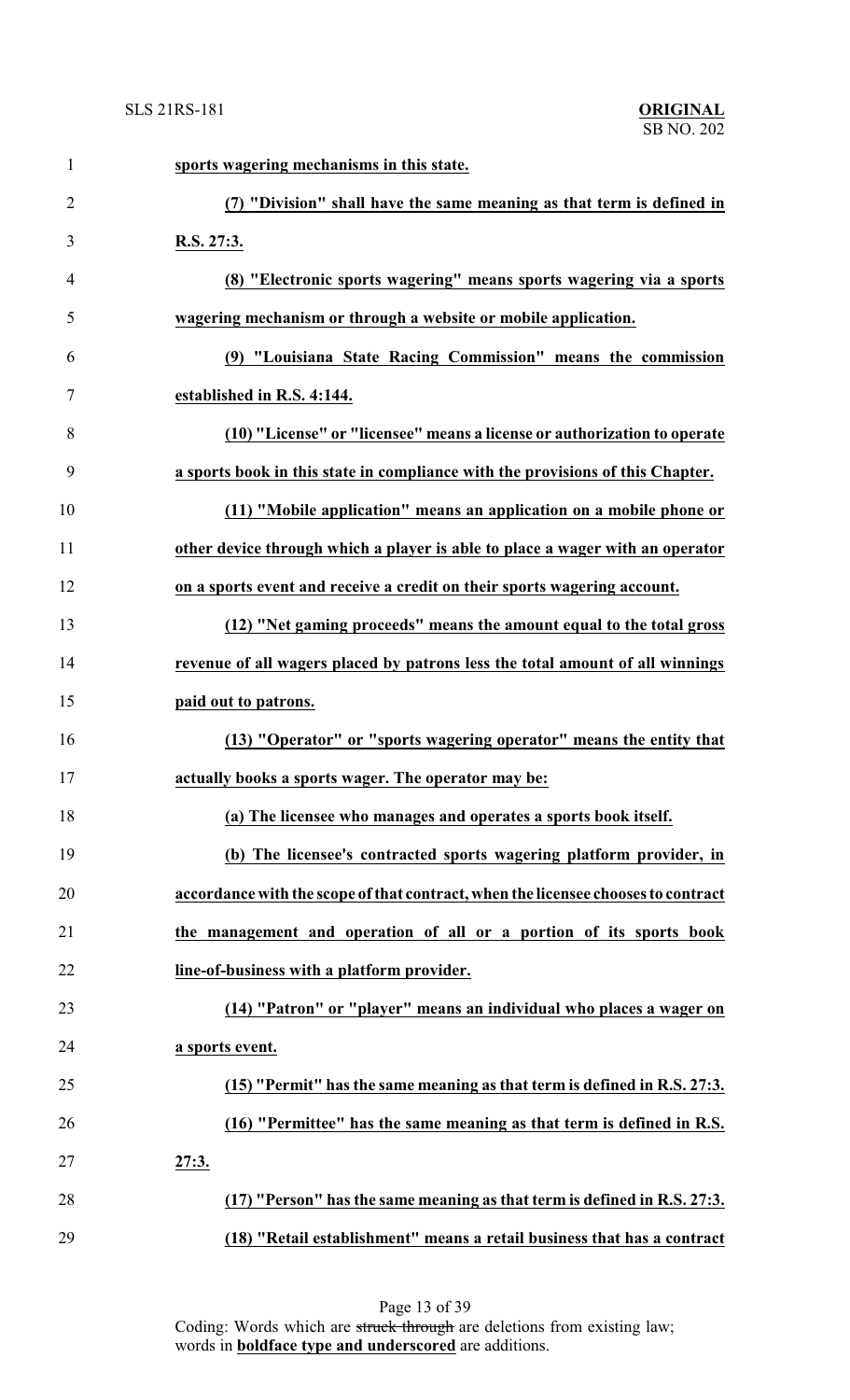**with an operator and is permitted by the board for the location of a sports wagering mechanism.**

 **(19) "Sports event" means any professional sport or athletic event, any collegiate sport or athletic event, any Olympic or international sports competition event, or any other special event or competition of relative skill as authorized by the board to be a sports event for purposes of this Chapter. "Sports event" shall not include high school sports, youth events, any international sports events where the majority of the athletes are under the age of eighteen years old, electronic sports, competitive video games, fantasy sports contests as provided in Chapter 6 of this Title, and any event prohibited by law. (20) "Sports wager" or "sports bet" means a sum of money or**

 **representation of value risked by a player on an occurrence associated with a sports event for which the outcome is uncertain.**

 **(21) "Sports wagering platform" or "sports book" means an integrated system of hardware, software, or applications, including mobile applications and servers, through which an operator conducts the business of offering for play wagering conducted in accordance with this Chapter on a sports event or on portions of a sports event or on the individual performance or statistics of athletes in a sports event or a combination of sports events, by any system or method of wagering. The term includes but is not limited to single-game bets, teaser bets, parlay bets, over-under bets, moneyline bets, pools, exchange wagering, in-game wagering, in-play bets, proposition bets, parlays, and straight bets.**

 **(22) "Sports wagering account" means an electronic financial record established with an operator for an individual patron in which the patron may deposit and withdraw funds for sports wagering and other authorized purchases and to which the operator may credit winnings or other amounts due to that patron or authorized by that patron.**

**(23) "Sports wagering mechanism" or "kiosk" means a board approved**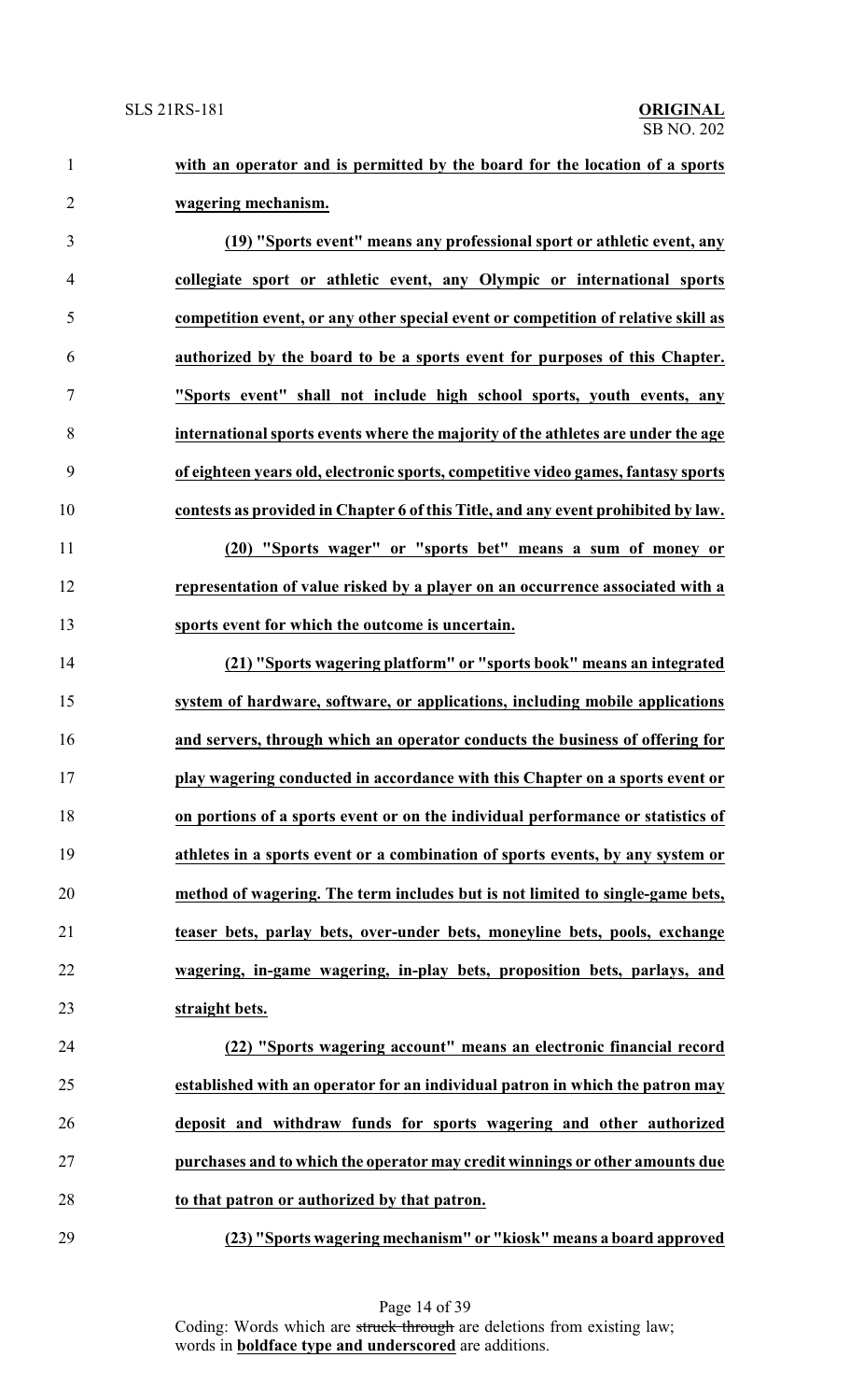| $\mathbf{1}$   | self-service mechanical, electrical, or computerized terminal, device, apparatus, |
|----------------|-----------------------------------------------------------------------------------|
| $\overline{2}$ | or piece of equipment that is directly tied to an approved sports wagering        |
| 3              | platform provider's central system which allows a patron to place a sports        |
| $\overline{4}$ | wager on a licensee's premises or at a permitted retail establishment. "Sports    |
| 5              | wagering mechanism" does not include a personal computer, mobile phone, or        |
| 6              | other device owned and used by a player to wager on a sports event.               |
| 7              | (24) "Sports wagering service provider" means a suitable business or              |
| 8              | legal entity that holds a permit from the board to engage in support services for |
| 9              | the operation of a sports book on behalf of a licensee.                           |
| 10             | §603. Gaming Control Board; state police; duties and powers                       |
| 11             | A.(1) The board shall perform the duties and functions as authorized by           |
| 12             | this Chapter and shall possess authority, control, and jurisdiction and all power |
| 13             | incidental and necessary thereto with respect to the regulation of sports         |
| 14             | wagering as provided by R.S. 27:15.1.                                             |
| 15             | (2)(a) In accordance with the Administrative Procedure Act, the board             |
| 16             | shall:                                                                            |
| 17             | (i) Develop qualifications and standards and a process and procedure for          |
| 18             | the licensure of sports wagering entities as well as the renewal, suspension, and |
| 19             | revocation of a license.                                                          |
| 20             | (ii) Develop qualifications and standards and a procedure and process             |
| 21             | for approval and permitting of sports wagering platform providers, sports         |
| 22             | wagering service providers, distributors, manufacturers, vendors, suppliers,      |
| 23             | personnel, and retail establishments as well as the renewal, suspension, and      |
| 24             | revocation of a permit.                                                           |
| 25             | (iii) Promulgate rules, forms, processes, and procedures necessary to             |
| 26             | implement, administer, and regulate sports wagering as authorized by this         |
| 27             | Chapter.                                                                          |
| 28             | (iv) Establish standards for the amount of reserves required to be                |
| 29             | maintained by an operator and the allowable form of those reserves, including     |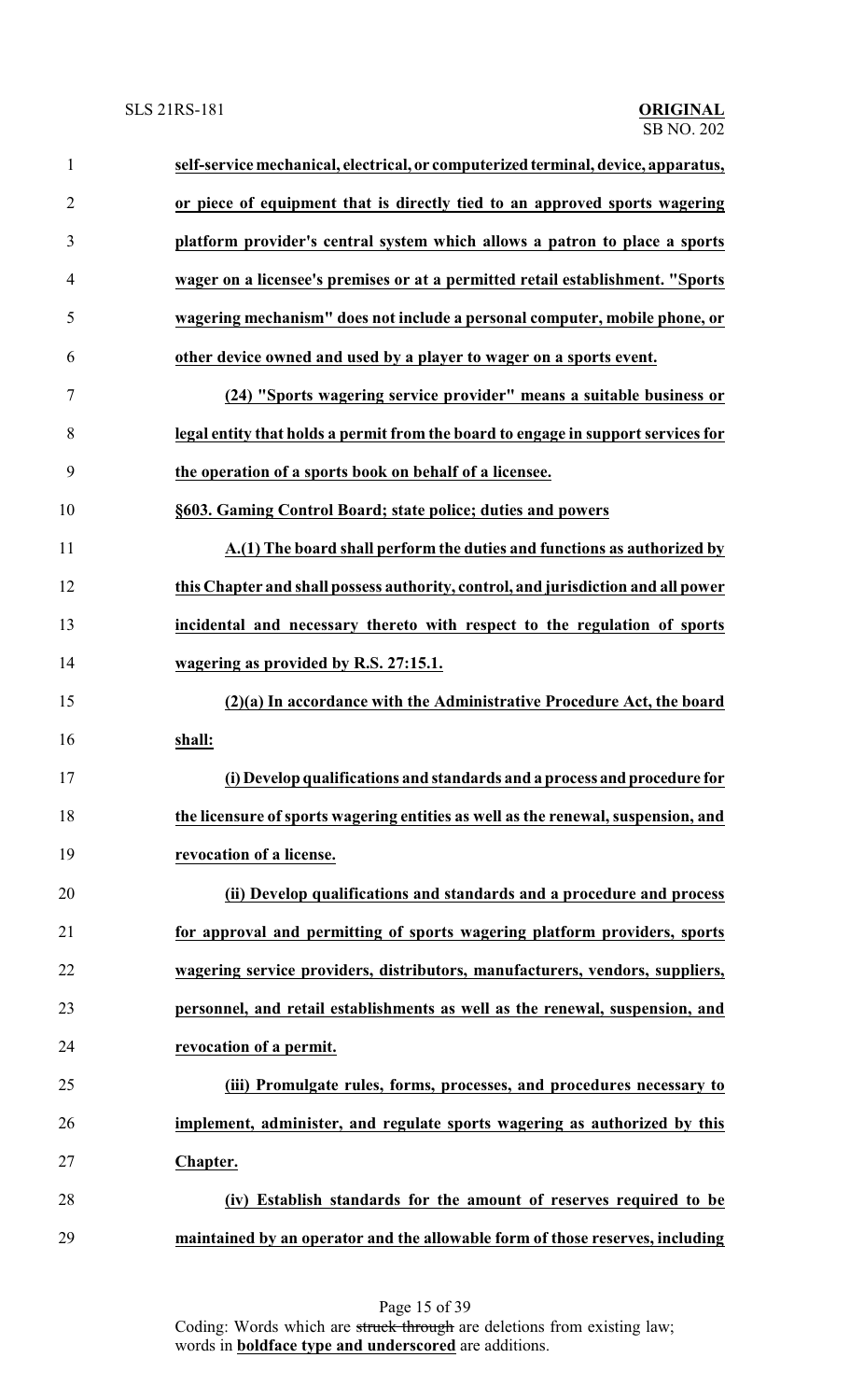| $\mathbf{1}$   | standards for initial reserves for a newly licensed sports wagering establishment  |
|----------------|------------------------------------------------------------------------------------|
| $\overline{2}$ | or newly permitted sports wagering platform provider.                              |
| 3              | (v) Establish guidelines for the acceptance of wagers on a series of sports        |
| 4              | events by an operator.                                                             |
| 5              | (vi) Determine the maximum number and amount of wagers which may                   |
| 6              | be accepted by an operator from any one patron on any one sports event.            |
| $\tau$         | (vii) Prohibit an operator from unilaterally rescinding a wager unless             |
| 8              | approved by the board to do so.                                                    |
| 9              | (viii) For cash wagers placed in-person or via a sports wagering                   |
| 10             | mechanism, establish standards for the type of wagering tickets which may be       |
| 11             | used, information required to be printed on a ticket, and methods for issuing      |
| 12             | tickets.                                                                           |
| 13             | (ix) Establish the method of accounting to be used by operators, the types         |
| 14             | of records required to be kept, and the length of time records shall be retained.  |
| 15             | (x) Require operators to comply with AML standards and practices.                  |
| 16             | (xi) Provide standards for the use of credit and checks by players and             |
| 17             | other protections for players.                                                     |
| 18             | (xii) Establish internal controls for all aspects of electronic wagering,          |
| 19             | including procedures for system integrity, system security, operations,            |
| 20             | accounting, and reporting of problem gamblers.                                     |
| 21             | (xiii) Establish operational controls for server-based gaming systems,             |
| 22             | software and hardware utilized on electronic sports wagering, including but not    |
| 23             | limited to appearance, functionality, contents, collection, storage, and retention |
| 24             | of data and security.                                                              |
| 25             | (xiv) Establish operational controls for sports wagering accounts,                 |
| 26             | including but not limited to procedures for establishment and closure of an        |
| 27             | online account, funding of withdrawal of funds from an online account, and         |
| 28             | generation of an account statement for a patron's online account.                  |
| 29             | (xv) Establish standards for servers and other equipment used to accept            |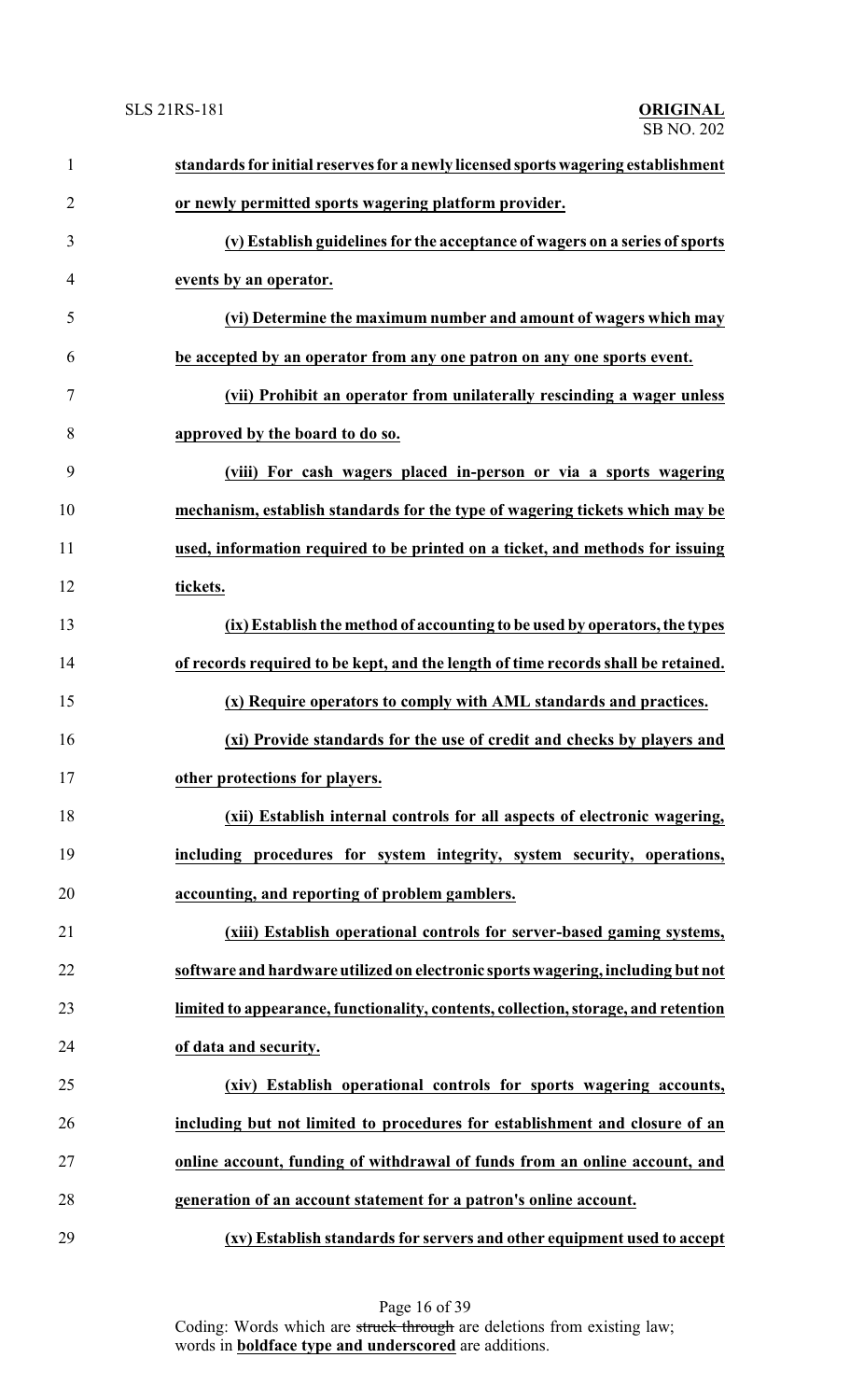| $\mathbf{1}$   | wagers by operators and procedures for inspection and for addressing defective     |
|----------------|------------------------------------------------------------------------------------|
| $\overline{2}$ | or malfunctioning devices, equipment, and accessories related to sports            |
| 3              | wagering.                                                                          |
| $\overline{4}$ | (xvi) Establish standards and a process for approval for permitting retail         |
| 5              | establishments for the hosting of sports wagering mechanisms.                      |
| 6              | (xvii) Require that a dollar amount equal to or greater than ten percent           |
| 7              | of all wagers handled by an operator on any single sports event be on deposit in   |
| 8              | a Louisiana chartered bank and that a dollar amount equal to or greater than       |
| 9              | ten percent of the total amount held by an operator in patron's sports wagering    |
| 10             | accounts be on deposit in a Louisiana chartered bank.                              |
| 11             | (b) For purposes of expeditious implementation of the provisions of this           |
| 12             | Chapter, the promulgation of the initial administrative rules pertaining to this   |
| 13             | Chapter shall be deemed to constitute a matter of imminent peril to public         |
| 14             | health, safety, and welfare as provided in R.S. 49:953(B).                         |
| 15             | B. The board shall follow its regulatory processes for dispute resolution          |
| 16             | for disputes arising from sports wagering.                                         |
| 17             | C.(1) The gaming division of the office of state police shall, at all times        |
| 18             | deemed appropriate by the board, be charged with inspecting and ensuring           |
| 19             | compliance with all the requirements of this Chapter.                              |
| 20             | (2) The gaming division of the office of state police may be charged by            |
| 21             | the board with any other tasks deemed necessary to the regulation of sports        |
| 22             | wagering in this state.                                                            |
| 23             | §604. Reporting                                                                    |
| 24             | The board, following consultation with the licensees, shall annually cause         |
| 25             | a report to be prepared and distributed to the legislature on the impact of sports |
| 26             | wagering on sports events, on problem gamblers, and on gambling addiction in       |
| 27             | the state. The report shall be prepared by a private organization or entity with   |
| 28             | expertise in serving the needs of persons with gambling addictions, which          |
| 29             | organization or entity shall be selected by the board. The report shall be         |

Page 17 of 39 Coding: Words which are struck through are deletions from existing law; words in **boldface type and underscored** are additions.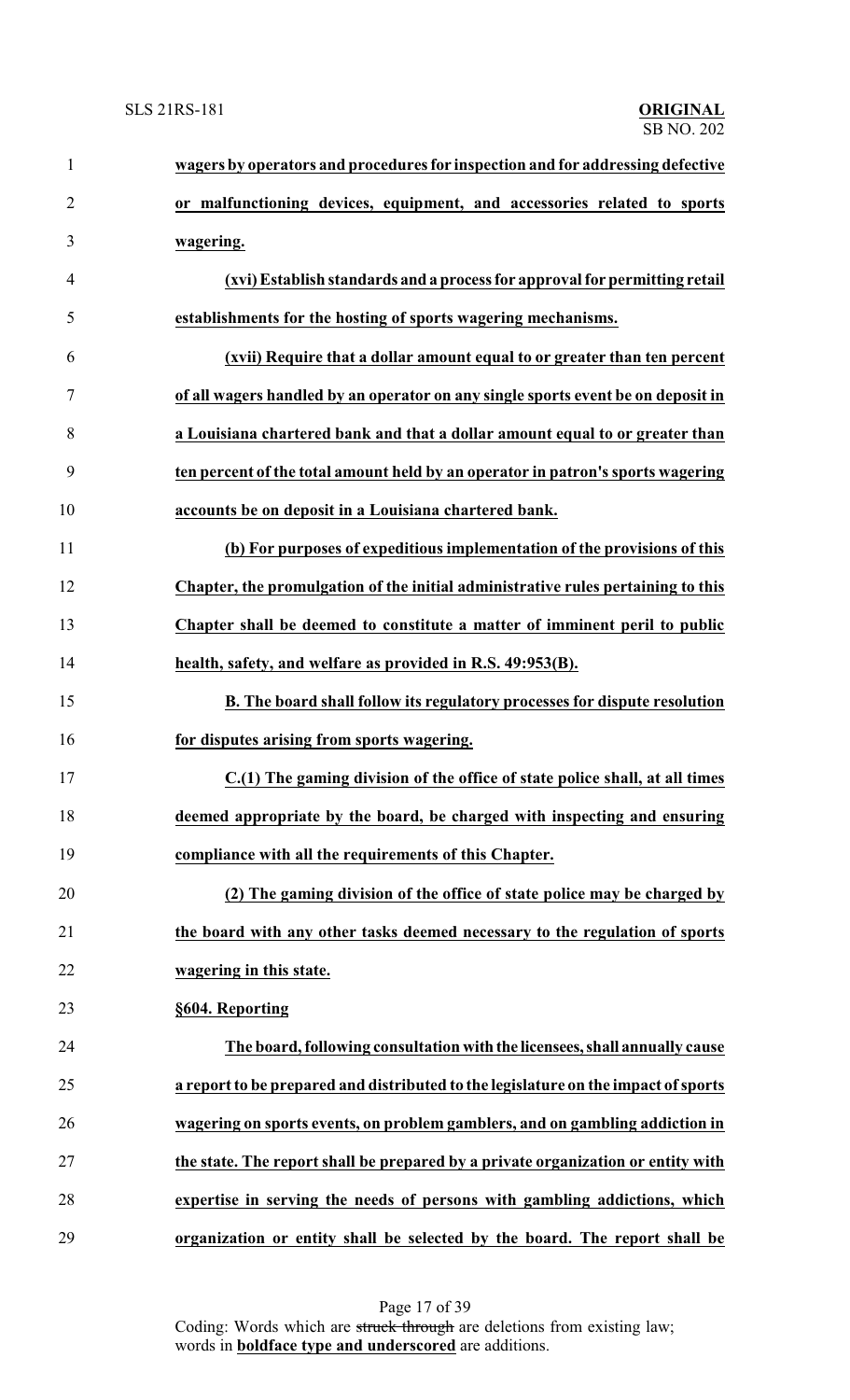| $\mathbf{1}$   | prepared and distributed under the supervision, of and in coordination with, the   |
|----------------|------------------------------------------------------------------------------------|
| $\overline{2}$ | board. Any costs associated with the preparation and distribution of the report    |
| 3              | shall be borne by the licensees. The board shall also report annually to the       |
| $\overline{4}$ | legislature on the effectiveness of the statutory and regulatory controls in place |
| 5              | to ensure the integrity of gaming operations, including mobile wagering.           |
| 6              | PART II. LICENSEE, PLATFORM PROVIDERS, AND OTHER PARTIES                           |
| 7              | §605. License; limited; requirements; contract with service provider               |
| 8              | A.(1) No person, business, or legal entity shall operate a sports book             |
| 9              | without first being licensed by the board.                                         |
| 10             | (2) The license to engage in the business of operating a sports book shall         |
| 11             | be in addition to any other license required by law.                               |
| 12             | B.(1) In addition to the license for the Louisiana Lottery Corporation,            |
| 13             | the board shall issue no more than twenty licenses to operate a sports book. The   |
| 14             | board shall first consider applications for licensing from the following:          |
| 15             | (a) The casino gaming operator as defined in R.S. 27:205 and provided              |
| 16             | for in Chapter 5 of this Title.                                                    |
| 17             | (b) The holder of an active license as defined in R.S. 27:44 and provided          |
| 18             | for in Chapter 4 of this Title.                                                    |
| 19             | (c) The holder of an active license as defined in R.S. 27:353 and provided         |
| 20             | for in Chapter 7 of this Title, provided the holder of the license also has the    |
| 21             | approval of the Louisiana State Racing Commission to apply to be licensed for      |
| 22             | a sports book.                                                                     |
| 23             | (2)(a) If any entity identified in Paragraph (1) of this Subsection does not       |
| 24             | have an active license or elects not to apply for a license or fails to submit a   |
| 25             | completed application to the board prior to January 1, 2022, it shall not be       |
| 26             | considered for a license. The board may consider for the remaining licenses,       |
| 27             | applications from:                                                                 |
| 28             | (i) Licensed establishments as defined in R.S. 27:402 and provided for in          |
| 29             | Chapter 8 of this Title. Any licensed establishment that is also licensed by the   |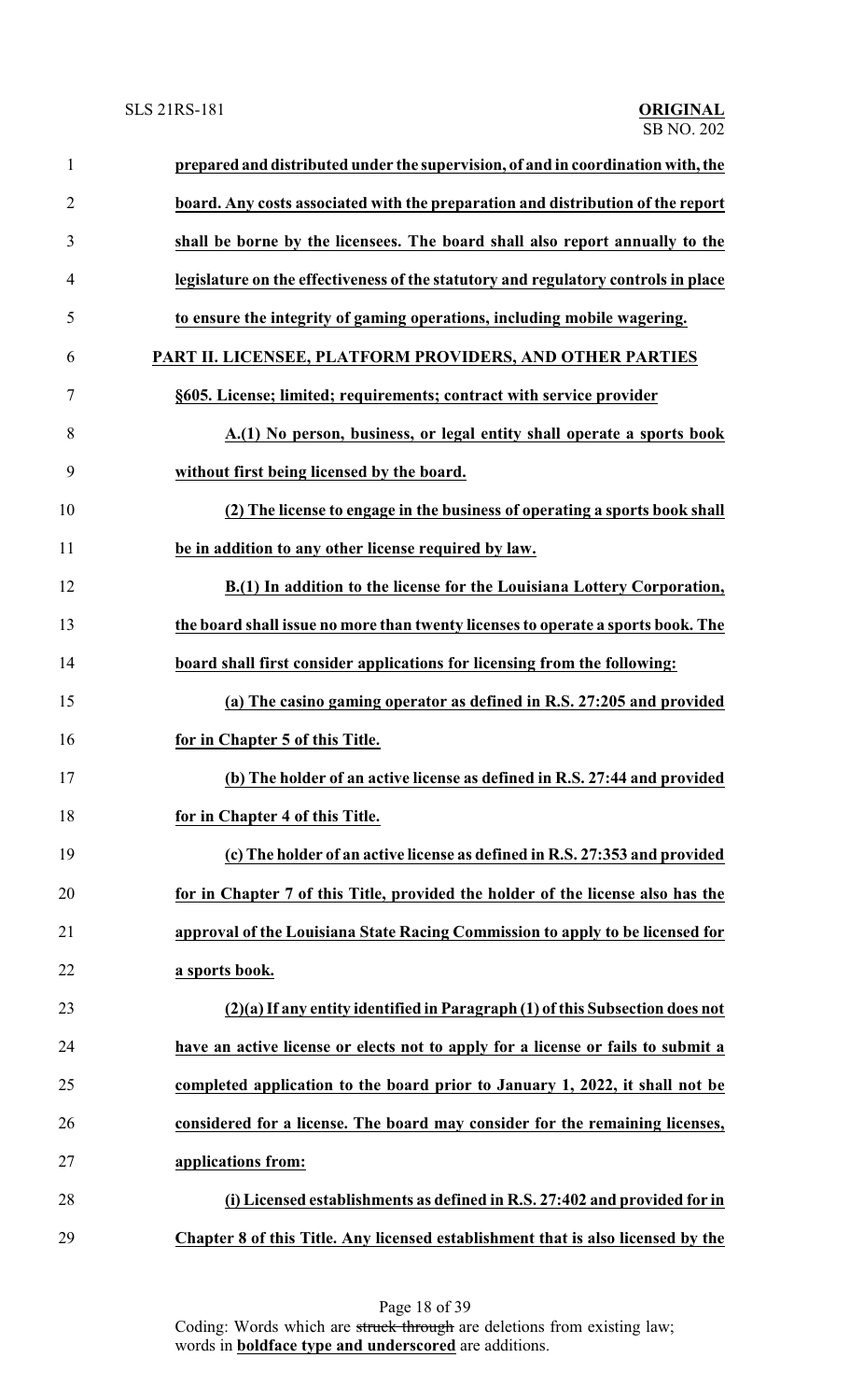| $\mathbf{1}$   | Louisiana State Racing Commission shall have the commission's approval to         |
|----------------|-----------------------------------------------------------------------------------|
| $\overline{2}$ | apply to be licensed for a sports book.                                           |
| 3              | (ii) Operators as defined in R.S. 27:302 and provided for in Chapter 6 of         |
| $\overline{4}$ | this Title.                                                                       |
| 5              | (b) If the number of applications received by the board exceeds the               |
| 6              | number of licenses available, the board shall provide for a concealed bid process |
| $\tau$         | and award the available licenses to suitable bidders, in accordance with the      |
| 8              | board's ranking of the bids by greatest potential for revenue generation for the  |
| 9              | state.                                                                            |
| 10             | C.(1) In addition to the licenses authorized by Subsection B of this              |
| 11             | Section, the board may authorize an additional license for the Louisiana Lottery  |
| 12             | Corporation as provided for in Subtitle XI of Title 47 of the Louisiana Revised   |
| 13             | Statutes of 1950.                                                                 |
| 14             | (2) Any license issued to the Louisiana Lottery Corporation shall be              |
| 15             | limited to electronic wagering and any sports wagering machines, website, and     |
| 16             | mobile applications utilized to conduct sports wagering on their behalf shall be  |
| 17             | branded as the Louisiana Lottery.                                                 |
| 18             | D. The board shall only award a license to operate a sports book to an            |
| 19             | applicant determined by the board to be suitable. In addition to the standards    |
| 20             | provided in R.S. 27:28, in determining an applicant's suitability as a licensee,  |
| 21             | the board may request from an applicant, and consider as a factor in the          |
| 22             | determination, any or all of the following information items:                     |
| 23             | (1) Whether the applicant has adequate capitalization and the financial           |
| 24             | ability and the means to develop, construct, operate, and maintain                |
| 25             | infrastructure to support sports wagering activities and operations in            |
| 26             | compliance with this Chapter and any administrative rules promulgated by the      |
| 27             | board.                                                                            |
| 28             | (2) Whether the applicant has the financial ability to purchase and               |
| 29             | maintain adequate liability and casualty insurance and to provide an adequate     |

Page 19 of 39 Coding: Words which are struck through are deletions from existing law; words in **boldface type and underscored** are additions.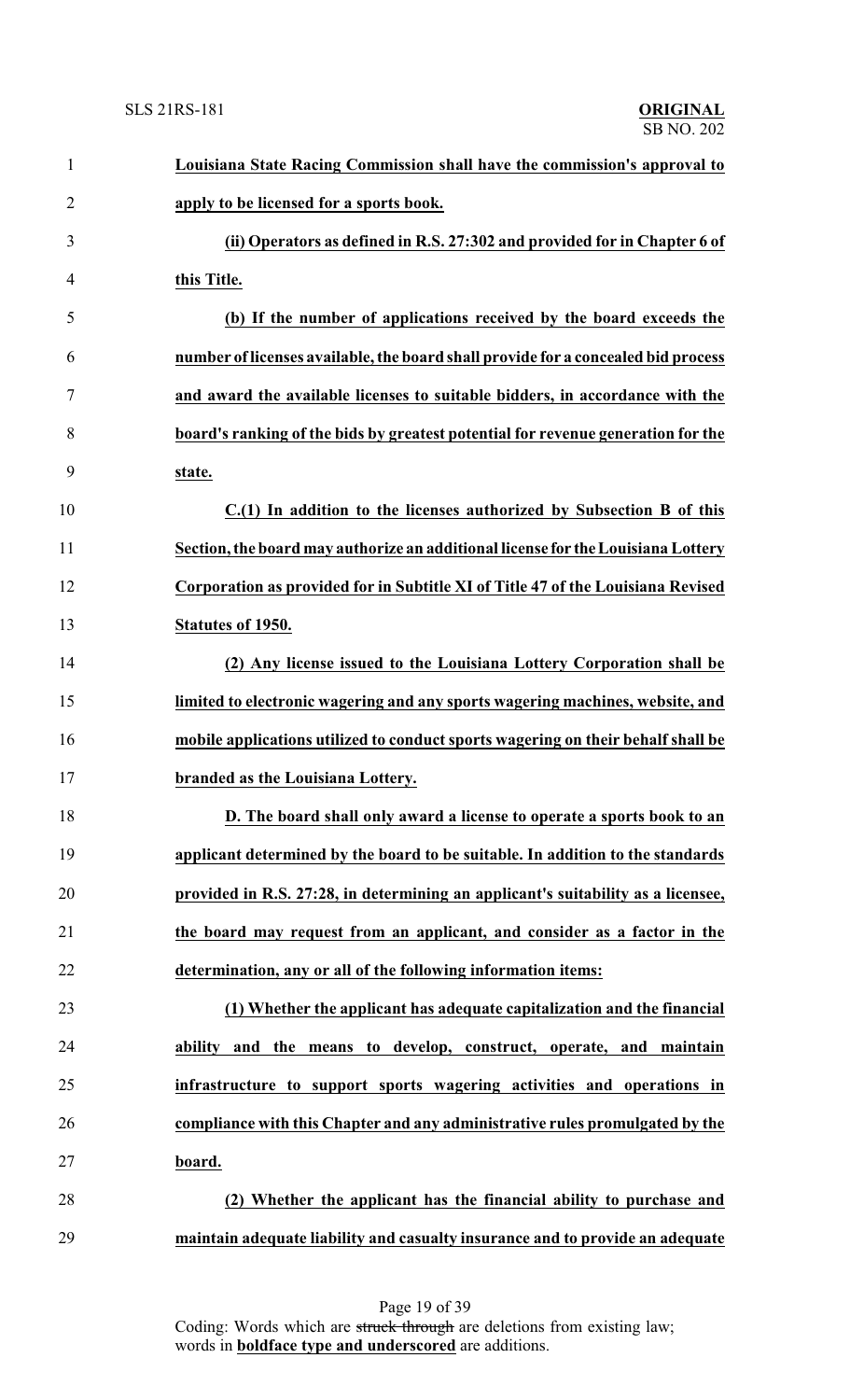| $\mathbf{1}$   | surety bond.                                                                     |
|----------------|----------------------------------------------------------------------------------|
| $\overline{2}$ | (3) Whether the applicant has adequate capitalization and the financial          |
| 3              | ability to responsibly pay its secured and unsecured debts in accordance with    |
| 4              | its financing agreements and other contractual obligations.                      |
| 5              | (4) Whether the applicant has a history of material noncompliance with           |
| 6              | licensing requirements or any other regulatory requirements in the state or in   |
| 7              | any other jurisdiction, where the noncompliance resulted in enforcement action   |
| 8              | by the person with jurisdiction over the applicant.                              |
| 9              | (5) Whether the applicant has filed, or had filed against it, a proceeding       |
| 10             | for bankruptcy or has ever been involved in any formal process to adjust, defer, |
| 11             | suspend, or otherwise negotiate the payment of any debt.                         |
| 12             | (6) Whether or not at the time of the application, the applicant is a            |
| 13             | defendant in litigation involving the integrity of its business practices.       |
| 14             | E. Except for the Louisiana Lottery Corporation, each applicant shall            |
| 15             | submit as part of its application a detailed plan of design of its sports book   |
| 16             | lounge and other areas of its establishment where sports wagering mechanisms     |
| 17             | may be placed. The board shall only award a license to an applicant whose        |
| 18             | detailed plan of design the board finds acceptable.                              |
| 19             | F. In addition to the license for the Louisiana Lottery Corporation, the         |
| 20             | board shall award not more than twenty licenses on applications that meet the    |
| 21             | provisions of this Section and all other qualifications and standards as         |
| 22             | determined by the board.                                                         |
| 23             | G.(1) A licensee may operate the sports book itself or contract for              |
| 24             | operation of its onsite or other retail operations or mobile operations with a   |
| 25             | sports wagering platform provider. Only a licensee or its sports wagering        |
| 26             | platform provider may process, accept, offer, or solicit sports wagers.          |
| 27             | (2) A licensee shall be responsible for the conduct of its sports wagering       |
| 28             | platform provider.                                                               |
| 29             | H. Prior to beginning operations, an operator shall install and thereafter       |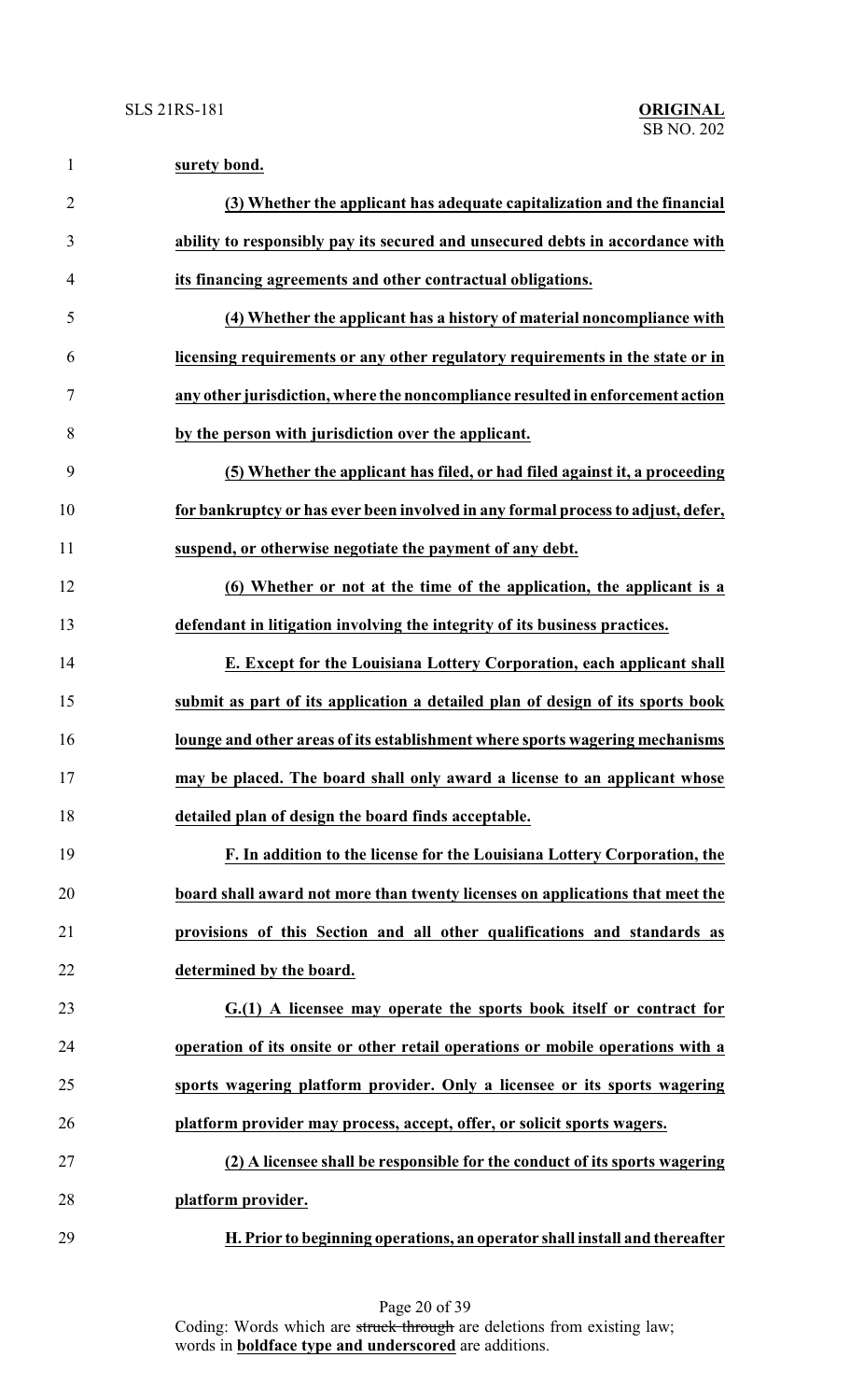| $\mathbf{1}$   | maintain a computerized bookmaking system, herein referred to as a sports          |
|----------------|------------------------------------------------------------------------------------|
| $\overline{2}$ | wagering platform, that meets the specifications required by law and by rule       |
| 3              | and approved by the board.                                                         |
| $\overline{4}$ | §606. Sports wagering platform provider                                            |
| 5              | A.(1) The board shall issue a sports wagering platform provider permit             |
| 6              | to suitable persons who desire to contract with a licensee to manage or operate    |
| 7              | all or a portion of a licensee's sports book line-of-business. A person shall not  |
| 8              | manage or operate all or a portion of a licensee's sports book unless it possesses |
| 9              | a valid permit.                                                                    |
| 10             | (2) In determining suitability of an applicant as a sports wagering                |
| 11             | platform provider, the board may also request from an applicant and consider       |
| 12             | as a factor any of the information items listed in R.S. 27:605(C) that it deems    |
| 13             | relevant to making the determination.                                              |
| 14             | B. (1) A sports wagering platform provider shall contract with a licensee          |
| 15             | to provide sports wagering services. The terms of the contract shall be approved   |
| 16             | by the board prior to the platform provider engaging in sports wagering            |
| 17             | activities on behalf of the licensee.                                              |
| 18             | (2) The contract between the licensee and the sports wagering platform             |
| 19             | provider shall provide for access by the division and the board to any             |
| 20             | information maintained by the platform provider for verification of compliance     |
| 21             | with this Chapter.                                                                 |
| 22             | C. A sports wagering platform provider shall use no more than one                  |
| 23             | sports wagering platform to offer, conduct, or operate a sports book on behalf     |
| 24             | of the licensee.                                                                   |
| 25             | D. A sports wagering platform provider shall keep books and records for            |
| 26             | the management and operation of sports wagering as authorized by this              |
| 27             | Chapter and for services for which it is contracted by a licensee. The keeping     |
| 28             | of books and records shall be separate and distinct from any other business the    |
| 29             | sports wagering platform provider might operate. A sports wagering platform        |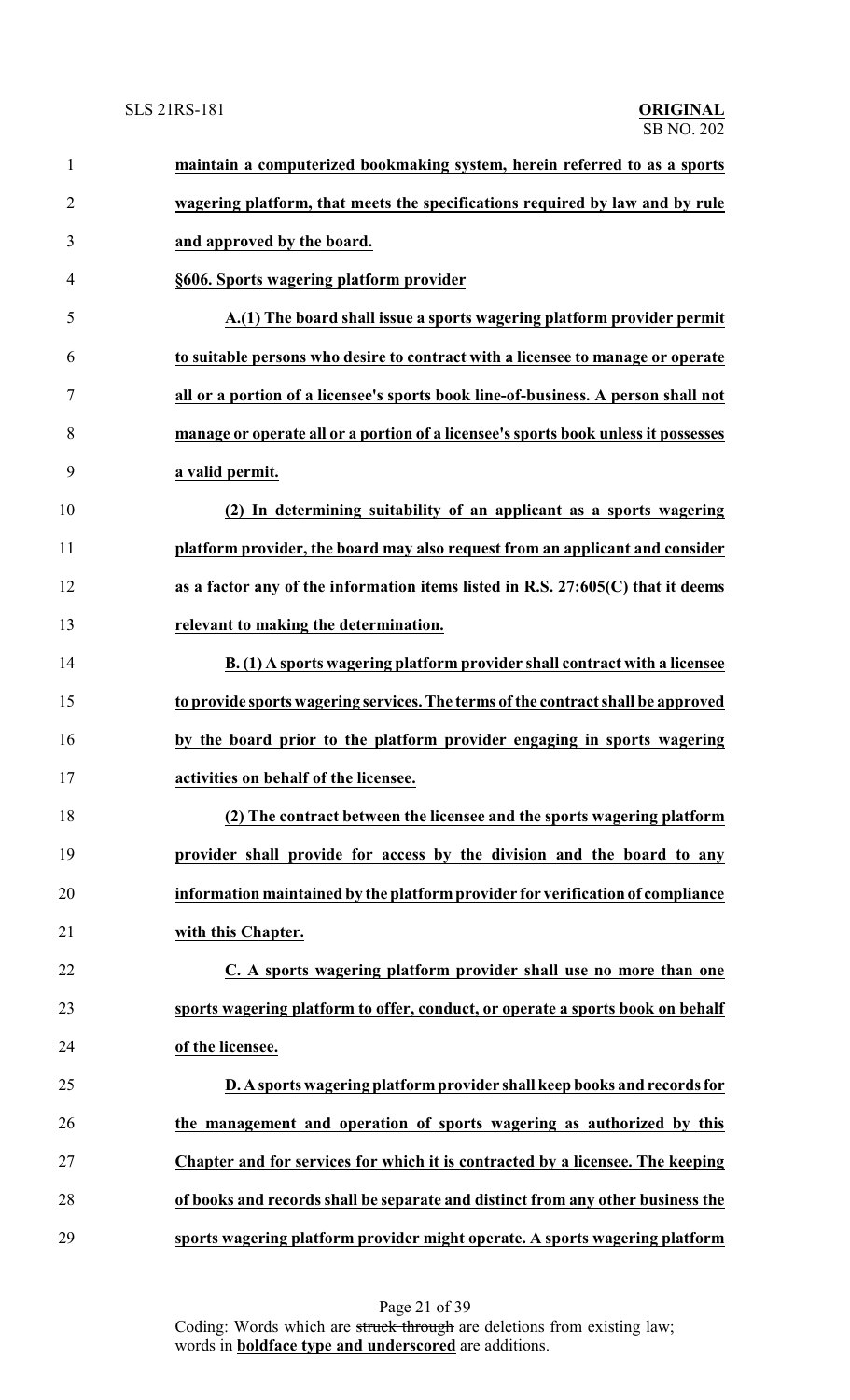| $\mathbf{1}$   | provider shall file quarterly returns with the board listing all of its contracts     |
|----------------|---------------------------------------------------------------------------------------|
| $\overline{2}$ | and services related to sports wagering authorized under this Title.                  |
| 3              | E.(1) The board shall require that any provider of a sports wagering                  |
| $\overline{4}$ | platform operating in this state have an information technology division of           |
| 5              | employees or independent contractors, which, at a minimum, shall be comprised         |
| 6              | of an information technology department manager and a sports wagering                 |
| $\overline{7}$ | mechanism manager who may be the same person.                                         |
| 8              | (2) The information technology department manager shall be responsible                |
| 9              | for all data as well as the quality, reliability, and accuracy of all sports wagering |
| 10             | mechanisms and sports wagering equipment and any other software used by the           |
| 11             | licensed sports wagering establishment.                                               |
| 12             | (3) The sports wagering mechanism manager shall be responsible for                    |
| 13             | ensuring the proper operation and integrity of any sports wagering mechanism          |
| 14             | or sports wagering equipment, and for reviewing all reports of suspicious             |
| 15             | behavior.                                                                             |
| 16             | F. The provider of a sports wagering platform shall provide the division              |
| 17             | with a readily available point of contact to ensure compliance with the               |
| 18             | requirements of this Chapter.                                                         |
| 19             | G. All servers necessary for the placement or resolution of wagers, other             |
| 20             | than backup servers, shall be physically located in Louisiana.                        |
| 21             | H. Any sports wagering platform utilized for electronic wagering shall                |
| 22             | have a component of its design to reasonably verify that the person attempting        |
| 23             | to place the wager is:                                                                |
| 24             | (1) At least twenty-one years of age.                                                 |
| 25             | (2) Physically located in the state and not physically located in a parish            |
| 26             | that has not approved a proposition to authorize sports wagering at the time the      |
| 27             | wager is initiated or placed.                                                         |
| 28             | (3) Not a person who is otherwise prohibited from wagering with the                   |
| 29             | operator through law, rule, policy of the operator, self-exclusion, or pursuant       |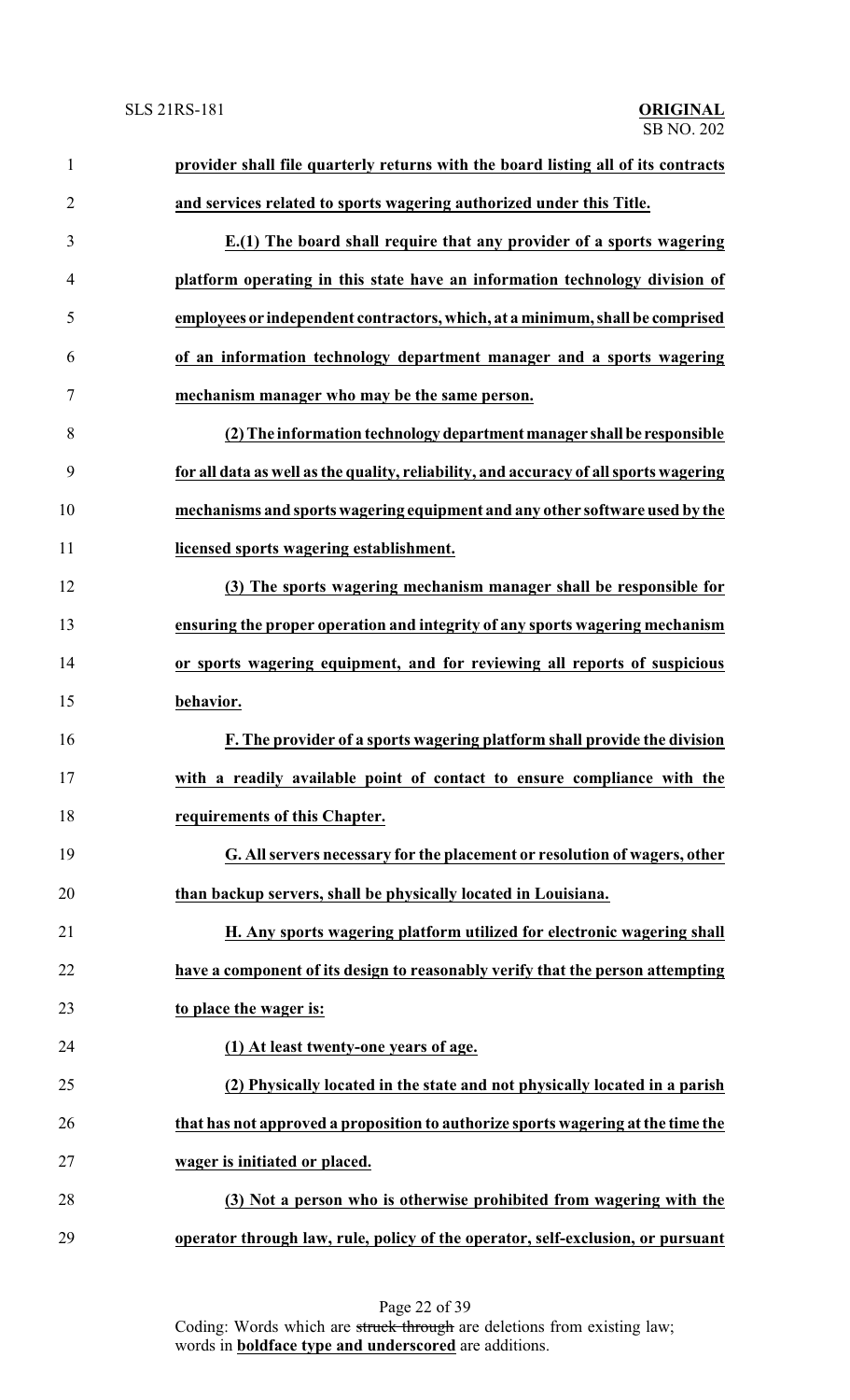| $\mathbf{1}$   | to R.S. 27:27.1.                                                                      |
|----------------|---------------------------------------------------------------------------------------|
| $\overline{2}$ | I. A sports wagering platform provider shall be responsible for the                   |
| 3              | conduct of any sports wagering service providers with whom it contracts.              |
| 4              | §607. Sports wagering service providers                                               |
| 5              | A. The board shall issue a sports wagering service provider permit to                 |
| 6              | suitable persons who desire to contract with an operator to provide support           |
| 7              | services fo a licensee's sports book line-of-business. A person shall not provide     |
| 8              | support services to an operator's sports book unless it possesses a valid permit.     |
| 9              | B. (1) A sports wagering service provider shall contract with an operator             |
| 10             | to provide sports wagering services. The terms of the contract shall be approved      |
| 11             | by the board prior to the service provider engaging in sports wagering activities     |
| 12             | on behalf of the operator.                                                            |
| 13             | (2) The contract between the operator and the sports wagering service                 |
| 14             | provider shall provide for access by the division and the board to any                |
| 15             | information maintained by the service provider for verification of compliance         |
| 16             | with this Chapter.                                                                    |
| 17             | C. A sports wagering service provider shall keep books and records for                |
| 18             | the management of sports wagering as authorized by this Chapter and for               |
| 19             | services for which it is contracted by an operator. The keeping of books and          |
| 20             | records shall be separate and distinct from any other business the sports             |
| 21             | wagering service provider might operate. A sports wagering service provider           |
| 22             | shall file quarterly returns with the board listing all of its contracts and services |
| 23             | related to sports wagering authorized under this Title.                               |
| 24             | §608. Retail establishments                                                           |
| 25             | A. The board shall permit retail establishments for the hosting of sports             |
| 26             | wagering mechanisms. An eligible retail establishment shall include an                |
| 27             | establishment that has a Class A-General retail permit or a Class A-Restaurant        |
| 28             | permit as defined in Part II of Chapter 1 or Part II of Chapter 2 of Title 26 of      |
| 29             | the Louisiana Revised Statutes of 1950, for the sale of alcoholic beverages for       |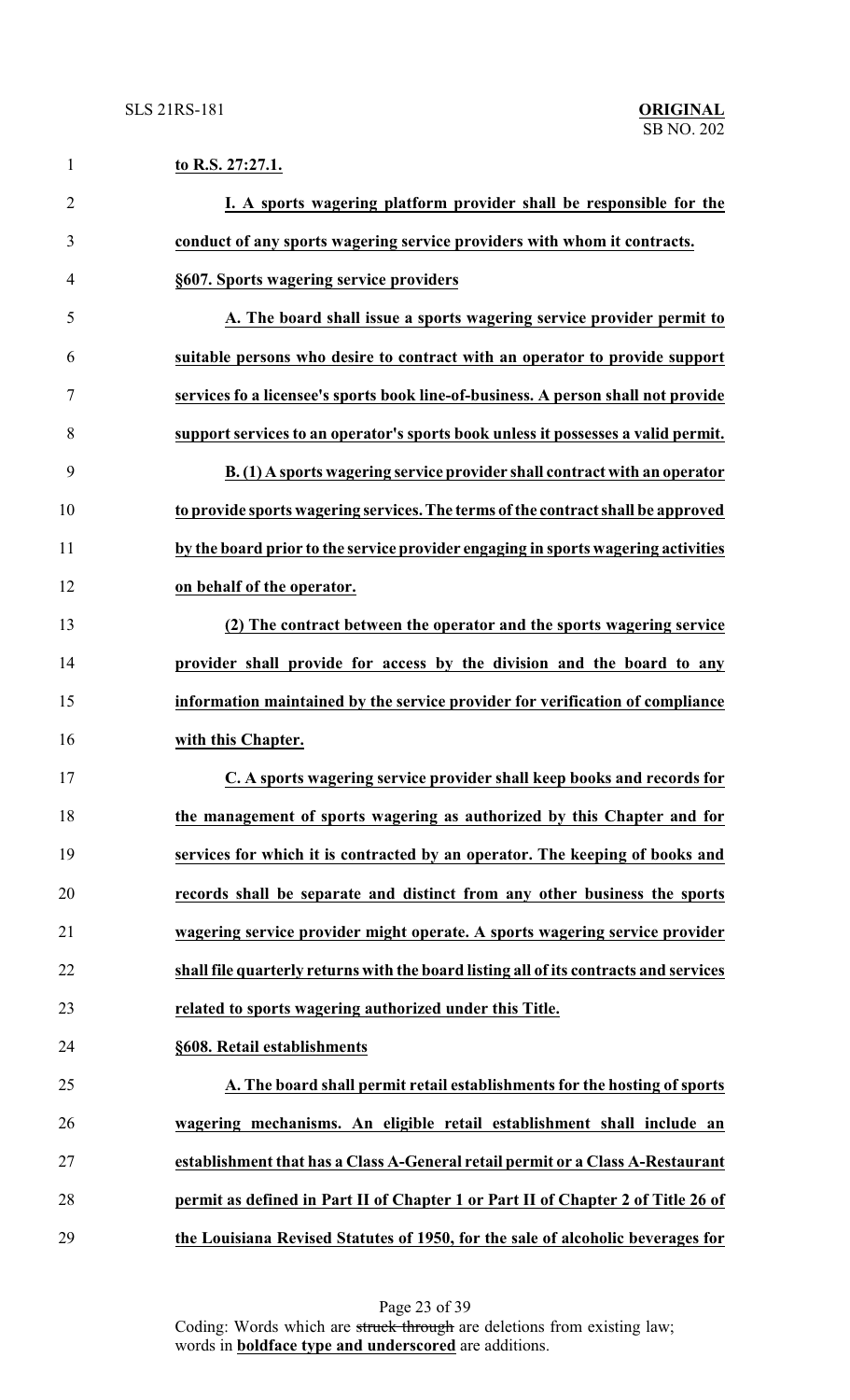| $\mathbf{1}$   | on-premises consumption and other establishments as determined by the board.        |
|----------------|-------------------------------------------------------------------------------------|
| $\overline{2}$ | A retail establishment eligible for licensing shall not include any premises leased |
| 3              | to or utilized by a bonafide nonprofit organization for the conducting of           |
| 4              | charitable gaming nor any convenience store, quick-stop, food-mart, service         |
| 5              | station, grocery store, barber shop, laundromat or washateria, package or           |
| 6              | discount liquor or cigarette establishment, movie theater, or beauty shop and       |
| 7              | other establishments as determined by the board.                                    |
| 8              | B.(1) A permitted retail establishment may enter an agreement with an               |
| 9              | operator or sports wagering service provider or distributor on the operator's       |
| 10             | behalf to host a sports wagering mechanism.                                         |
| 11             | (2) The terms of the agreement shall be approved by the board and any               |
| 12             | such agreement shall not have an original term or any renewal terms of more         |
| 13             | than one year.                                                                      |
| 14             | PART III. WAGERING                                                                  |
| 15             | §609. Operators; sports lounge required; responsibilities; pooling                  |
| 16             | A.(1) An operator may conduct sports wagering in-person or via a sports             |
| 17             | wagering mechanism or online through a website or mobile application.               |
| 18             | (2) Each licensee shall house its sports book in a sports wagering lounge           |
| 19             | on its premises which shall be restricted to patrons who are twenty-one years       |
| 20             | of age or older and shall conform to all requirements concerning square footage,    |
| 21             | design, equipment, security measures, and related matters which the board shall     |
| 22             | prescribe by rule.                                                                  |
| 23             | (3) Notwithstanding the provisions of Paragraphs (1) and (2) of this                |
| 24             | Subsection, the Louisiana Lottery Corporation shall only conduct sports             |
| 25             | wagering via a sports wagering mechanism at an approved retail establishment        |
| 26             | and online through a website or mobile application.                                 |
| 27             | B. An operator shall establish and display the odds at which wagers may             |
| 28             | be placed on sports events. No operator shall accept a wager in-person, via a       |
| 29             | sports wagering mechanism, or through a website or mobile application unless        |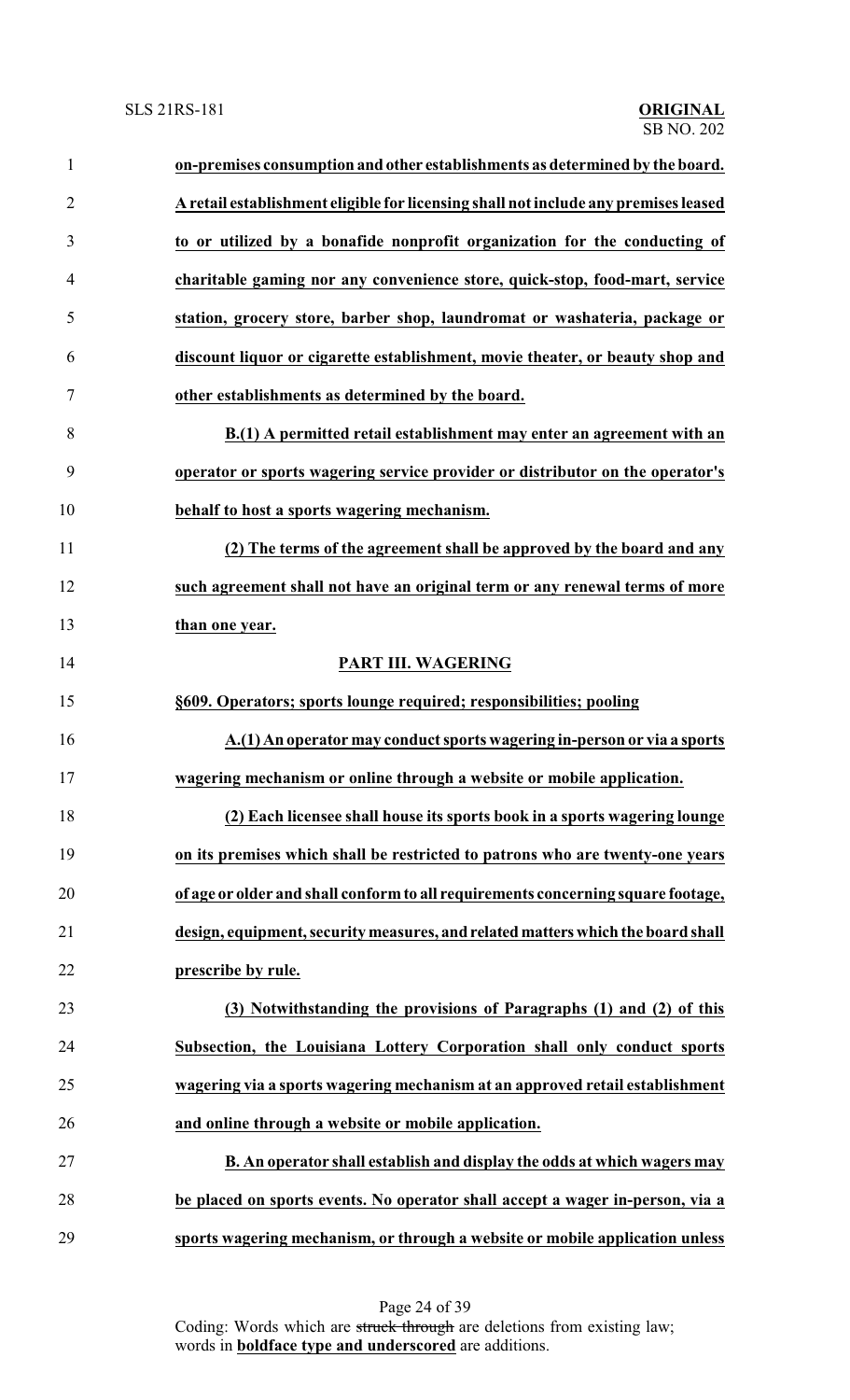| $\mathbf{1}$   | the wagering proposition is posted by electronic or manual means.                 |
|----------------|-----------------------------------------------------------------------------------|
| $\overline{2}$ | C. An operator shall adopt comprehensive rules which shall be approved            |
| 3              | by the board governing sports wagering transactions with its patrons. The rules   |
| $\overline{4}$ | shall specify the amount to be paid on winning wagers and the effect of schedule  |
| 5              | changes. The rules, together with any other information the board deems           |
| 6              | appropriate, shall be conspicuously displayed in the establishment, posted        |
| $\tau$         | electronically on any sports wagering mechanism, website, or mobile               |
| 8              | application, and included in the terms and conditions of the sports wagering      |
| 9              | account system.                                                                   |
| 10             | D. An operator shall maintain records of sports wagering activities and           |
| 11             | operations in accordance with rules and regulations of the board and follow       |
| 12             | AML practices in day-to-day operations of its business.                           |
| 13             | E. Each operator shall designate one or more key employees who shall              |
| 14             | be responsible for the operation of the sports book. At least one key employee    |
| 15             | shall be on premises whenever sports wagering is conducted.                       |
| 16             | F. All wagers on sports events authorized under this Chapter shall be             |
| 17             | initiated, received, and otherwise made within the state unless otherwise         |
| 18             | determined by the board in accordance with applicable federal and state laws.     |
| 19             | <b>Consistent with the Unlawful Internet Gambling Enforcement Act of 2006, 31</b> |
| 20             | U.S.C. 5361 et seq., the intermediate routing of electronic data relating to a    |
| 21             | lawful intrastate wager authorized by this Chapter shall not determine the        |
| 22             | location or locations in which the wager is initiated, received, or otherwise     |
| 23             | made.                                                                             |
| 24             | G. An operator may pool wagers with persons who are not physically                |
| 25             | present in this state if the board determines that this wagering is not           |
| 26             | inconsistent with federal law or the law of this state, including any foreign     |
| 27             | nation, in which the person is located, or that the wagering is conducted         |
| 28             | pursuant to a reciprocal agreement to which the state is a party that is not      |
| 29             | inconsistent with federal law.                                                    |

Page 25 of 39 Coding: Words which are struck through are deletions from existing law; words in **boldface type and underscored** are additions.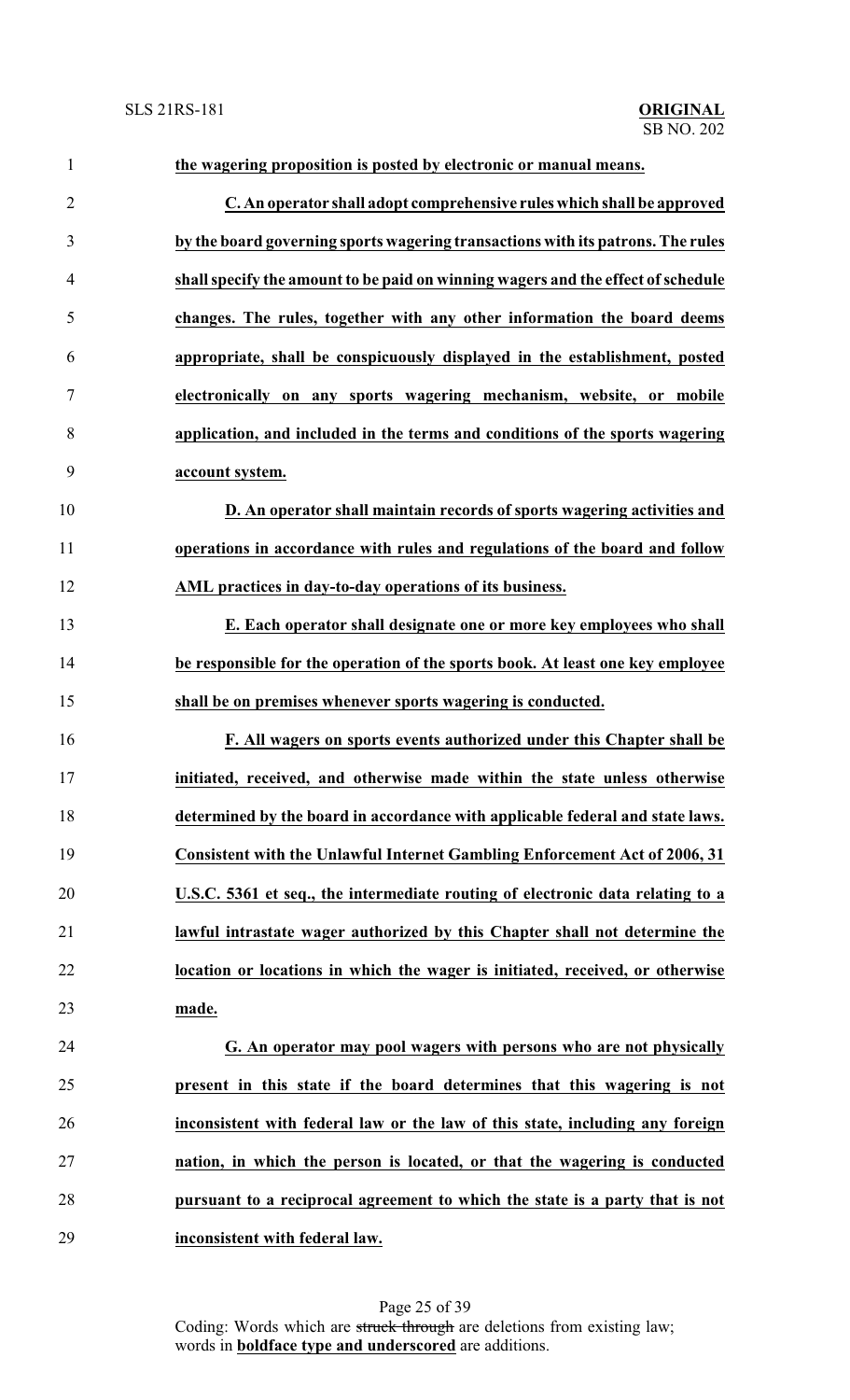| 1              | §610. Limitations on wagering                                                        |
|----------------|--------------------------------------------------------------------------------------|
| $\overline{2}$ | A.(1) To place a sports wager with an operator, a player shall be all of             |
| 3              | the following:                                                                       |
| 4              | (a) Twenty-one years of age or older.                                                |
| 5              | (b) Physically located in a parish that has approved a proposition                   |
| 6              | authorizing sports wagering at the time the wager is initiated or placed.            |
| 7              | (c) Have a wagering account established with the operator if the player              |
| 8              | is attempting to place a sports wager through a website or mobile application.       |
| 9              | (d) Not be prohibited from wagering with the operator by law, rule,                  |
| 10             | policy of the operator, self-exclusion, or pursuant to R.S. 27:27.1.                 |
| 11             | (2) In order to accept a sports wager from a player, an operator shall               |
| 12             | confirm that the player meets all of the following criteria:                         |
| 13             | (a) Is twenty-one years of age or older.                                             |
| 14             | (b) Is physically located in a parish that has approved a proposition                |
| 15             | authorizing sports wagering at the time the wager is initiated or placed.            |
| 16             | (c) Has an existing sports wagering account with the operator if the                 |
| 17             | wager is being placed through a website or mobile application.                       |
| 18             | (d) Is not prohibited from wagering with the operator by law, rule, policy           |
| 19             | of the operator, self-exclusion, or pursuant to R.S. 27:27.1.                        |
| 20             | B.(1) An operator shall not knowingly accept wagers from a person who                |
| 21             | is an athlete, coach, referee, or other official or staff of a participant or team   |
| 22             | that is participating in the sports event on which the person is attempting to       |
| 23             | place the wager.                                                                     |
| 24             | (2) An operator shall not knowingly accept wagers from a person who                  |
| 25             | is the operator itself or is a director, officer, owner, or employee of the operator |
| 26             | or any relative or other person living in the same household as a director,          |
| 27             | officer, owner, or employee of the operator.                                         |
| 28             | C. No sports wagers may be accepted or paid by any operator on any of                |
| 29             | the following:                                                                       |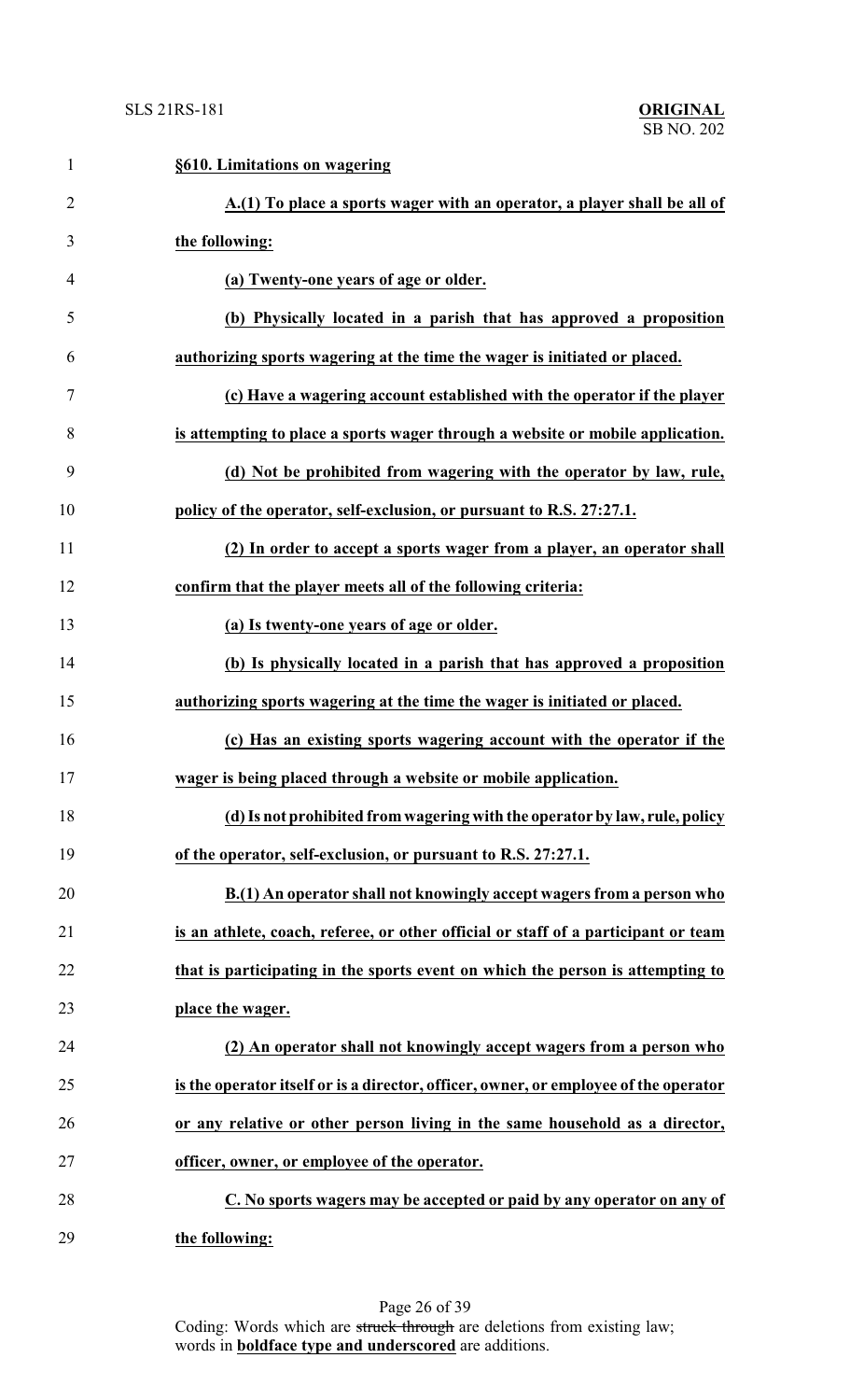| $\mathbf{1}$   | (1) On any sport or athletic event not authorized by law or the board.           |
|----------------|----------------------------------------------------------------------------------|
| $\overline{2}$ | (2) On any sport or athletic event which the operator knows or                   |
| 3              | reasonably should know is being placed by or on behalf of an official, owner,    |
| $\overline{4}$ | coach, or staff of a participant or team that participates in that event.        |
| 5              | (3) A single act in a team event solely in the control of one participant        |
| 6              | acting independently.                                                            |
| 7              | (4) On the occurrence of injuries or penalties, or the outcome of a              |
| 8              | player's disciplinary rulings, or replay reviews.                                |
| 9              | D. Subject to the rules of the board, an operator shall immediately report       |
| 10             | to the board on the following activities:                                        |
| 11             | (1) Any criminal or disciplinary proceedings commenced against the               |
| 12             | licensee or its employees, or a sports wagering platform provider or its         |
| 13             | employees, in connection with the operations of the sports book.                 |
| 14             | (2) Any abnormal wagering activity or patterns that may indicate a               |
| 15             | concern about the integrity of a sports event.                                   |
| 16             | (3) Any other conduct with the potential to corrupt a wagering outcome           |
| 17             | of a sports event for purposes of financial gain, including but not limited to   |
| 18             | match fixing.                                                                    |
| 19             | (4) Suspicions or illegal wagering activities, including the use of funds        |
| 20             | derived from illegal activity, wagers to conceal or launder funds derived from   |
| 21             | illegal activity, use of agents to place wagers, or use of false identification. |
| 22             | E. Every operator shall adopt procedures to obtain personally                    |
| 23             | identifiable information from any individual who places an in-person single      |
| 24             | wager in an amount of ten thousand dollars or greater on a sports event.         |
| 25             | §611. Electronic wagering; kiosk; mobile wagering                                |
| 26             | A.(1) Electronic wagering may be conducted only to the extent that it is         |
| 27             | conducted in accordance with this Chapter and in accordance with the rules       |
| 28             | and regulations promulgated by the board.                                        |
| 29             | (2) An operator may accept wagers made electronically using a sports             |

Page 27 of 39 Coding: Words which are struck through are deletions from existing law; words in **boldface type and underscored** are additions.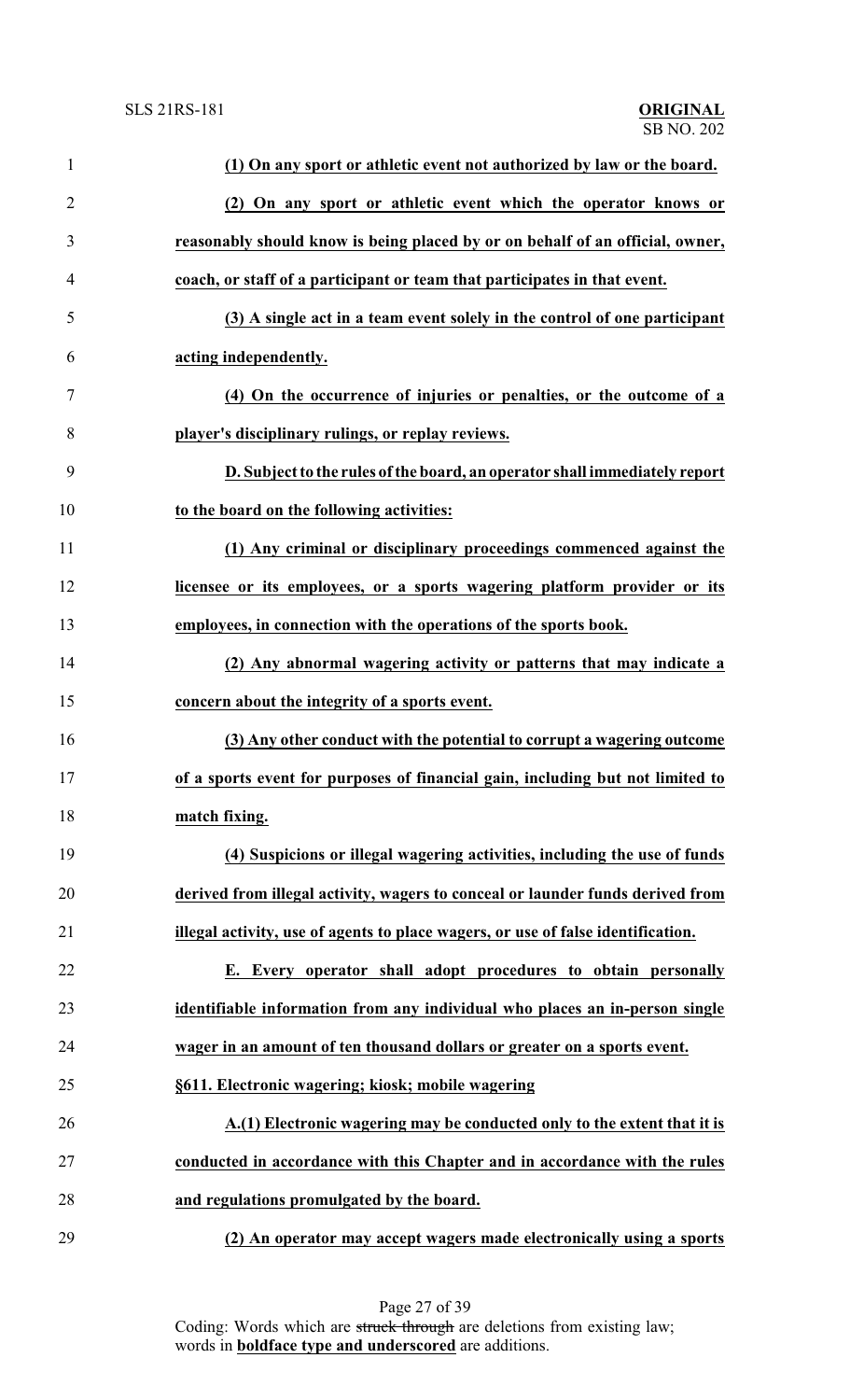| 1              | wagering mechanism or online through a website or mobile application.                 |
|----------------|---------------------------------------------------------------------------------------|
| $\overline{2}$ | B. Sports wagering mechanism. (1) A player may place a wager via a                    |
| 3              | sports wagering mechanism with cash or utilizing the player's established sports      |
| 4              | wagering account.                                                                     |
| 5              | (2) Sports wagering mechanisms shall only be located in areas where                   |
| 6              | accessibility is limited to patrons twenty-one years of age or older and have been    |
| 7              | permitted by the board. In addition to the age accessibility restriction, the         |
| 8              | location may be any one of the following items:                                       |
| 9              | (a) The licensee's sports wagering lounge and other restricted locations              |
| 10             | on its premises.                                                                      |
| 11             | (b) A restricted location within a permitted retail establishment.                    |
| 12             | (c) A licensed offtrack wagering facility as provided in Part II of Chapter           |
| 13             | 4 of Title 4 of the Louisiana Revised Statutes of 1950 if the primary licensee of     |
| 14             | the offtrack wagering facility as provided in R.S. $4:214(A)(1)$ is a licensed sports |
| 15             | wagering establishment.                                                               |
| 16             | (3) Sports wagering mechanisms shall be branded in the same brand as                  |
| 17             | the licensee.                                                                         |
| 18             | $(4)(a)$ Any sports wager placed with cash via a sports wagering                      |
| 19             | mechanism shall be evidenced by a ticket indicating the name of the operator          |
| 20             | booking the wager, the sports event on which the wager was placed, the amount         |
| 21             | of cash wagered, the type of bet and odds if applicable, the date of the event, and   |
| 22             | any other information required by the board.                                          |
| 23             | (b)(i) No sports wagering mechanism shall be utilized by a patron to                  |
| 24             | collect on a winning ticket. A patron with a winning ticket shall redeem the          |
| 25             | ticket at the establishment of the licensee that booked the wager within one          |
| 26             | hundred eighty days of the date of the event.                                         |
| 27             | (ii) Notwithstanding Item (i) of this Subparagraph, for the convenience               |
| 28             | of the public, the board may establish a maximum dollar amount for a winning          |
| 29             | ticket that a retailer may pay after the retailer validates the ticket pursuant to    |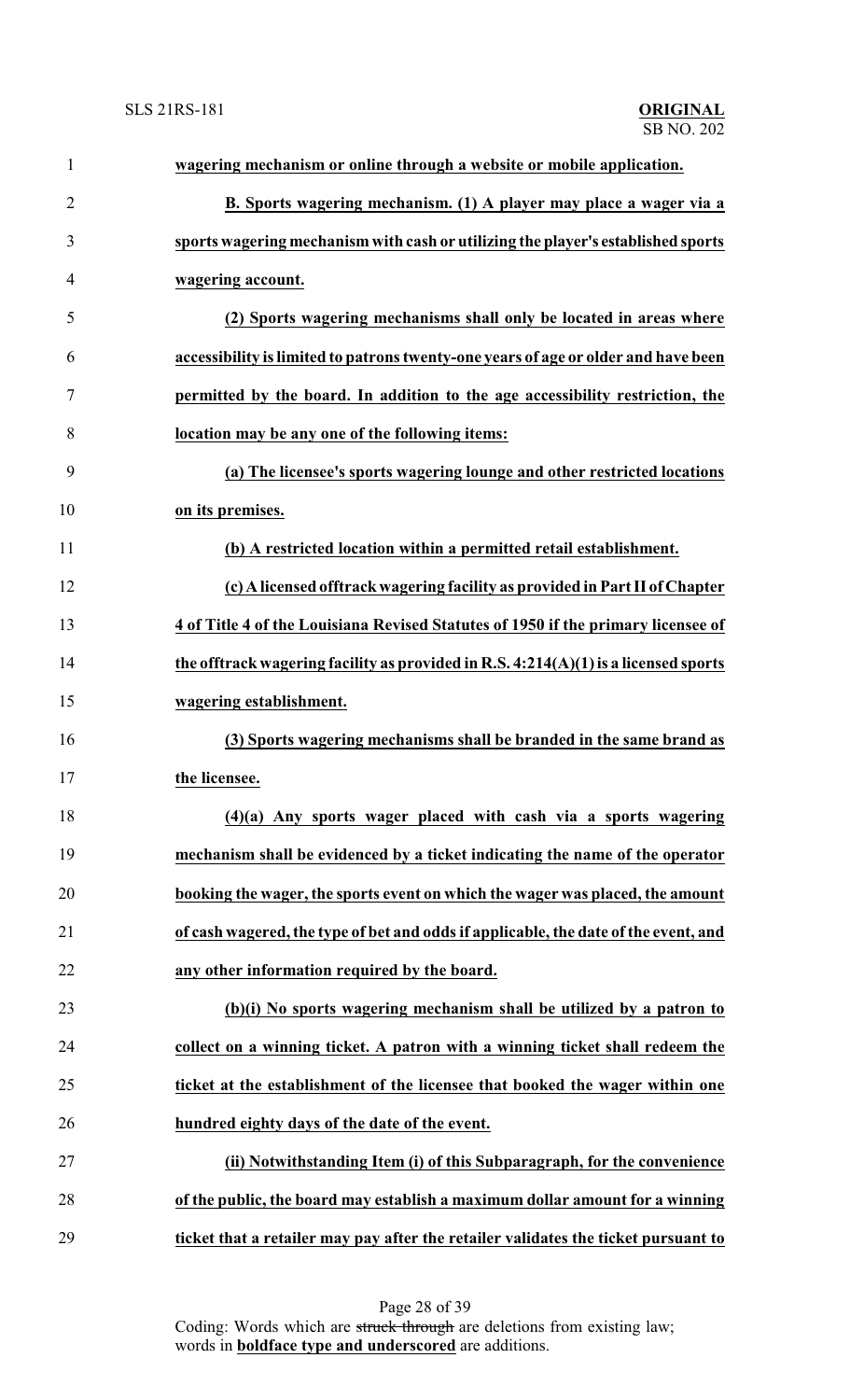| $\mathbf{1}$   | procedures approved by the board.                                                  |
|----------------|------------------------------------------------------------------------------------|
| $\overline{2}$ | (5) A sports wagering mechanism may be utilized by a player to make a              |
| 3              | deposit in their sports wagering account.                                          |
| $\overline{4}$ | (6) Wagers placed via a sports wagering mechanism through a player's               |
| 5              | established sports wagering account shall be settled through the player's          |
| 6              | wagering account.                                                                  |
| $\tau$         | C. Mobile gaming. (1)(a) For purposes of mobile gaming, each licensee              |
| 8              | may provide no more than two individually branded websites which may have          |
| 9              | an accompanying mobile application bearing the same brand as the website.          |
| 10             | The website and mobile application shall only be offered under the same brand      |
| 11             | as the licensee, or the sports wagering platform provider, or both. The website    |
| 12             | and mobile application shall be, at the discretion of the licensee, in addition to |
| 13             | any other websites or mobile applications operated by the platform provider        |
| 14             | and offering other types of online gaming.                                         |
| 15             | (b) Notwithstanding Subparagraph (a) of this Paragraph, any website                |
| 16             | and mobile applications utilized to conduct sports wagering on behalf of the       |
| 17             | Louisiana Lottery Corporation shall be branded only as the Louisiana Lottery.      |
| 18             | (2) Wagering online through a website or mobile application shall be               |
| 19             | subject to the following requirements:                                             |
| 20             | (a)(i) A patron shall establish a wagering account with the operator               |
| 21             | before the operator may accept any online sports wager from the patron and an      |
| 22             | initial verification of the account shall be completed by the operator. An         |
| 23             | account may be established with a line of credit or as an advance deposit          |
| 24             | wagering account.                                                                  |
| 25             | (ii) No operator shall accept a mobile wager from the public or any                |
| 26             | person who does not have an established account with the operator.                 |
| 27             | (b) No wagers shall be placed when the player is physically located out            |
| 28             | of state or in a parish that has not approved a proposition authorizing sports     |
| 29             | wagering. An operator shall maintain geofencing and geolocation services and       |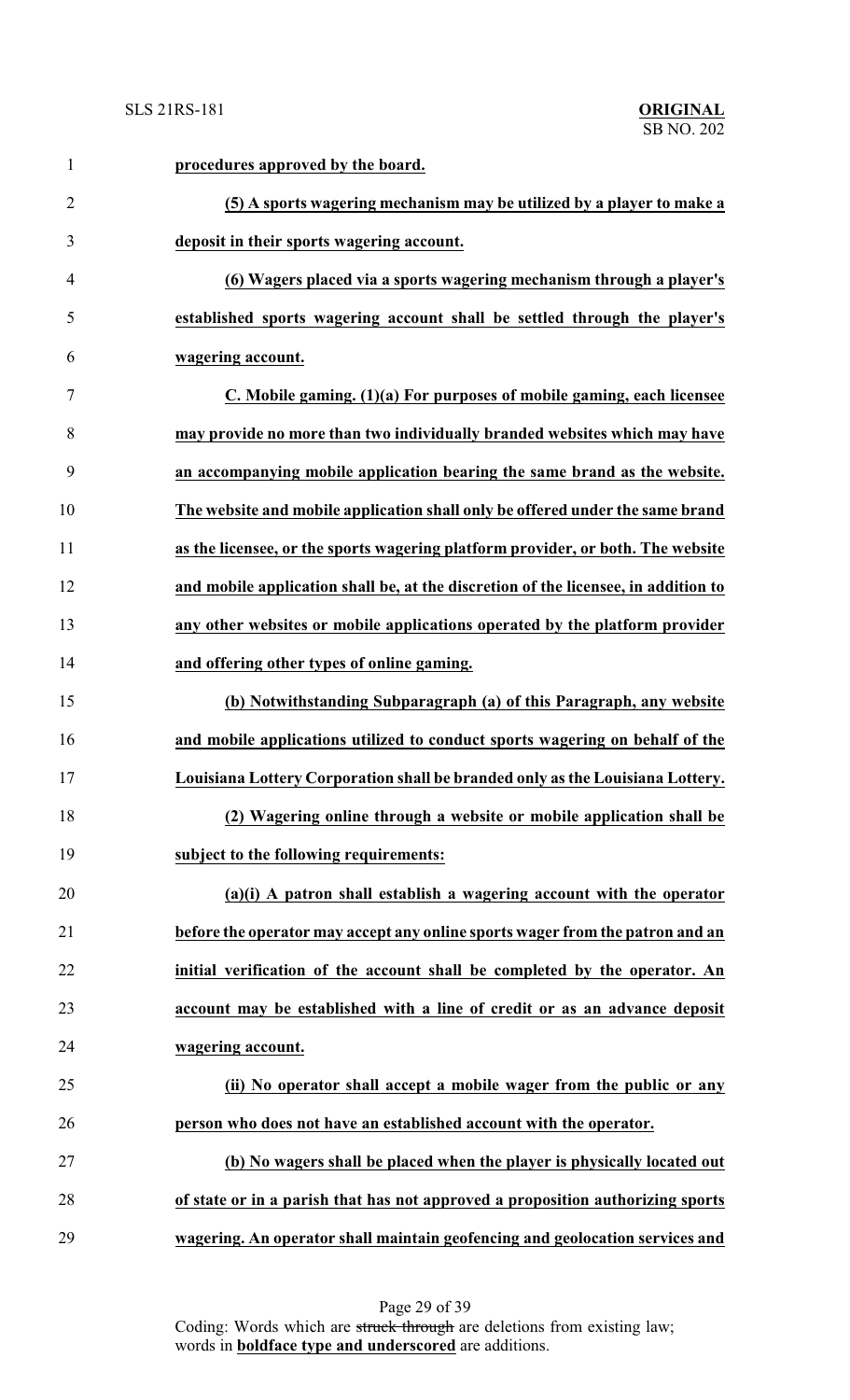| $\mathbf{1}$   | shall bear all costs and responsibilities associated with the services as required      |
|----------------|-----------------------------------------------------------------------------------------|
| $\overline{2}$ | by the board.                                                                           |
| 3              | §612. Payment of winnings                                                               |
| $\overline{4}$ | A.(1) Winning wagers that were placed in-person or via a sports                         |
| 5              | wagering mechanism with cash and are evidenced by a ticket receipt shall be             |
| 6              | redeemed by a player within one hundred eighty days from the time of the                |
| $\tau$         | event. A licensee shall pay tickets upon presentation after performing validation       |
| 8              | procedures.                                                                             |
| 9              | (2) Winning wagers placed using a sports wagering account shall be                      |
| 10             | credited by the licensee to the patron's account within one day from the time of        |
| 11             | the event.                                                                              |
| 12             | B. A licensee's obligation to pay winning tickets shall expire after one                |
| 13             | hundred eighty days from the date of the event if not presented for payment.            |
| 14             | §613. Layoff bets                                                                       |
| 15             | An operator may seek to reduce its risk exposure on a sports event by                   |
| 16             | placing a wager with another book. An operator may accept wagers placed by              |
| 17             | other operators. An operator may place wagers only with other operators. The            |
| 18             | operator that places a wager shall inform the book accepting the wager that the         |
| 19             | wager is being placed by a book and shall disclose the book's identity.                 |
| 20             | Section 2. R.S. 13:4721 is hereby amended and reenacted to read as follows:             |
| 21             | §4721. Gambling houses; definition; declared public nuisances                           |
| 22             | A. For the purposes of this Sub-part, Subpart, or for the purposes of any               |
| 23             | action or prosecution hereunder in this Section, a gambling house is either:            |
| 24             | $(1)$ any Any place whatever whatsoever where any game of chance of any                 |
| 25             | kind or character is played for money, for wagers, or for tokens, and where the         |
| 26             | conduct of such place operates, directly or indirectly, to the profit of one or more    |
| 27             | individuals and not exclusively to the direct profit of the actual participants in such |
| 28             | game; and.                                                                              |
| $\Omega$       | ex Aprilee whatsoeverwhere reese ethletic certain and grows and                         |

(2) any **Any** place whatsoever where races, athletic contests**,** and sports**,** and

Page 30 of 39 Coding: Words which are struck through are deletions from existing law; words in **boldface type and underscored** are additions.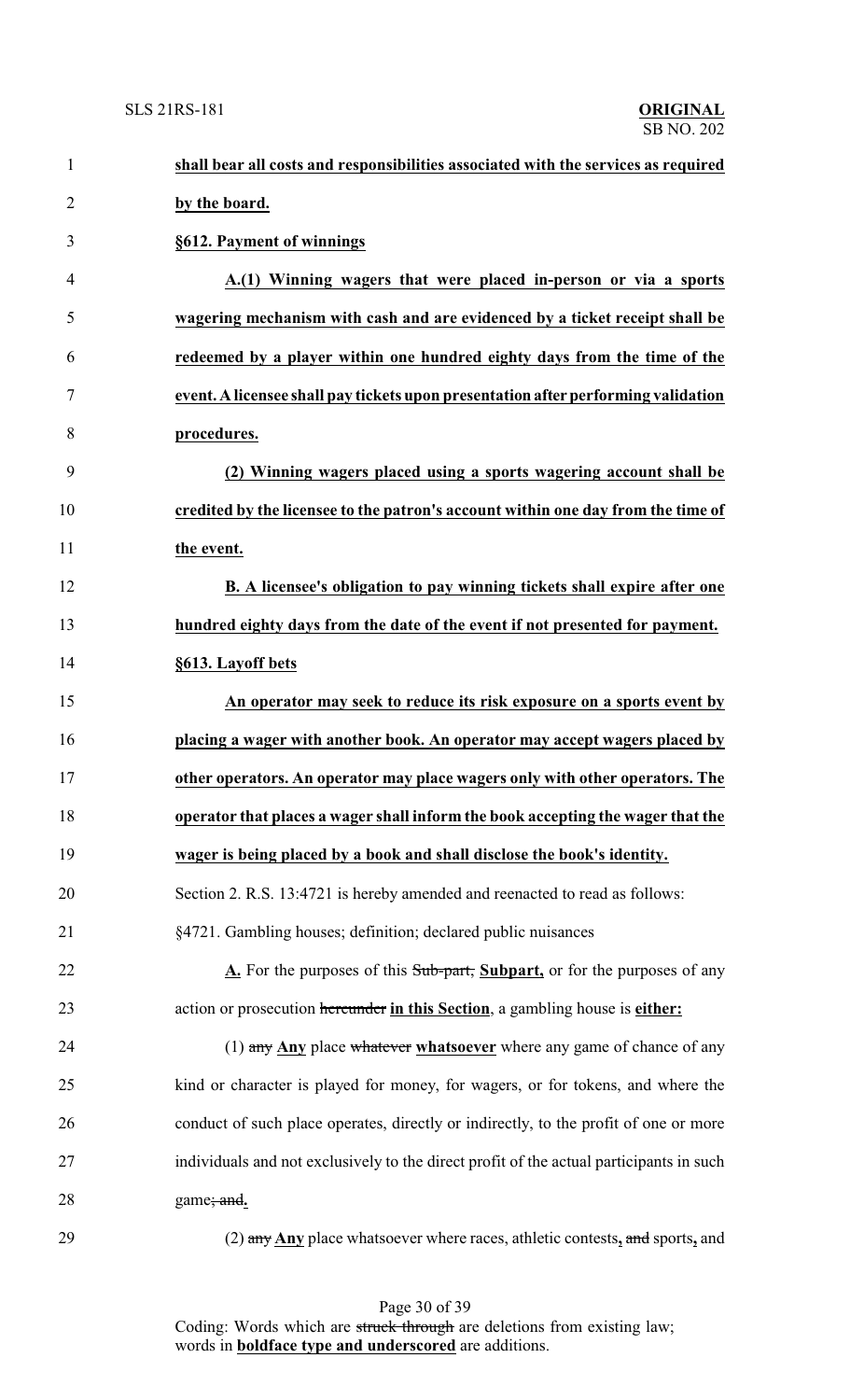| $\mathbf{1}$   | games are not actually held and where opportunity is afforded for wagering upon        |
|----------------|----------------------------------------------------------------------------------------|
| $\overline{2}$ | races, athletic contests, sports, and games of chance.                                 |
| 3              | <b>B.</b> All gambling houses as herein defined in this Section are declared to be     |
| $\overline{4}$ | public nuisances, and the owner owners thereof, and the agent agents for such          |
| 5              | owner, owners, or the lessee, sublessee lessees, sublessees, or other occupants        |
| 6              | thereof are declared to be guilty of maintaining a public nuisance.                    |
| 7              | C. The provisions of this Subpart shall not apply to any place where a                 |
| 8              | sports book is being conducted in accordance with Chapter 10 of Title 27 of the        |
| 9              | <b>Louisiana Revised Statutes of 1950.</b>                                             |
| 10             | Section 3. R.S. 14:90.5(A), (B), and (C) are hereby amended and reenacted and R.S.     |
| 11             | $14:90(E)$ and $90.3(K)$ are hereby enacted to read as follows:                        |
| 12             | §90. Gambling                                                                          |
| 13             | $\ast$<br>$\ast$<br>$\ast$                                                             |
| 14             | E. Sports wagering shall not be considered gambling for purposes of this               |
| 15             | Section so long as the wagering is conducted in compliance with Chapter 10 of          |
| 16             | Title 27 of the Louisiana Revised Statutes of 1950.                                    |
| 17             | ∗<br>∗<br>∗                                                                            |
| 18             | §90.3. Gambling by computer                                                            |
| 19             | $\ast$<br>$\ast$<br>∗                                                                  |
| 20             | K. Sports wagering shall not be considered gambling by computer for                    |
| 21             | purposes of this Section so long as the wagering is conducted in compliance with       |
| 22             | Chapter 10 of Title 27 of the Louisiana Revised Statutes of 1950.                      |
| 23             | ∗<br>∗<br>∗                                                                            |
| 24             | §90.5. Unlawful playing of gaming devices by persons under the age of twenty-one;      |
| 25             | underage persons, penalty                                                              |
| 26             | A. It is unlawful for any person under twenty-one years of age to play casino          |
| 27             | games, gaming devices, or slot machines or to place a wager on a sports event.         |
| 28             | B. No person under the age of twenty-one, except an emergency responder                |
| 29             | acting in his official capacity, shall enter, or be permitted to enter, the designated |

Page 31 of 39

Coding: Words which are struck through are deletions from existing law; words in **boldface type and underscored** are additions.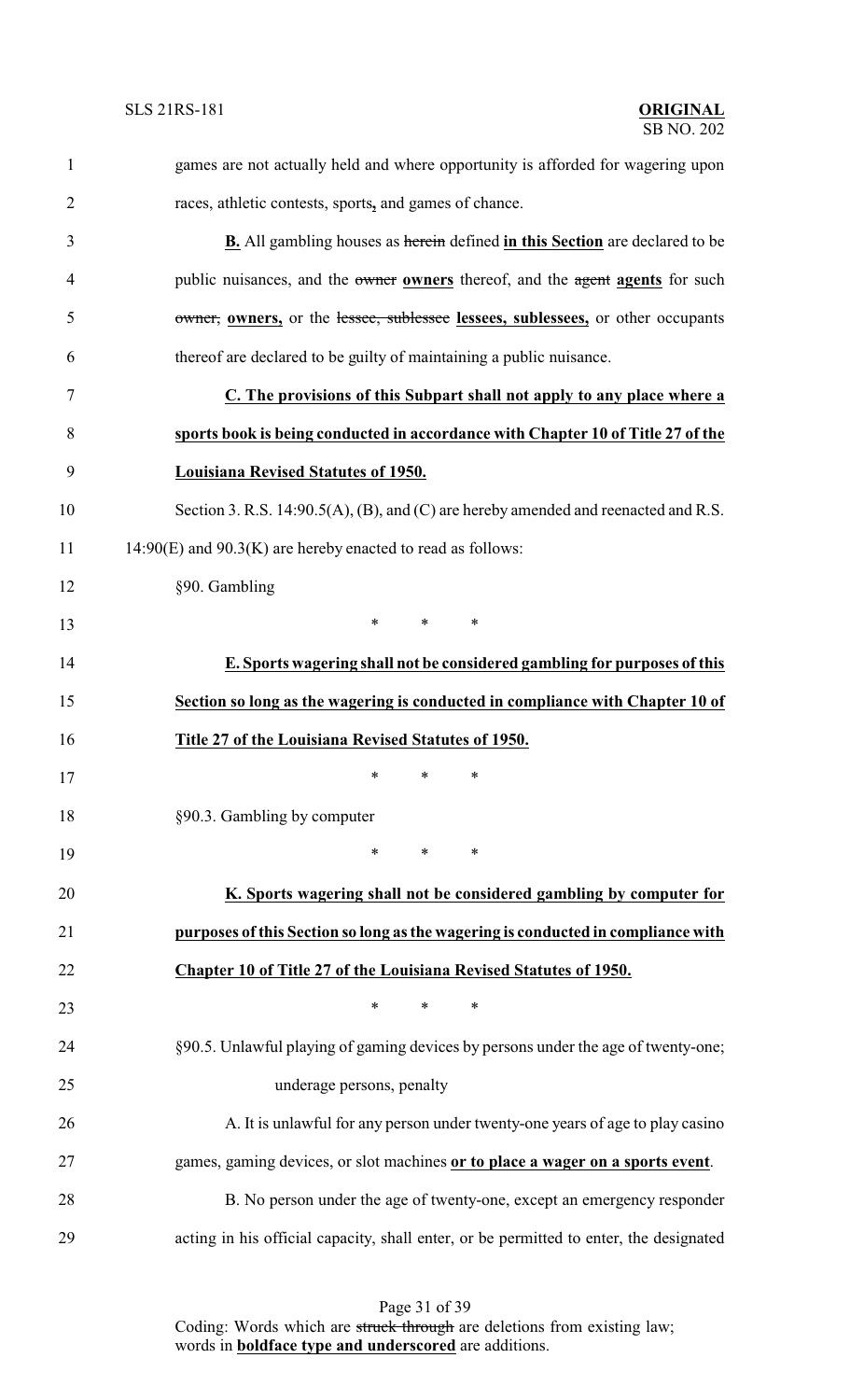| $\mathbf{1}$   | gaming area of a riverboat, the designated gaming area of the official gaming              |
|----------------|--------------------------------------------------------------------------------------------|
| $\overline{2}$ | establishment, or the designated slot machine gaming area of a pari-mutuel wagering        |
| 3              | facility which offers live horse racing licensed for operation and regulated under the     |
| $\overline{4}$ | applicable provisions of Chapters 4, 5, and 7 of Title 27 of the Louisiana Revised         |
| 5              | Statutes of 1950.                                                                          |
| 6              | C.(1) For purposes of this Section, "casino games, gaming devices, or slot                 |
| $\tau$         | machines" means a game or device, as defined in R.S. 27:44(10) or (12), 205(12) or         |
| 8              | $(13)$ , or 353(14) operated on a riverboat, at the official gaming establishment, or at   |
| 9              | a pari-mutuel wagering facility which offers live horse racing which is licensed for       |
| 10             | operation and regulated under the provisions of Chapters 4, 5, and 7 of Title 27 of        |
| 11             | the Louisiana Revised Statutes of 1950.                                                    |
| 12             | (2) For purposes of this Section, "place a wager on a sports event" shall                  |
| 13             | apply to wagers attempted to be or actually placed in-person, via a self-service           |
| 14             | sports wagering mechanism, or though a website or mobile application as those              |
| 15             | terms are defined in R.S. 27:602 and operations are regulated under the                    |
| 16             | provisions of Chapter 10 of Title 27 of the Louisiana Revised Statutes of 1950.            |
| 17             | $\stackrel{\star}{\ast}$ $\stackrel{\star}{\ast}$ $\stackrel{\star}{\ast}$                 |
| 18             | Section 4. The provisions of this Act shall become effective on July 1, 2021, or the       |
| 19             | date on which laws providing for the taxation of sports wagering activities and operations |
| 20             | are enacted and become effective, whichever is later.                                      |
|                |                                                                                            |

The original instrument and the following digest, which constitutes no part of the legislative instrument, were prepared by Dawn Romero Watson.

DIGEST SB 202 Original 2021 Regular Session Cortez

Proposed law enacts the "Louisiana Sports Wagering Act".

Present law vests all regulatory authority, control, and jurisdiction over all aspects of gaming activities and operations of riverboats, the land-based casino, video poker, and fantasy sports contests with the Louisiana Gaming Control Board (board).

Proposed law retains present law and adds authority, control, and jurisdiction for the board over sports wagering.

Proposed law specifically provides that any license, permit, approval, or thing obtained or issued pursuant to proposed law is expressly declared by the legislature to be a pure and

Page 32 of 39 Coding: Words which are struck through are deletions from existing law; words in **boldface type and underscored** are additions.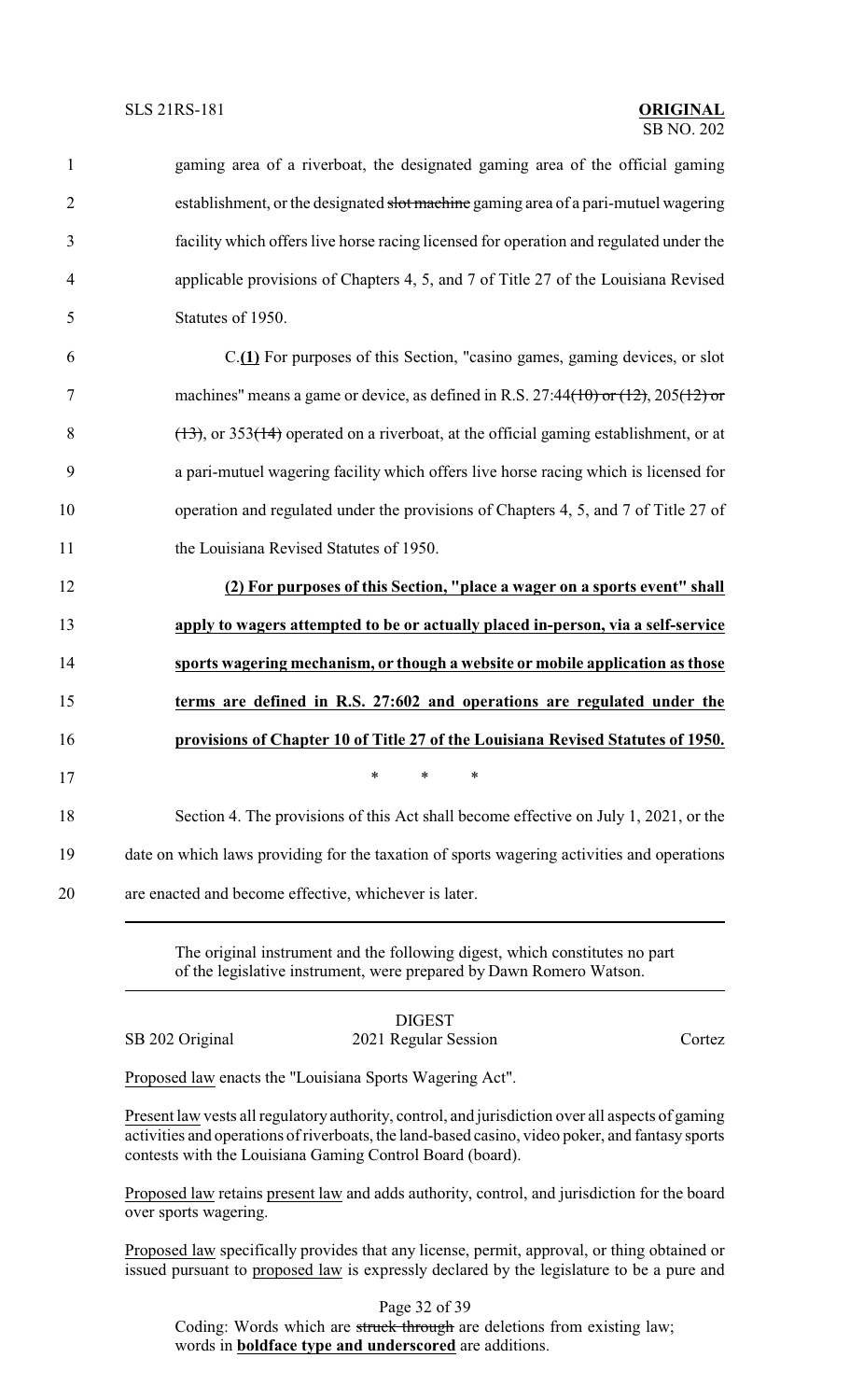absolute revokable privilege and not a right, property or otherwise, under the federal or state constitution.

Proposed law provides for definitions and requires the board to adopt rules in accordance with the Administrative Procedure Act to:

- (1) Develop qualifications and standards and a process and procedure for the licensure of sports wagering establishments as well as the renewal, suspension, and revocation of a license.
- (2) Develop qualifications and standards and a procedure and process for approval and permitting of sports wagering platform providers, sports wagering service providers, distributors, manufacturers, vendors, suppliers, personnel, and retail establishments as well as the renewal, suspension, and revocation of a permit.
- (3) Promulgate forms, processes, and procedures necessary to implement, administer, and regulate sports wagering as authorized by proposed law.
- (4) Establish standards for the amount of reserves required to be maintained by an operator and the allowable form of those reserves, including standards for initial reserves for a newly licensed sports wagering establishment or newly permitted sports wagering platform provider.
- (5) Establish guidelines for the acceptance of wagers on a series of sports events by a sports book operator.
- (6) Determine the maximum number and amount of wagers which may be accepted by an operator from any one patron on any one sports event.
- (7) Prohibit an operator from unilaterally rescinding a wager unless approved by the board to do so.
- (8) For cash wagers placed in-person or via a sports wagering mechanism, establish standards for the type of wagering tickets which may be used, information required to be printed on a ticket, and methods for issuing tickets.
- (9) Establish the method of accounting to be used by operators, the types of records required to be kept, and the length of time records shall be retained.
- (10) Require operators to comply with anti-money laundering standards and practices.
- (11) Provide standards for the use of credit and checks by players and other protections for players.
- (12) Establish internal controls for all aspects of electronic wagering, including procedures for system integrity, system security, operations, accounting, and reporting of problem gamblers.
- (13) Establish operational controls for server-based gaming systems, software and hardware utilized on electronic sports wagering, including but not limited to appearance, functionality, contents, collection, storage, and retention of data and security.
- (14) Establish operational controls for sports wagering accounts, including but not limited to procedures for establishment and closure of an online account, funding of withdrawal of funds from an online account, and generation of an account statement for a patron's online account.

Page 33 of 39

Coding: Words which are struck through are deletions from existing law; words in **boldface type and underscored** are additions.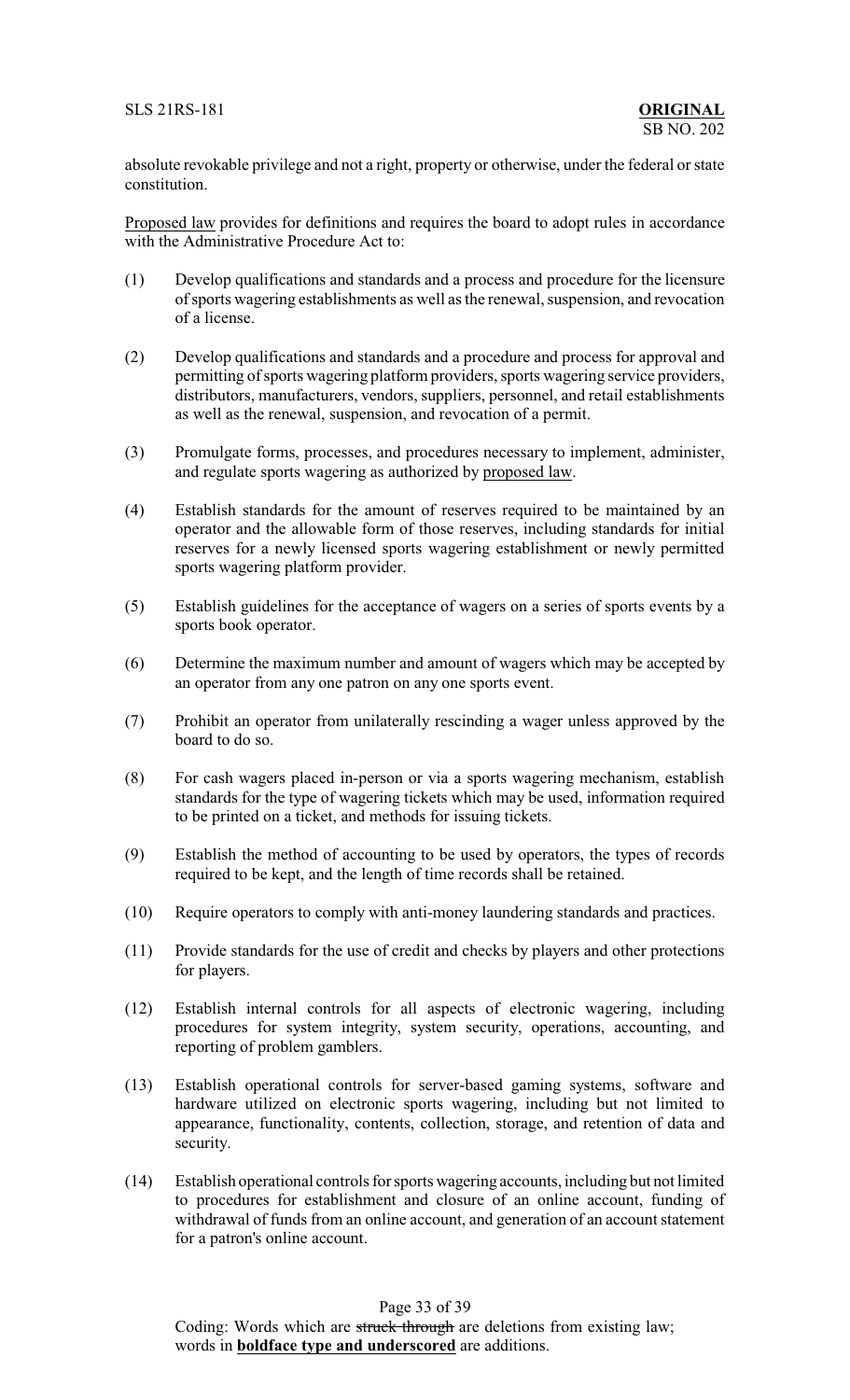- (15) Establish standards for servers and other equipment used to accept wagers by operators and procedures for inspection and for addressing defective or malfunctioning devices, equipment, and accessories related to sports wagering.
- (16) Establish standards and a process for approval for permitting retail establishments for hosting of sports wagering mechanisms.
- (17) Require that an amount equal to or greater than 10% of all sports wagering booked by an operator on any event be on deposit in a Louisiana chartered bank and that a dollar amount equal to or greater than 10% of the total amount held by an operator in patron's sports wagering accounts be on deposit in a Louisiana chartered bank.

Proposed law authorizes emergency rulemaking procedures to be used for the initial promulgation of administrative rules.

Proposed law provides that the board shall follow its regulatory processes for dispute resolution for disputes arising from sports wagering.

Proposed law provides that the gaming division of state police shall, at all times deemed appropriate by the board, be charged with inspecting and ensuring compliance with all the requirements of proposed law and with any other tasks deemed necessary by the board to the regulation of sports wagering in this state.

Proposed law requires the board, following consultation with operators, to annually report to the legislature on the impact of sports wagering on sports events, on problem gamblers, and on gambling addiction in the state. Provides that any costs associated with the preparation and distribution of the report shall be borne by the licensees. Requires the board to also report annually to the legislature on the effectiveness of the statutory and regulatory controls in place to ensure the integrity of gaming operations, including online wagering.

Proposed law provides that no person, business, or legal entity shall operate a sports book without first being licensed by the board and that a sports wagering license shall be in addition to any other license.

Proposed law provides that in addition to the license for the Louisiana Lottery Corporation the board shall issue no more than 20 licenses to operate a sports book. Provides that the board shall first consider applications for licensing from the following:

- (1) The landbased casino.
- (2) The fifteen licensed riverboats.
- (3) The four live horse racing tracks, provided that the applicant has the approval of the Louisiana State Racing Commission to apply to be licensed for a sports book.

Proposed law provides that should any of the initial eligible applicants not have an active license or fail to submit a completed application or elect not to apply for a license by January 1, 2022, it shall no longer be considered for a license and the board may consider for the remaining licenses, applications from:

- (1) Video poker licensed establishments; however, any applicant that is also licensed as an offtrack betting parlor shall also have the Louisiana State Racing Commission's approval to apply to be licensed for a sports book.
- (2) Fantasy sports operators.

Proposed law provides that in the event the number of applications received by the board exceeds the number of licenses available, the board shall provide for a concealed bid process

Page 34 of 39

Coding: Words which are struck through are deletions from existing law; words in **boldface type and underscored** are additions.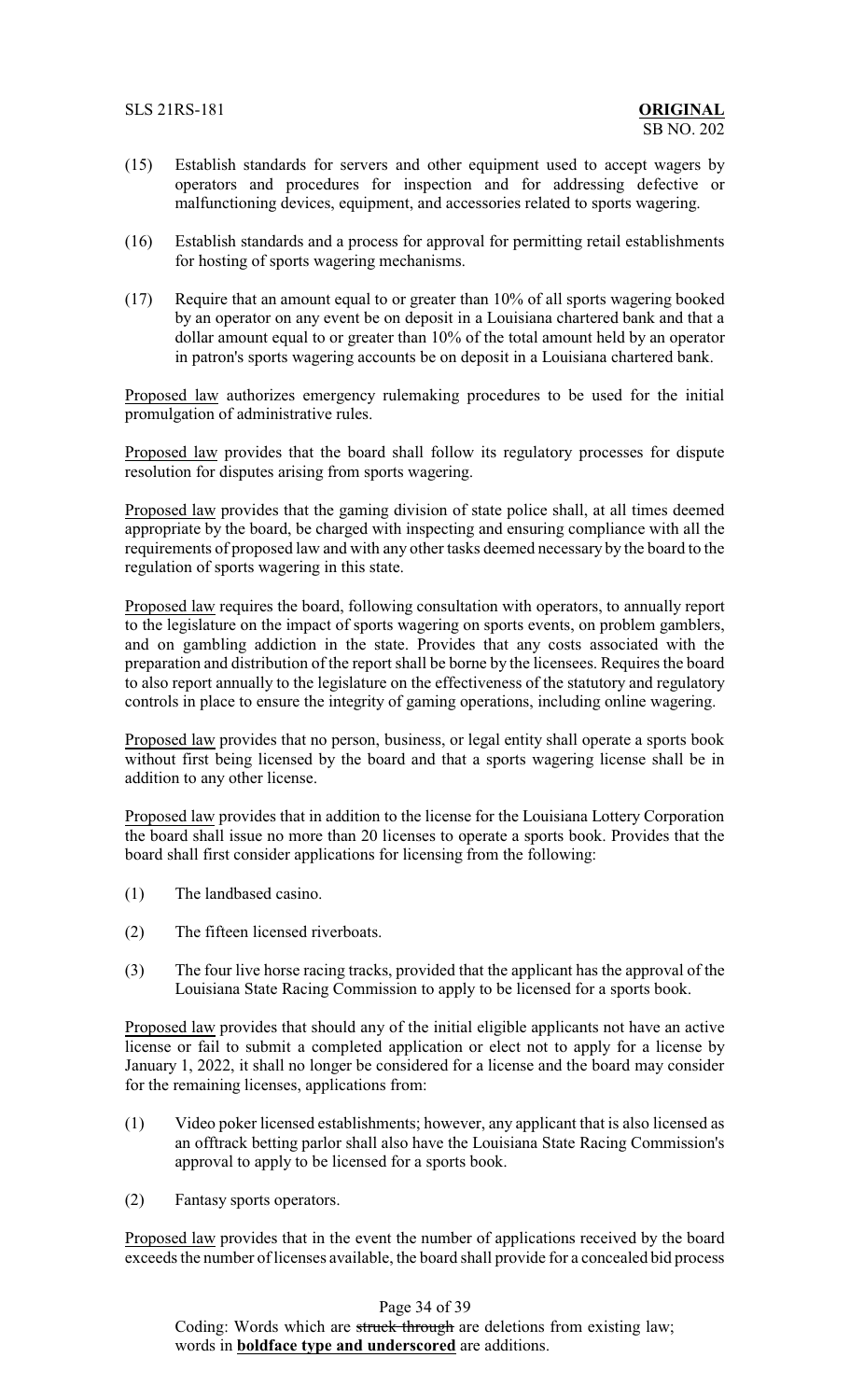and award the available licenses to suitable bidders, in accordance with the board's ranking of the bids by potential for revenue generation for the state.

Proposed law provides that in addition to the 20 licenses authorized by proposed law, the board may authorize an additional license for the Louisiana Lottery Corporation. Provides that any license issued for the Louisiana Lottery Corporation shall be limited to electronic wagering and any sports wagering machines, website, and mobile applications utilized to conduct sports wagering on the lottery's behalf shall be branded as the Louisiana Lottery.

Proposed law provides that the board shall only award a license to operate a sports book to an applicant that it determines to be suitable, and specifically provides other information that the board may consider in addition to the information the board uses in determining suitability for other gaming licenses.

Proposed law provides that except for the Louisiana Lottery Corporation, each applicant shall submit as part of its application a detailed plan of design of its sports book lounge and other areas of its establishment where sports wagering mechanisms may be placed. Requires the board to only award a license to an applicant whose detailed plan of design the board finds acceptable.

Proposed law provides that in addition to the license for the Louisiana Lottery Corporation, the board shall award not more than 20 licenses on applications that meet the provisions of proposed law and all other qualifications and standards as determined by the board.

Proposed law provides that a licensed sports wagering establishment may operate the sports book itself or contract for operation of its onsite or its mobile operation with a sports wagering platform provider. Provides that only a licensed sports wagering establishment or its sports wagering platform provider may process, accept, offer, or solicit sports wagers.

Proposed law specifically provides that a licensed sports wagering establishment shall be responsible for the conduct of its sports wagering platform provider.

Proposed law provides that prior to beginning operations, a licensed sports wagering establishment shall install and thereafter maintain sports wagering platform that meets the specifications required by law and by rule and approved by the board.

Proposed law requires a sports wagering platform provider to contract with a licensee to provide sports wagering services and provides that the terms of the contract shall be approved by the board prior to the platform provider engaging in sports wagering activities on behalf of the licensee. Requires that the contract provide access for the division and the board to any information maintained by the platform provider for verification of compliance with proposed law.

Proposed law limits an operator to one sports wagering platform to offer, conduct, or operate a sports book.

Proposed law requires that any provider of a sports wagering platform operating in this state have an information technology division of employees or independent contractors, which, at a minimum, shall be comprised of an IT department manager and a sports wagering mechanism manager who may be the same person. Requires the provider of a sports wagering platform to provide to the division a readily available point of contact to ensure compliance with the requirements of proposed law.

Proposed law requires that all servers necessary to the placement or resolution of wagers, other than backup servers, to be physically located in Louisiana.

Proposed law requires that the sports wagering platform utilized for electronic wagering have a component of its design to reasonably verify that the person attempting to place the

Page 35 of 39 Coding: Words which are struck through are deletions from existing law; words in **boldface type and underscored** are additions.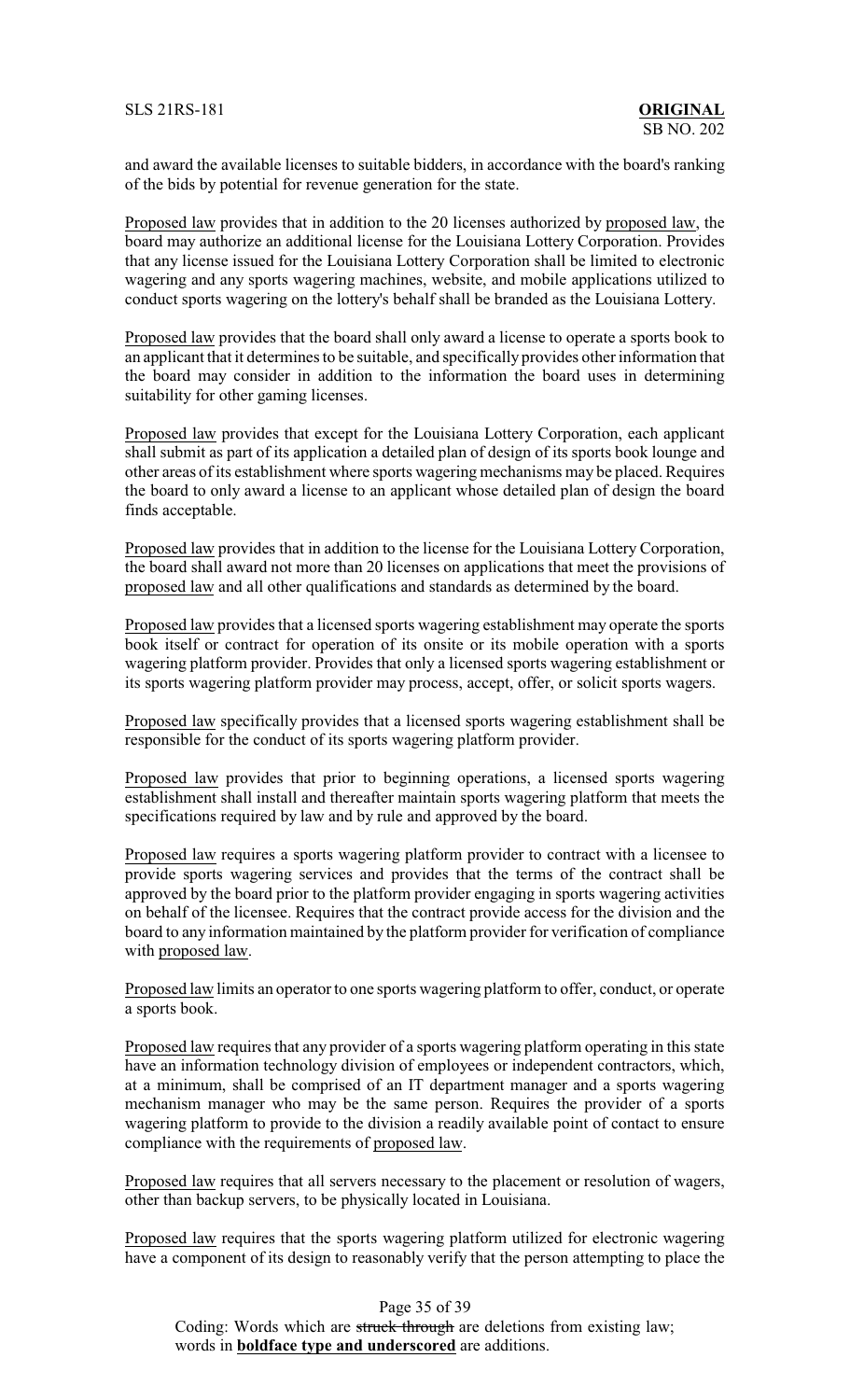wager is:

- (1) At least 21 years of age.
- (2) Physically located in the state and not physically located in a parish that has not approved sports wagering at the time the wager is initiated or placed.
- (3) Not a person who is otherwise prohibited from wagering with the operator through law, rule, policy of the operator, self-exclusion, or the compulsive and problem gaming program.

Proposed law prohibits a sports wagering platform provider from owning, directly or indirectly, any portion of a distributor.

Proposed law provides that the board shall permit retail establishments for the hosting of sports wagering mechanisms. An eligible retail establishment shall include an establishment that has a bar or restaurant license for the sale of alcoholic beverages for on-premises consumption shall be eligible and other establishments as determined by the board. Provides that a retail establishment eligible for licensing shall not include any premises leased to or utilized by a bonafide nonprofit organization for the conducting of charitable gaming nor any convenience store, quick-stop, food-mart, service station, grocery store, barber shop, laundromat or washateria, package or discount liquor or cigarette establishment, movie theater, or beauty shop and other establishments as determined by the board.

Proposed law provides that a permitted retail establishment may enter an agreement with an operator or service provider or distributor on the operator's behalf to host a sports wagering mechanism. Provides that the terms of the agreement shall be approved by the board and any such agreement shall not have an original term or any renewal terms of more than one year.

Proposed law requires each licensee to house its sports book in a sports wagering lounge on its premises and that the premises be restricted to patrons who are 21 years of age or older and that the lounge conform to all requirements concerning square footage, design, equipment, security measures, and related matters which the board shall prescribe by rule. Provides an exception to the sports wagering lounge for the Louisiana Lotterywho shall only conduct sports wagering via a sports wagering mechanism at an approved retail establishment and through a website or mobile application.

Proposed law requires an operator to establish and display the odds at which wagers may be placed on sports events. Prohibits an operator from accepting a wager in-person, via a sports wagering mechanism, or through a website or mobile application unless the wagering proposition is posted by electronic or manual means.

Proposed law requires an operator to adopt comprehensive rules governing sports wagering transactions with its patrons and for those rules to be subject to approval by the board. Requires the rules to specify the amount to be paid on winning wagers and the effect of schedule changes. Requires the rules, together with any other information the board deems appropriate, to be conspicuouslydisplayed in the establishment, posted electronically on any sports wagering mechanism, website, or mobile application, and included in the terms and conditions of the sports wagering account system.

Proposed law requires an operator to maintain records of sports wagering activities and operations in accordance with rules and regulations of the board and follow anti-money laundering practices in day-to-day operations of its business.

Proposed law requires each operator to designate one or more key employees who shall be responsible for the operation of the sports book. Requires at least one of those key employees to be on the premises whenever sports wagering is conducted.

Page 36 of 39 Coding: Words which are struck through are deletions from existing law; words in **boldface type and underscored** are additions.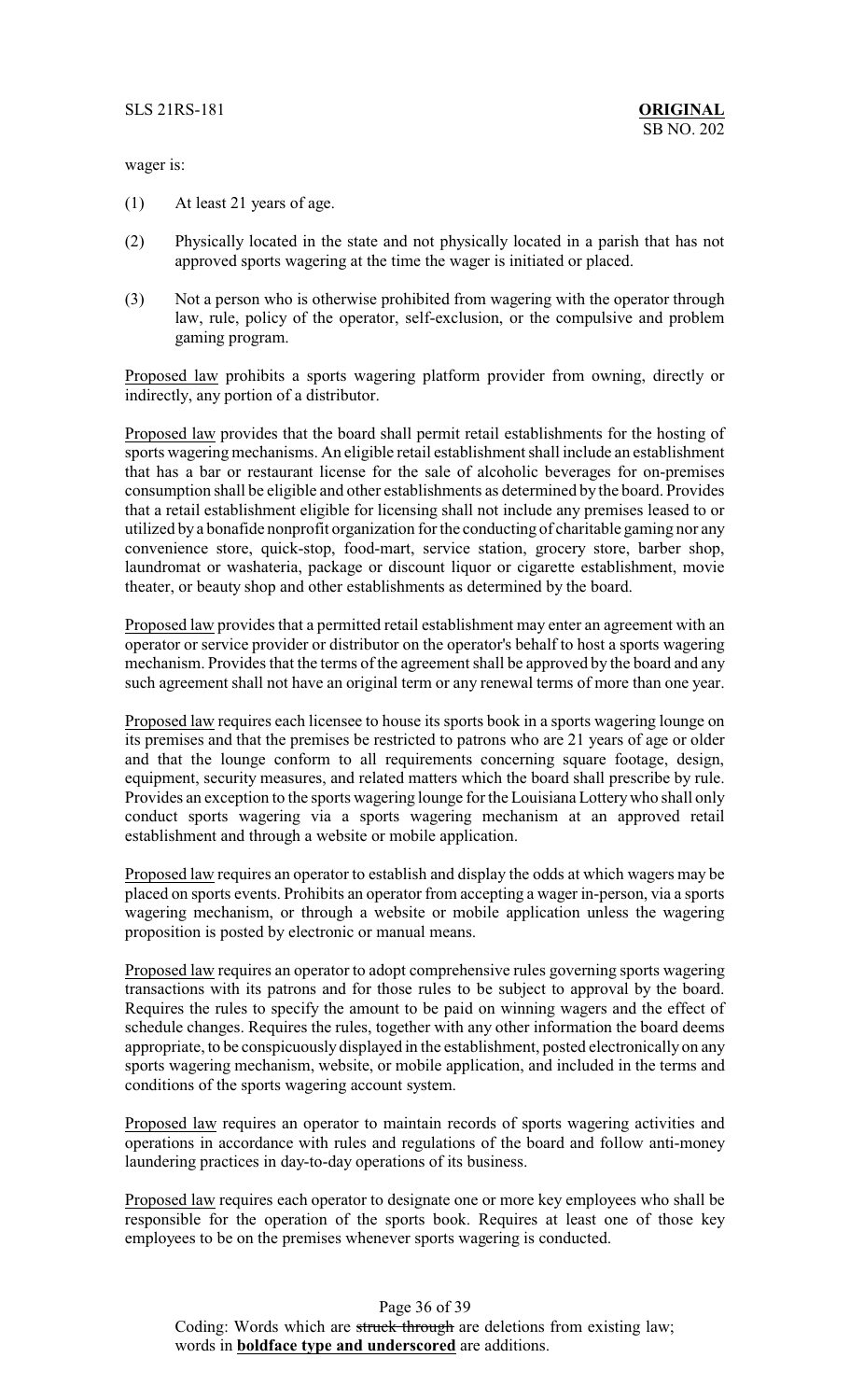Proposed law specifies that all wagers on sports events authorized under proposed law shall be considered to be initiated, received, and otherwise made within the state unless otherwise determined by the board in accordance with applicable federal and state laws.

Proposed law authorizes an operator to pool wagers with persons who are not physically present in this state if the board determines that this wagering is not inconsistent with federal law or the law of this state, including any foreign nation, in which any such person is located, or that the wagering is conducted pursuant to a reciprocal agreement to which the state is a party that is not inconsistent with federal law.

Proposed law provides that for a player to place a sports wager with an operator and for an operator to accept a wager from a player, the player must be:

- (1) 21 years of age or older.
- (2) Physically located in a parish that has approved a proposition authorizing sports wagering at the time the wager is initiated or placed.
- (3) Have a wagering account established with the operator if the player is attempting to place an sports wager online through a website or mobile application.
- (4) Not be prohibited from wagering with the operator by law, rule, policy of the operator, self-exclusion, or the compulsive and problem gambling program.

Proposed law prohibits an operator from knowingly accepting wagers from a person who is an athlete, coach, referee, or other official or staff of a participant or team that is participating in the sports event on which the person is attempting to place the wager. Also prohibits an operator from knowingly accepting a wager from a person who is the operator itself or is a director, officer, owner, or employee of the operator or any relative or other person living in the same household as a director, officer, owner, or employee of the operator.

Proposed law prohibits an operator from accepting or paying on a wager that is:

- (1) On any sport or athletic event not authorized by law or the board.
- (2) On any sport or athletic event which the operator knows or reasonably should know is being placed by or on behalf of an official, owner, coach, or staff of a participant or team that participates in that event.
- (3) A single act in a team event solely in the control of one participant acting independently.
- (4) On the occurrence of injuries or penalties, or the outcome of a player's disciplinary rulings, or replay reviews.

Proposed law, subject to the rules of the board, requires an operator to immediately report to the board on:

- (1) Any criminal or disciplinary proceedings commenced against the licensee or its employees, or a sports wagering platform provider or its employees, in connection with the operations of the sports book.
- (2) Any abnormal wagering activity or patterns that may indicate a concern about the integrity of a sports event.
- (3) Any other conduct with the potential to corrupt a wagering outcome of a sports event for purposes of financial gain, including but not limited to match fixing.

# Page 37 of 39

Coding: Words which are struck through are deletions from existing law; words in **boldface type and underscored** are additions.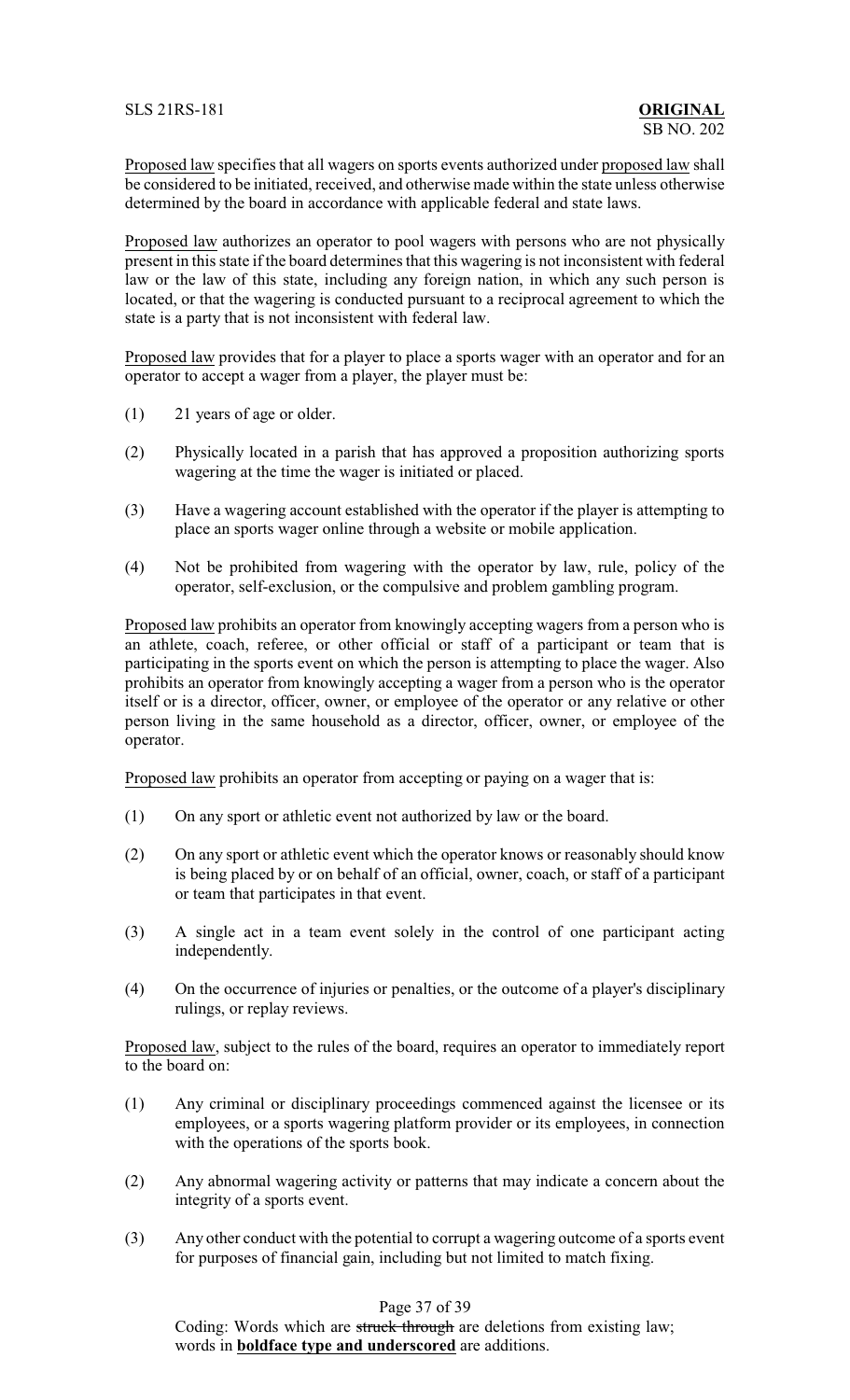### SLS 21RS-181 **ORIGINAL**

(4) Suspicions or illegal wagering activities, including the use of funds derived from illegal activity, wagers to conceal or launder funds derived from illegal activity, use of agents to place wagers, or use of false identification.

Proposed law requires an operator to adopt a procedure to obtain personally identifiable information from any individual who places an in-person single wager in an amount of \$10,000 or greater on a sports event.

Proposed law, regarding sports wagering mechanism, provides that a player can place a wager with cash or utilizing the player's established sports wagering account. Requires that sports wagering mechanisms only be located in areas where accessibility is limited to patrons 21 years of age or older and may be located in:

- (1) The licensee's sports wagering lounge and other restricted locations on its premises.
- (2) A restricted location within a permitted retail establishment.
- (3) A licensed offtrack wagering facility if the live race track is a licensed sports wagering establishment.
- (4) At other restricted locations as approved by the board.

Proposed law requires that the sports wagering mechanisms shall be branded in the same brand as the licensee.

Proposed law provides that any sports wager placed with cash via a sports wagering mechanism shall be evidenced by a ticket indicating the name of the operator booking the wager, the sports event on which the wager was placed, the amount of cash wagered, the type of bet and odds if applicable, the date of the event, and any other information required by the board. Provides that sports wagering mechanisms shall not be utilized by a patron to collect on a winning ticket; requires a patron with a winning ticket to redeem the ticket at the establishment of the licensee that booked the wager within one year of the date of the event. Provides that notwithstanding proposed law, for the convenience of the public, the board may establish a dollar value amount for a winning ticket as a cap that a retailer may pay after the retailer performs validation procedures on the ticket.

Proposed law provides that a sports wagering mechanism may be utilized by a player to make a deposit in their sports wagering account. Also provides that all wagers place via a sports wagering mechanism through a player's established sports wagering account shall be settled through the player's wagering account.

Proposed law, relative to mobile gaming, provides that each licensee may provide no more than two individually branded websites which may have an accompanying mobile application bearing the same brand as the website. Provides that the website and mobile application shall only be offered under the same brand as the licensed sports wagering establishment, or the sports wagering platform provider, or both. Provides that the website and mobile application shall be, at the discretion of the licensed sports wagering establishment, in addition to any other websites or mobile applications operated by the platform provider and offering other types of mobile gaming. Proposed law provides an exception for the lottery in that it requires that any website or mobile applications utilized on its behalf to conduct sports wagering shall be branded as the Louisiana Lottery.

Proposed law requires a patron to establish a wagering account with the operator before the operator may accept any online sports wager from the patron and that an initial verification of the account must be completed by the operator. Authorizes the account to be established with a line of credit or as an advance deposit wagering account. Prohibits an operator from accepting an online wager from the public or any person who does not have an established account with the operator.

Page 38 of 39 Coding: Words which are struck through are deletions from existing law; words in **boldface type and underscored** are additions.